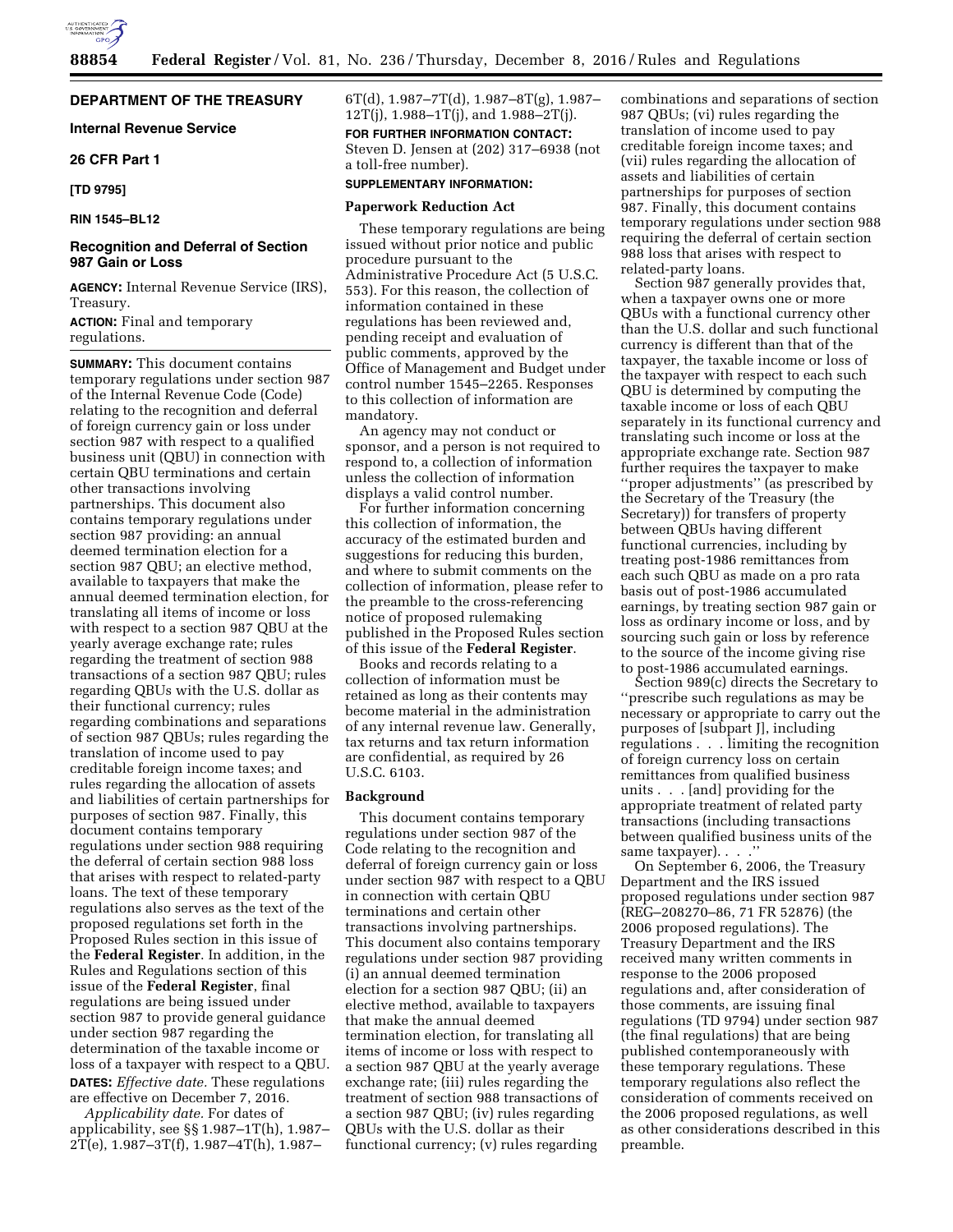# **Explanation of Provisions**

# *1. Deferral of Section 987 Gain or Loss on Certain Terminations and Other Transactions Involving Partnerships*

## A. Background

Under the final regulations, the owner of a section 987 QBU that terminates includes in income all of the net unrecognized section 987 gain or loss with respect to the section 987 QBU in the year it terminates. See §§ 1.987– 5(c)(3) and 1.987–8(e). Section 1.987– 8(b) and (c) describe the circumstances in which a section 987 QBU terminates, which include the transfer (or deemed transfer) of substantially all of the assets of the section 987 QBU and when the section 987 QBU's owner ceases to exist (except in connection with certain liquidations or reorganizations described in section 381(a)). Under these rules, a termination can result solely from a transfer of a section 987 QBU between related parties or, when a QBU is owned by an entity that is disregarded as an entity separate from its owner for Federal tax purposes (DE), from the deemed transfer that occurs when an election is made to treat the DE as a corporation for Federal tax purposes, notwithstanding that the QBU's assets continue to be used in the same trade or business.

The preamble to the 2006 proposed regulations requested comments regarding whether inbound liquidations under section 332 and inbound asset reorganizations under section 368(a) should result in terminations of section 987 QBUs. The preamble also requested comments on the interaction of the rules of § 1.1502–13 regarding intercompany transactions with the 2006 proposed regulations, including whether section 987 gain or loss resulting from the transfer of assets and liabilities of a section 987 QBU between members of the same consolidated group in a section 351 transaction should be deferred under § 1.1502–13. Many comments recommended that such a section 351 exchange should not trigger the recognition of section 987 gain or loss.

Because a termination can result in the deemed remittance of all the assets of a section 987 QBU in circumstances in which the assets continue to be used by a related person in the conduct of the same trade or business that formerly was conducted by the section 987 QBU, terminations can facilitate the selective recognition of section 987 losses. Section 989(c)(2) provides the Treasury Department and the IRS with authority to ''limit[] the recognition of foreign currency loss on certain remittances

from qualified business units.'' The Treasury Department and the IRS have determined that terminations of section 987 QBUs generally should not be permitted to achieve the selective recognition of losses when the assets and liabilities of the section 987 QBU are transferred to a related person and remain subject to section 987 in the hands of the transferee, as in the case, for example, of a section 351 transfer of a section 987 QBU within a consolidated group. Similar policy considerations arise when the transfer of a partnership interest to a related person results in deemed transfers that cause the recognition of section 987 loss with respect to a section 987 QBU owned through the partnership, notwithstanding that the trade or business of the section 987 QBU continues without interruption and remains subject to section 987. In order to address these policy concerns, as described in greater detail in Part 1.C of this Explanation of Provisions, the temporary regulations defer section 987 losses resulting from certain termination events and partnership transactions in which the assets and liabilities of the section 987 QBU remain within a single controlled group (defined as all persons with the relationships to each other described in sections 267(b) or 707(b)) and remain subject to section 987.

The Treasury Department and the IRS also acknowledge, however, that part of the rationale for deferring section 987 losses—that is, the continuity of ownership of the section 987 QBU within a single controlled group applies equally to section 987 gains that otherwise would be triggered when taxpayers transfer a section 987 QBU within a single controlled group. Thus, consistent with the recommendations of comments on the 2006 proposed regulations, the temporary regulations generally apply to defer the recognition of section 987 gains as well as losses when the transferee is subject to section 987 with respect to the assets of the section 987 QBU. The Treasury Department and the IRS have determined, however, that gain should not be deferred to the extent the assets of a section 987 QBU are transferred by a U.S. person to a related foreign person. Since recognition of the deferred gain generally would occur only as a result of remittances to the foreign owner, the IRS could face administrative difficulty in attempting to ensure that such deferred gain is appropriately recognized and not indefinitely deferred. Treating gains differently than losses in the context of transfers to related foreign persons generally is

consistent with the policies underlying sections 267 and 367. In particular, this rule is consistent with the policy of recognizing foreign currency gains and not losses with respect to property transferred outbound in a nonrecognition transaction. See section 367(a)(3)(B)(iii).

In addition, the Treasury Department and the IRS have determined that selective recognition of losses should not be permitted in the context of certain outbound transfers even when the assets do not remain subject to section 987 in the hands of the transferee (because, for example, the transferee has the same functional currency as the QBU). Accordingly, consistent with the principles of sections 267 and 367(a), the temporary regulations also provide special rules to prevent the selective recognition of section 987 losses in certain other transactions involving outbound transfers.

#### B. Scope of Application of § 1.987–12T

Section 1.987–12T provides for the deferral of certain net unrecognized section 987 gain or loss that otherwise would be recognized in connection with specified events under § 1.987–5, which governs the recognition of section 987 gain or loss by the owner of a section 987 QBU to which the final regulations apply. In addition, because the policy concerns that motivate § 1.987–12T exist regardless of whether section 987 gain or loss is computed pursuant to the final regulations or some other reasonable method, § 1.987–12T applies to any foreign currency gain or loss realized under section 987(3), including foreign currency gain or loss realized under section 987 with respect to a QBU to which the final regulations generally are not applicable. In order to achieve this, the temporary regulations specify that references in § 1.987–12T to section 987 gain or loss refer to any foreign currency gain or loss realized under section 987(3) and that references to a section 987 QBU refer to any eligible QBU (as defined in § 1.987–1(b)(3)(i), but without regard to  $\S 1.987 - 1(b)(3)(ii)$ that is subject to section 987. Additionally, the temporary regulations specify that references in § 1.987–12T to the recognition of section 987 gain or loss under § 1.987–5 encompass any determination and recognition of gain or loss under section 987(3) that would occur but for § 1.987–12T. Accordingly, the temporary regulations require an owner of a QBU that is not subject to § 1.987–5 to adapt the rules set forth in § 1.987–12T to recognize section 987 gains or losses consistent with the principles of § 1.987–12T.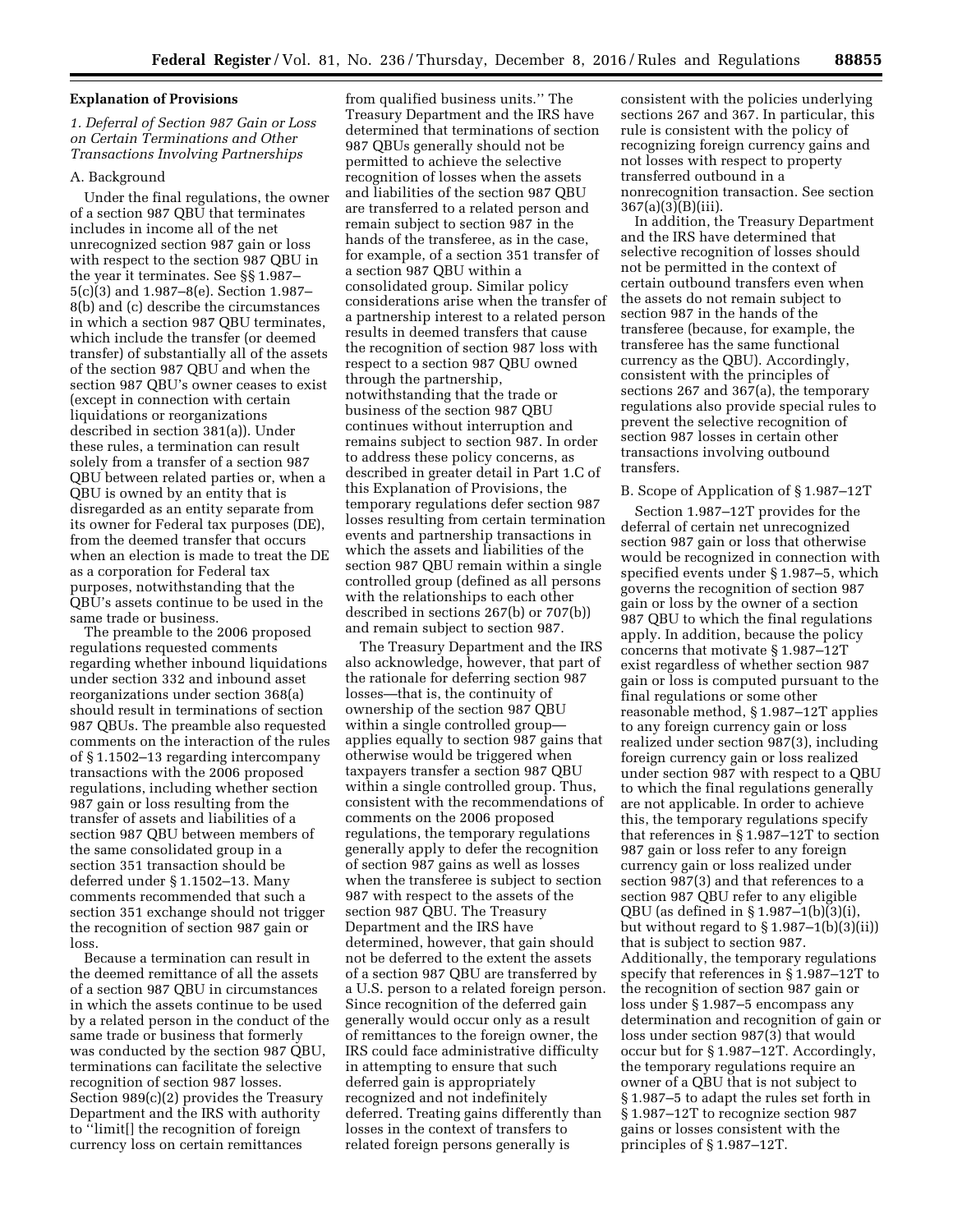The policy concerns regarding selective realization of section 987 losses do not apply, however, with respect to a section 987 QBU that has made the annual deemed termination election described in Part 2 of this Explanation of Provisions, because all section 987 gain and loss is recognized annually under that election. Accordingly, § 1.987–12T is not applicable to section 987 gain or loss of a section 987 QBU with respect to which the annual deemed termination election is in effect.

Finally, in order to avoid any compliance burden associated with applying § 1.987–12T in circumstances involving relatively small amounts of section 987 gain or loss, § 1.987–12T includes a de minimis rule. That rule provides that § 1.987–12T does not apply to a section 987 QBU if the net unrecognized section 987 gain or loss of the section 987 QBU that, as a result of § 1.987–12T, would not be recognized under § 1.987–5 does not exceed \$5 million.

Section 1.987–12T defers the recognition of section 987 gains and losses in connection with two types of specified events, which are referred to as ''deferral events'' and ''outbound loss events.'' Parts 1.C and 1.D of this Explanation of Provisions describe the rules governing deferral events and outbound loss events, respectively.

### C. Deferral Events

As described in greater detail below, the temporary regulations provide that, notwithstanding § 1.987–5, the owner of a section 987 QBU with respect to which a deferral event occurs (a deferral QBU) must defer section 987 gain or loss that otherwise would be taken into account under § 1.987–5 in connection with the deferral event to the extent determined under § 1.987–12T(b)(3) and (c). Such deferred gain or loss is taken into account based on subsequent events in accordance with § 1.987– 12T(c).

### i. Deferral Events

The temporary regulations provide that a deferral event with respect to a section 987 QBU means any transaction or series of transactions that satisfy two conditions. Under the first condition, the transaction or series of transactions must be described in one of two categories. The first category, which is set forth in § 1.987–12T(b)(2)(ii)(A), is any termination of a section 987 QBU other than (i) a termination described in  $§ 1.987-8(b)(3)$  (that is, a termination that results from the owner of the section 987 QBU ceasing to be a controlled foreign corporation (as

defined in section 957(a)) (CFC) after certain related-party transactions); (ii) a termination described in § 1.987–8(c) (that is, a termination that results from a liquidation or asset reorganization described in section 381(a) involving an inbound or outbound transfer, a transfer by a CFC to a related non-CFC foreign corporation, or a transfer to a transferee that has the same functional currency as the section 987 QBU);  $1$  or (iii) a termination described solely in § 1.987– 8(b)(1) (that is, a termination that results solely from the cessation of the trade or business of the section 987 QBU). Thus, the first category generally involves terminations that occur as a result of a transfer of substantially all the assets of a section 987 QBU other than a transfer as part of a transaction described in section 381(a) in which the owner ceases to exist. (A termination that results from an outbound section 381(a) transaction, however, may be an outbound loss event.)

The second category, which is described in § 1.987–12T(b)(ii)(B), encompasses certain partnership transactions that result in a net deemed transfer from a section 987 QBU to its owner as a result of which section 987 gain or loss otherwise would be recognized under § 1.987–5. The second category refers to two types of transactions involving partnerships.

First, the second category includes a disposition of part of an interest in a DE or partnership. Under § 1.987–2(c)(5), a transfer of part of an interest in a DE or section 987 aggregate partnership results in deemed transfers to the owner of a section 987 QBU held through that DE or partnership that may result in a remittance, but that generally do not cause a termination. For an illustration of the application of § 1.987–12T to a deferral event resulting from the conversion of a disregarded entity into a section 987 aggregate partnership, see § 1.987–12T(h), *Example 4.* 

The second type of transaction included in the second category is a contribution of assets by a related person to a partnership or DE through which a section 987 QBU is held, provided that the contributed assets are not included on the books and records of an eligible QBU and the contribution causes a net transfer from a section 987 QBU owned through the partnership or DE. The rules of § 1.987–2 must be applied to determine whether the contribution would cause a net transfer

from any section 987 QBUs held through a partnership. For example, if two partners (Partner A and Partner B) each own a 50% interest in an existing section 987 aggregate partnership with a single section 987 QBU, and Partner A contributes cash that is included on the books of the section 987 QBU after the contribution and Partner B contributes an equal amount of non-portfolio stock, the contributions would not cause either Partner A nor Partner B to have a net transfer from the section 987 QBU under § 1.987–2 and there would be no section 987 gain or loss to defer. As a result of the broad scope of application for § 1.987–12T specified in § 1.987– 12T(a)(2), the second category includes transactions involving partnerships that are not section 987 aggregate partnerships even though QBUs that are held through such partnerships generally are not subject to the final regulations. Accordingly, § 1.987–12T applies to a disposition of a partnership interest or a contribution to a partnership if it otherwise would result in recognition of gain or loss under a taxpayer's reasonable method of applying section 987.

The second condition described in § 1.987–12T(b)(2) is that, immediately after the transaction or series of transactions, assets of the section 987 QBU are reflected on the books and records of a successor QBU. For this purpose, a successor QBU with respect to a section 987 QBU (original QBU) generally means a section 987 QBU on whose books and records assets of the original QBU are reflected immediately after the deferral event, provided that, immediately after the deferral event, the section 987 QBU is owned by a member of the controlled group that includes the person that owned the original QBU immediately before the deferral event. This relatedness requirement would not be met, for example, if the person that owned the original QBU ceased to exist in connection with the deferral event.

However, if the owner of the original QBU is a U.S. person, then a successor QBU does not include a section 987 QBU owned by a foreign person, except in the case of a deferral event that is solely described in the second category of transactions involving partnership and DE interests. This limitation on the definition of a successor QBU in the context of outbound transfers serves two purposes. First, consistent with the general policy of recognizing foreign currency gains upon an outbound transfer, the limitation ensures that section 987 gain is recognized to the extent section 987 QBU assets are transferred outbound in connection with a termination. Second, the

<sup>&</sup>lt;sup>1</sup>The transfer of a section 987 QBU as part of a liquidation or asset reorganization described in section 381(a) in which the transferor and transferee have the same tax status is not a termination under § 1.987–8(b) and (c) and, therefore, cannot constitute a deferral event under the first category.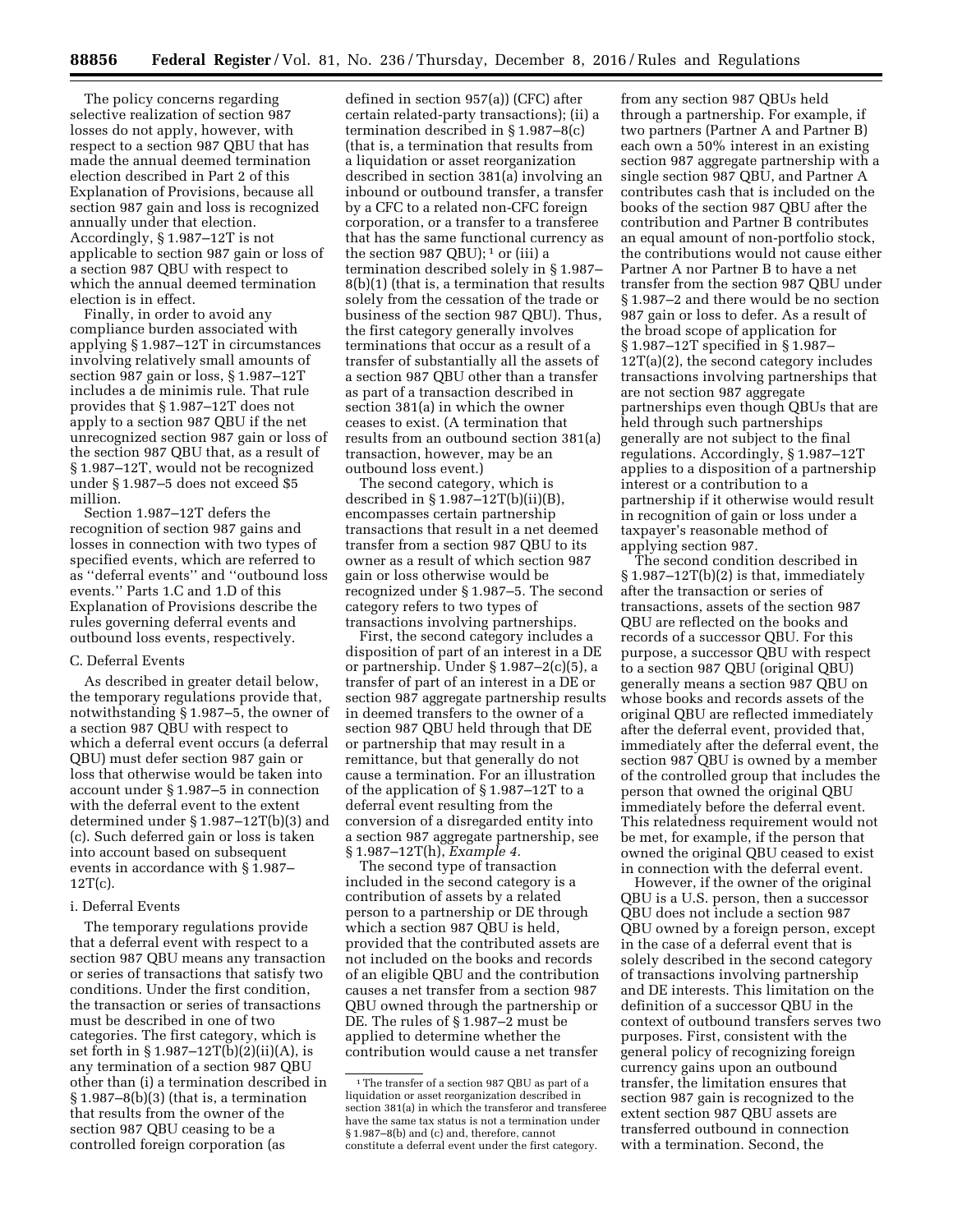limitation coordinates the deferral event rules with the outbound loss event rules described in Part 1.D of this Explanation of Provisions, which contain different rules for the recognition of section 987 loss attributable to assets of a section 987 QBU that are transferred outbound in connection with a termination of the section 987 QBU.

## ii. Recognition of Section 987 Gain or Loss Under § 1.987–5 in the Taxable Year of a Deferral Event

The temporary regulations provide that, in the taxable year of a deferral event, the owner of the deferral QBU generally recognizes section 987 gain or loss as determined under § 1.987–5, except that, solely for purposes of applying § 1.987–5, all assets and liabilities of the deferral QBU that, immediately after the deferral event, are properly reflected on the balance sheet of a successor QBU are treated as not having been transferred and therefore as remaining on the balance sheet of the deferral QBU, notwithstanding the deferral event. The effect of these rules is that, in the taxable year of a deferral event, only assets and liabilities of the deferral QBU that are not reflected on the books and records of a successor QBU immediately after the deferral event are taken into account in determining the amount of a remittance from the deferral QBU. Section 987 gain or loss that, as a result of these rules, is not recognized under § 1.987–5 in the taxable year of the deferral event is referred to as deferred section 987 gain or loss. As discussed in Part 1.D of this Explanation of Provisions, if the deferral event also constitutes an outbound loss event, the amount of loss recognized by the owner may be further limited under the rules applicable to outbound loss events.

## iii. Recognition of Deferred Section 987 Gain or Loss in the Taxable Year of a Deferral Event and in Subsequent Taxable Years

The temporary regulations provide rules for determining when a deferral QBU owner recognizes deferred section 987 gain or loss. For this purpose, a deferral QBU owner means, with respect to a deferral QBU, the owner of the deferral QBU immediately before the deferral event with respect to the deferral QBU or the owner's qualified successor. The temporary regulations define a qualified successor with respect to a corporation (transferor corporation) as another corporation (acquiring corporation) that acquires the assets of the transferor corporation in a transaction described in section 381(a), but only if (A) the acquiring corporation

is a domestic corporation and the transferor corporation was a domestic corporation, or (B) the acquiring corporation is a CFC and the transferor corporation was a CFC. A qualified successor of a corporation includes a qualified successor of a qualified successor of the corporation.

As described in the remainder of this Part 1.C.iii, the temporary regulations provide that deferred section 987 gain or loss is recognized upon subsequent remittances from a successor QBU, or upon a deemed remittance that occurs when a successor QBU ceases to be owned by a member of the deferral QBU owner's controlled group, subject to an exception that applies when a successor QBU terminates in an outbound transfer. In general, these rules depend on the continued existence of a deferral QBU owner (which includes a qualified successor) and a successor QBU and preserve the location of the deferred section 987 gain or loss as gain or loss of the deferral QBU owner.

### a. Subsequent Remittances

A deferral QBU owner generally recognizes deferred section 987 gain or loss in the taxable year of a remittance from a successor QBU to the owner of the successor QBU (successor QBU owner). The amount of deferred section 987 gain or loss that a deferral QBU owner recognizes upon a remittance is the outstanding deferred section 987 gain or loss (that is, the deferred section 987 gain or loss not previously recognized) multiplied by the remittance proportion of the successor QBU owner with respect to the successor QBU for the taxable year as determined under § 1.987–5(b) and, to the extent relevant, § 1.987–12T. For an illustration of this rule, see § 1.987– 12T(h), *Example 5*.

In certain cases, there may be multiple successor QBUs with respect to a single deferral QBU. For instance, there may be multiple successor QBUs if the owner of a section 987 aggregate partnership interest transfers part of its interest or if a successor QBU separates into two or more separated QBUs under  $\S 1.987 - 2T(c)(9)(ii)$ . To ensure that a deferral QBU owner recognizes the appropriate amount of deferred section 987 gain or loss in connection with a remittance in such cases, the temporary regulations provide that multiple successor QBUs of the same deferral QBU are treated as a single successor QBU for purposes of determining the amount of deferred section 987 gain or loss that is recognized.

For example, if the owner (Corp A) of a section 987 aggregate partnership interest transfers part of its interest to

another member of Corp A's consolidated group (Corp B), the transfer would give rise to a deferral event with respect to the section 987 QBU (QBU A) that Corp A indirectly owns through the partnership. QBU A would be considered a deferral QBU, and Corp A would be considered a deferral QBU owner. In addition, QBU A would be considered a successor QBU with respect to itself, and the section 987 QBU (QBU B) that Corp B owns indirectly through the partnership interest it acquired also would be considered a successor QBU with respect to QBU A. In determining the amount of deferred section 987 gain or loss recognized upon subsequent remittances from successor QBUs, the two successor QBUs are treated as a single successor QBU, such that their remittance proportion is determined under § 1.987–5 on a combined basis, taking into account the assets and remittances of both successor QBUs.

b. Deemed Remittance When a Successor QBU Ceases To Be Owned by a Member of the Deferral QBU Owner's Controlled Group

Solely for purposes of determining a deferral QBU owner's recognition of any outstanding deferred section 987 gain or loss, a successor QBU owner is treated as having a remittance proportion of 1 in a taxable year in which its successor QBU ceases to be owned by a member of a controlled group that includes the deferral QBU owner, including as a result of the deferral QBU owner ceasing to exist without having a qualified successor. Accordingly, a deferral QBU owner would recognize all outstanding deferred section 987 gain or loss upon a successor QBU ceasing to be owned by a member of the deferral QBU owner's controlled group if there is only one successor QBU, but would recognize only a proportional amount if there are multiple successor QBUs, one or more of which remain in the deferral QBU owner's controlled group.

c. Recognition of Deferred Section 987 Loss in Certain Outbound Successor QBU Terminations

Notwithstanding that deferred section 987 gain or loss generally is recognized upon remittances from a successor QBU, § 1.987–12T(c)(3) provides that, if assets of a successor QBU are transferred (or deemed transferred) in an exchange that would constitute an outbound loss event if the successor QBU had a net accumulated section 987 loss at the time of the exchange, the deferral QBU owner recognizes any outstanding deferred section 987 loss on a similar basis as it would if it originally had transferred the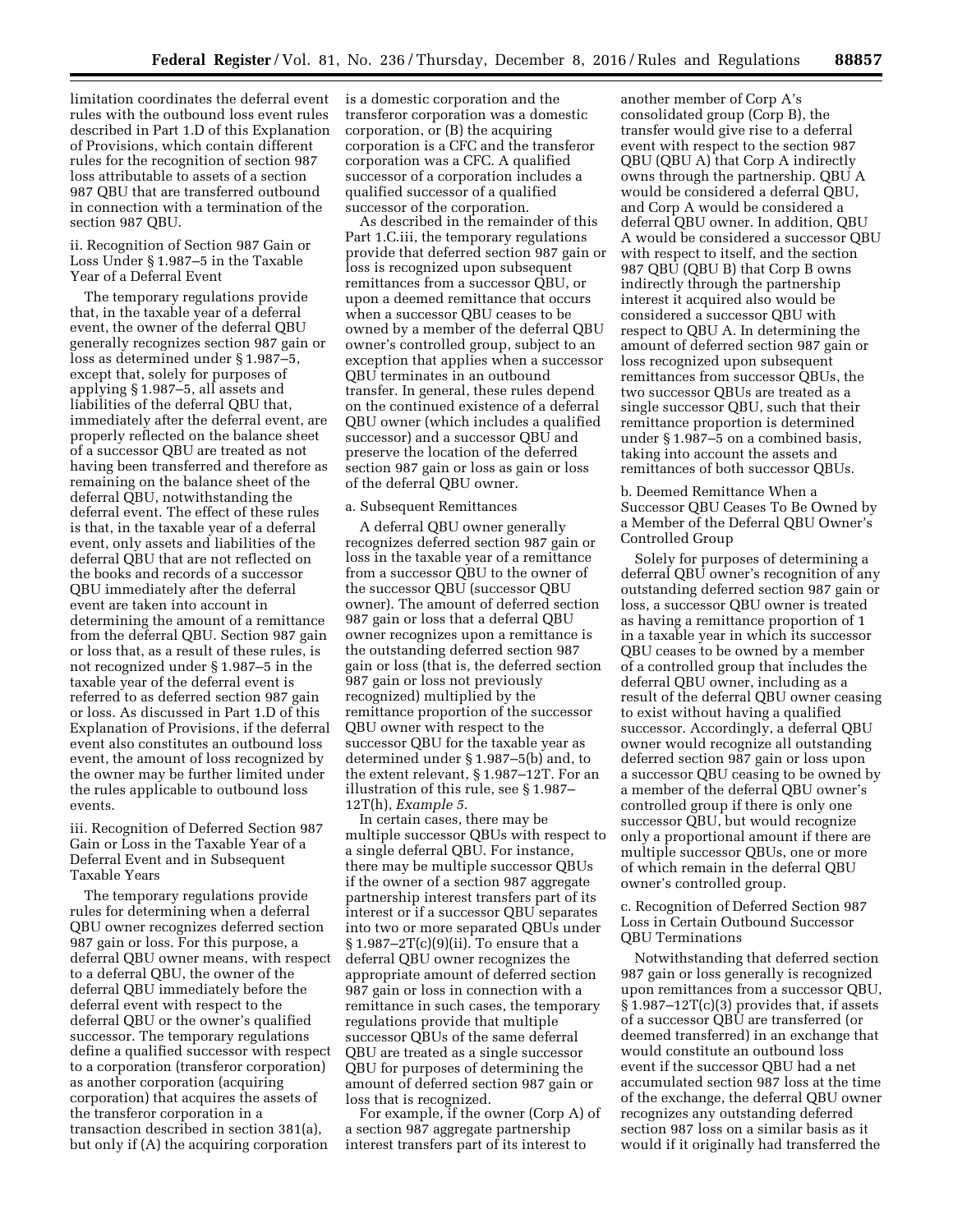deferral QBU in an outbound loss event. Any outstanding deferred section 987 loss with respect to the deferral QBU that, as a result of this rule, is not recognized is recognized by the deferral QBU owner in the first taxable year in which the deferral QBU owner (including any qualified successor) and the acquirer of the assets of the successor QBU (or any qualified successor) cease to be members of the same controlled group. Section 1.987–  $12T(c)(4)$  ensures that the policy concerns that motivate the treatment of outbound loss events under the temporary regulations apply in comparable circumstances involving successor QBUs. See Part 1.D of this Explanation of Provisions for an explanation of outbound loss events.

d. Special Rules Regarding Successor QBUs

The temporary regulations include three special rules regarding successor QBUs that are relevant to the recognition of deferred section 987 gain or loss. First, if a section 987 QBU is a successor QBU with respect to a deferral QBU that is a successor QBU with respect to another deferral QBU, the first-mentioned section 987 QBU is considered a successor QBU with respect to the second-mentioned deferral QBU. For example, if QBU A is a successor QBU with respect to QBU B, and QBU B is a successor QBU with respect to QBU C, then QBU A is a successor QBU with respect to QBU C.

Second, if a successor QBU with respect to a deferral QBU separates into two or more separated QBUs (as defined in § 1.987–2T(c)(9)(iii)), each separated QBU is considered a successor QBU with respect to the deferral QBU.

Third, if a successor QBU with respect to a deferral QBU combines with another section 987 QBU of the same owner, resulting in a combined QBU (as defined in § 1.987–2T(c)(9)(i)), the combined QBU is considered a successor QBU with respect to the deferral QBU.

## iv. Source and Character of Deferred Section 987 Gain and Loss

The temporary regulations provide that the source and character of deferred section 987 gain or loss is determined under § 1.987–6 as if such gain or loss had been recognized with respect to the deferral QBU under § 1.987–5 on the date of the deferral event that gave rise to the deferred section 987 gain or loss. Thus, the source and character of deferred section 987 gain or loss is determined under § 1.987–6 without regard to the timing rules of § 1.987– 12T.

# D. Outbound Loss Events

Section 1.987–12T(d) of the temporary regulations contains rules that defer section 987 loss to the extent assets of a section 987 QBU are transferred outbound to a related foreign person in connection with an 'outbound loss event." Specifically, the temporary regulations provide that, notwithstanding § 1.987–5, the owner of a section 987 QBU with respect to which an outbound loss event occurs (outbound loss QBU) includes in taxable income in the year of the outbound loss event section 987 loss with respect to that section 987 QBU only to the extent provided in §  $1.987 - 12T(\dot{d})$ (3). Sections  $1.987 - 12T(d)(4)$  and (5) provide rules for the subsequent recognition of losses that are deferred under § 1.987–12T(d) that differ from the remittance-based rules that generally apply following deferral events.

Like the definition of deferral event, an outbound loss event includes two categories of transactions with respect to a section 987 QBU with net unrecognized section 987 loss. First, an outbound loss event includes any termination of the section 987 QBU in connection with a transfer of assets of the section 987 QBU by a U.S. person to a foreign person that was a member of the same controlled group as the U.S. transferor immediately before the transaction or, if the transferee did not exist immediately before the transaction, immediately after the transaction (related foreign person). The second category of outbound loss events includes any transfer by a U.S. person of part of an interest in a section 987 aggregate partnership or DE through which the U.S. person owns the section 987 QBU to a related foreign person that has the same functional currency as the section 987 QBU. The second category also includes a contribution of assets by such a related foreign person to the partnership or DE if the contribution has the effect of reducing the U.S. person's interest in the section 987 QBU (and therefore causes a deemed transfer of assets and liabilities to the U.S. person from the section 987 QBU) and the contributed assets are not included on the books and records of an eligible QBU of the partnership or DE. The second category would be implicated, for example, if a U.S. person transferred part of the interest in a DE through which it owned a section 987 QBU to a foreign corporation that had the same functional currency as the section 987 QBU in an outbound section 351 transaction.

Under these rules, the owner of the outbound loss QBU recognizes section

987 loss in the taxable year of the outbound loss event as determined under § 1.987–5 and the deferral event rules of  $\S 1.987 - 12T(b)$  and (c), except that, solely for purposes of applying § 1.987–5, certain assets and liabilities of the outbound loss QBU are treated as not having been transferred and therefore as remaining on the balance sheet of the section 987 QBU, notwithstanding the outbound loss event. In the first category of outbound loss event (involving outbound asset transfers resulting in terminations), assets and liabilities that, immediately after the outbound loss event, are properly reflected on the books and records of the related foreign person or a section 987 QBU of the related foreign person are treated as not having been transferred. In the second category of outbound loss event (involving certain partnership and DE transactions), assets and liabilities that, immediately after the outbound loss event, are reflected on the books and records of the eligible QBU from which the assets and liabilities of the outbound loss QBU are allocated, and not on the books and records of a section 987 QBU, are treated as not having been transferred. The difference between the amount that otherwise would have been recognized and the amount actually recognized under this rule is referred to as outbound section 987 loss.

Although an outbound loss event in the second category also would constitute a deferral event, the rules governing deferral events only defer section 987 loss of a deferral QBU to the extent assets and liabilities are reflected on the books and records of a successor QBU immediately after the deferral event. Assets and liabilities of a deferral QBU that are reflected on the books and records of an eligible QBU of a partnership and allocated to a partner that has the same functional currency as the eligible QBU, as would occur in an outbound loss event, are not reflected on the books and records of a successor QBU and so would not cause section 987 loss to be deferred under the deferral event rules. Thus, there is no overlap in terms of the effect of the outbound loss event rules and the deferral event rules.

If an outbound loss event results from the transfer of assets of the outbound loss QBU in a nonrecognition transaction, the basis of the stock that is received in the transaction is increased by an amount equal to the outbound section 987 loss. In effect, this rule converts a section 987 loss into an unrealized stock loss, which may be recognized upon a recognition event with respect to the stock. This treatment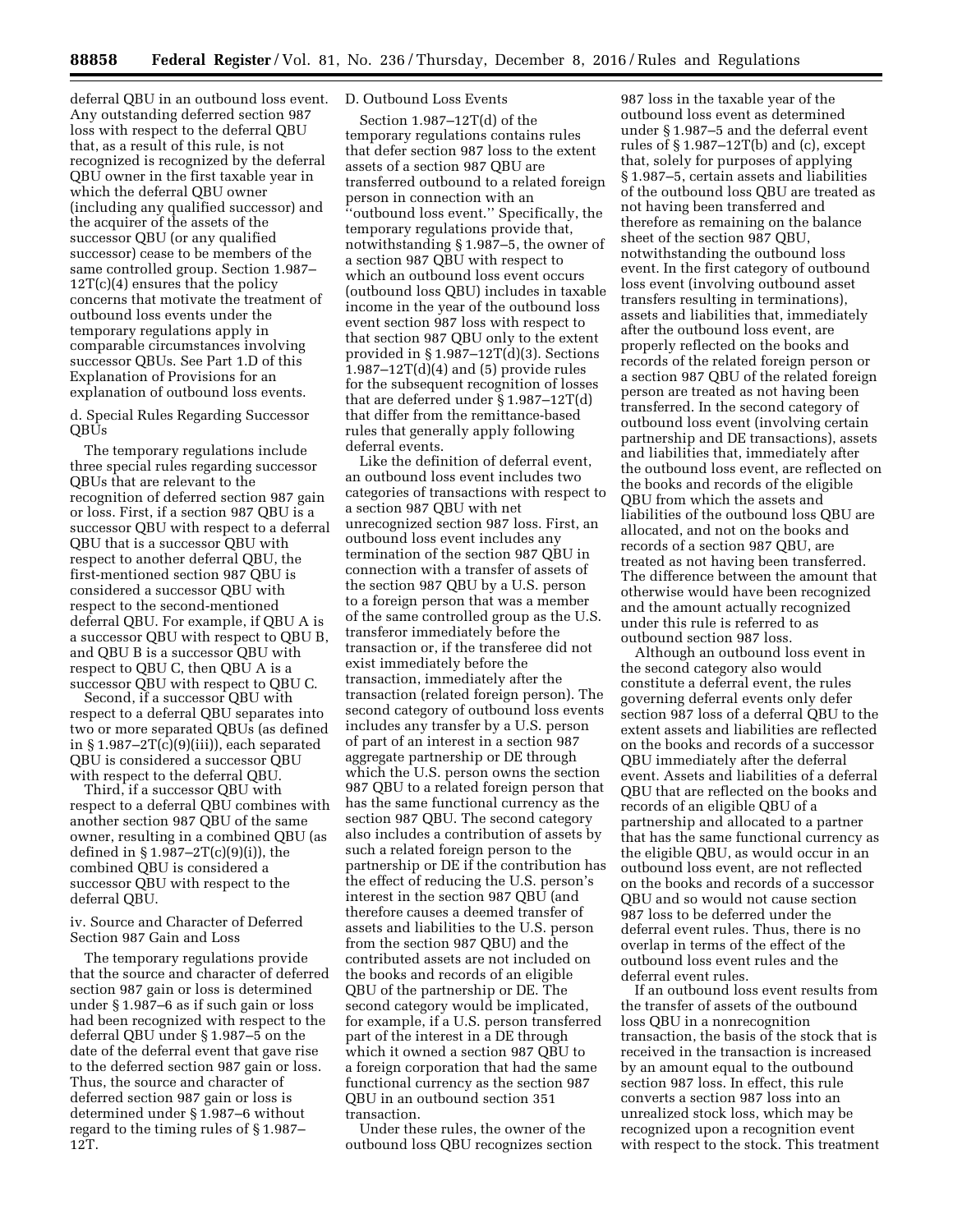is similar to the treatment under section 367(a) of foreign currency losses with respect to foreign-currency denominated property that is transferred outbound in a nonrecognition event to a foreign corporation that has as its functional currency the currency in which the property is denominated. Outbound section 987 loss attributable to an outbound loss event that does not occur in connection with a nonrecognition transaction is recognized by the owner of the outbound loss QBU in the first taxable year in which the owner (or any qualified successor) and the related foreign person that participated in the outbound loss event (or any qualified successor) cease to be members of the same controlled group. In many circumstances this treatment will provide similar results as converting section 987 loss into stock basis as in the case of outbound loss events that result from a nonrecognition transaction.

The temporary regulations provide that, if loss is recognized on the sale or exchange of stock within two years of an outbound loss event that gave rise to an adjustment to the basis of the stock, then, to the extent of the outbound section 987 loss, the source and character of the loss recognized on the sale or exchange will be determined under § 1.987–6 as if such loss were section 987 loss recognized pursuant to § 1.987–5 without regard to § 1.987–12T on the date of the outbound loss event.

#### E. Anti-Abuse Rule

The temporary regulations provide an anti-abuse rule to address transactions structured to avoid the deferral rules in § 1.987–12T. This rule provides that no section 987 loss is recognized under § 1.987–5 in connection with a transaction or series of transactions that are undertaken with a principal purpose of avoiding the purposes of § 1.987–12T. This rule would apply, for example, if, with a principal purpose of recognizing a deferred section 987 loss, a taxpayer engaged in a transaction that caused a deferral QBU owner to cease to exist without a qualified successor or caused a successor QBU to cease to exist, such that deferred section 987 loss otherwise would be recognized under § 1.987– 12T(c).

## F. Coordination With Fresh Start Transition Method

The temporary regulations require adjustments to coordinate the application of § 1.987–12T with the fresh start transition method described in § 1.987–10(b) for transitioning to the final regulations. If a deferral QBU owner is required under § 1.987–10(a) to apply the fresh start transition method with respect to the deferral QBU on the transition date, or if a deferral QBU owner would have been so required if it had owned the deferral QBU on the transition date, the outstanding deferred section 987 gain or loss of the deferral QBU owner with respect to the deferral QBU must be adjusted on the transition date to equal the amount of outstanding deferred section 987 gain or loss that the deferral QBU owner would have had with respect to the deferral QBU on the transition date if, immediately before the deferral event, the deferral QBU had transitioned to the final regulations pursuant to the fresh start transition method. Additionally, if the owner of an outbound loss QBU is required under § 1.987–10(a) to apply the fresh start transition method with respect to the outbound loss QBU on the transition date, or if the owner would have been so required if it had owned the outbound loss QBU on the transition date, the basis of any stock that was subject to a basis adjustment under § 1.987–12T as a result of the outbound loss event must be adjusted to equal the basis that such stock would have had on the transition date if, immediately prior to the outbound loss event, the outbound loss QBU had transitioned to the final regulations pursuant to the fresh start transition method. Outbound section 987 loss that is not reflected in stock basis but that will be recognized when the owner and the related foreign person that participated in the outbound loss event cease to be members of the same controlled group must be adjusted in a similar manner. These adjustments to coordinate the application of § 1.987– 12T with the fresh start transition method must be made even if the deferral QBU owner or the owner of the outbound loss QBU continues to own the deferral QBU or the outbound loss QBU on the transition date, as in the case of a deferral event or outbound loss event resulting from a transfer of part of an interest in a section 987 aggregate partnership that does not result in the termination of the deferral QBU or outbound loss QBU.

#### G. Effective Date

The temporary regulations under § 1.987–12T generally apply to any deferral event or outbound loss event that occurs on or after *January 6, 2017.*  However, if the deferral event or outbound loss event is undertaken with a principal purpose of recognizing section 987 loss, the 30 day delayed effective date does not apply and § 1.987–12T is effective immediately on December 7, 2016.

# *2. Annual Deemed Termination Election*

A comment on the 2006 proposed regulations recommended that taxpayers be permitted to make a one-time election under § 1.987–5 to deem a section 987 QBU as having terminated at the end of each year, thereby requiring the owner to recognize all section 987 gains or losses with respect to the QBU on an annual basis. The comment suggested that such an election would allow taxpayers to reduce the complexity and administrative cost of complying with section 987 because taxpayers would not be required to track transactions between an owner and its section 987 QBU or unrecognized section 987 gains and losses carried over from previous years.

The Treasury Department and the IRS have determined that an annual deemed termination election would not obviate the need to track transactions between an owner and its section 987 QBU, since the net transfer would remain relevant to the annual calculation of section 987 gain or loss. Nonetheless, the Treasury Department and the IRS agree that an annual deemed termination election could enhance administrability of the final regulations by reducing the recordkeeping requirements necessary to apply the final regulations. Additionally, when an annual deemed termination election is in effect, taxpayers could not strategically time remittances in order to selectively recognize section 987 losses but not section 987 gains. Eliminating this planning opportunity would obviate the need for the deferral provisions of § 1.987–12T. Furthermore, as discussed in Part 3 of this Explanation of Provisions, an annual deemed termination election would address a policy concern with permitting the hybrid approach to section 987 suggested by comments on the 2006 proposed regulations.

Based on the foregoing considerations, § 1.987–8T(d) provides an election for a taxpayer to deem its section 987 QBUs to terminate on the last day of each taxable year for which the election is in effect. Because the considerations supporting an annual deemed termination election generally are relevant regardless of whether a taxpayer is subject to the final regulations, the election under § 1.987– 8T(d) is available to any taxpayer without regard to the applicability of the final regulations to that taxpayer or any of its section 987 QBUs. A section 987 QBU to which this election applies is treated as having made a remittance of all of its gross assets to its owner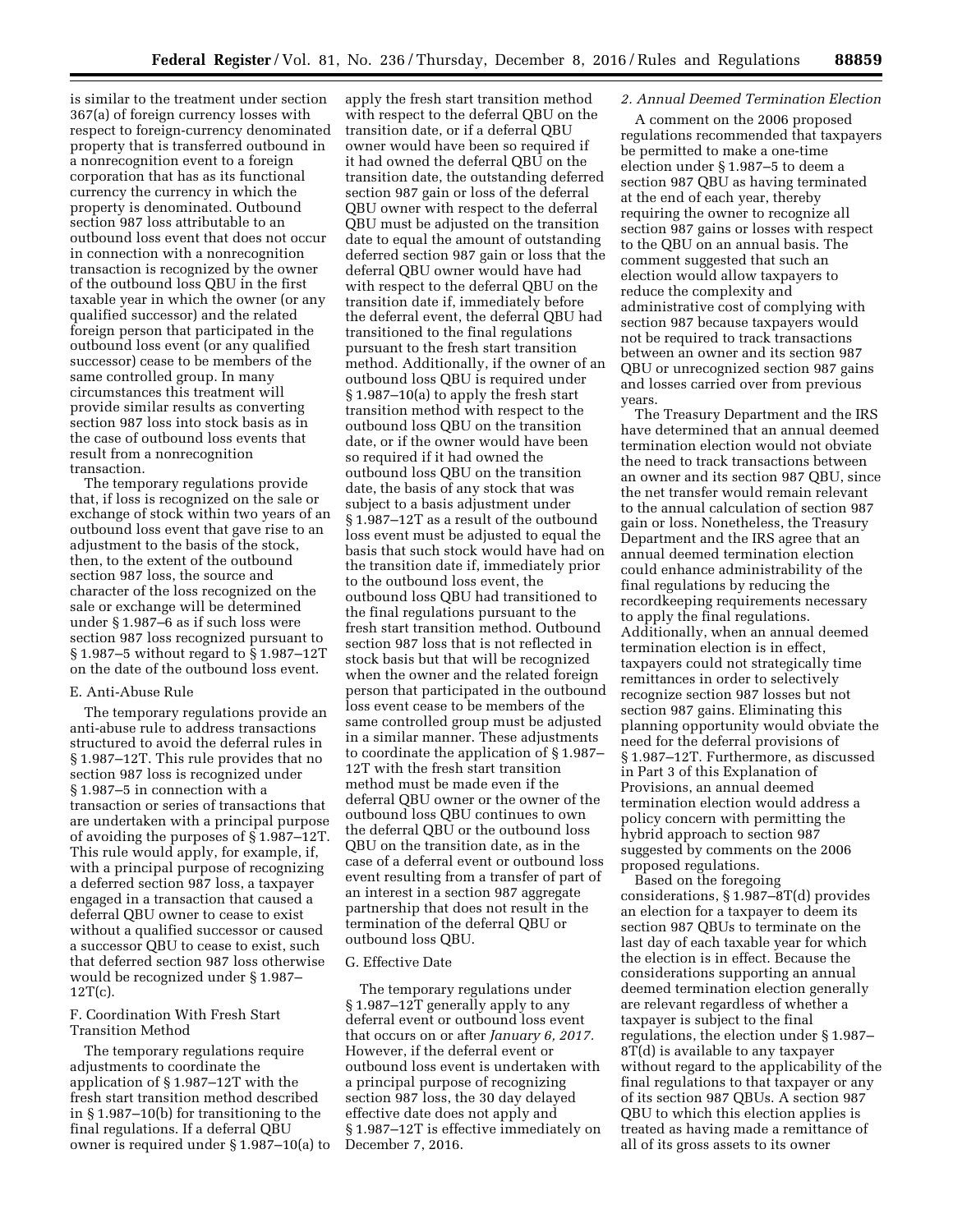immediately before the section 987 QBU terminates on the last day of each taxable year, resulting in the recognition of any net unrecognized section 987 gain or loss of the section 987 QBU. See §§ 1.987–5(c)(3) and 1.987–8(e). The owner is then treated as having transferred all of the assets and liabilities of the terminated section 987 QBU to a new section 987 QBU on the first day of the following taxable year.

As noted in Part 1 of this Explanation of Provisions, the temporary regulations provide that the deferral provisions of § 1.987–12T do not apply with respect to section 987 QBUs for which the annual deemed termination election is in effect. Consequently, a taxpayer that finds the annual deemed termination election preferable to § 1.987–12T based on ease of compliance or other reasons may make the annual deemed termination election. Moreover, as discussed in Part 3 of this Explanation of Provisions, a taxpayer that makes the annual deemed termination election with respect to a section 987 QBU may reduce the compliance burden associated with computing taxable income or loss under the final regulations by electing to translate taxable income or loss of the section 987 QBU into the owner's functional currency at the yearly average exchange rate without any adjustments.

The Treasury Department and the IRS have determined that special consistency and effective date rules are needed for the annual deemed termination election to prevent taxpayers from using the election to selectively recognize section 987 losses without recognizing section 987 gains. Unless the annual deemed termination election is required to be made with respect to all section QBUs owned by related persons at the time of the election, taxpayers could choose to make the election only with respect to section 987 QBUs that have net unrecognized section 987 losses at the time of the election. Accordingly, § 1.987–1T(g)(2)(i)(B)(*1*) provides that the annual deemed termination election generally applies to all section 987 QBUs owned by an electing taxpayer, as well as to all section 987 QBUs owned by any person that has a relationship to the taxpayer described in section 267(b) or section 707(b) (substituting ''and the profits interest'' for ''or the profits interest'' in section 707(b)(1)(A) and substituting ''and profits interests'' for ''or profits interests'' in section 707(b)(1)(B)) on the last day of the first taxable year for which the election applies to the taxpayer (a related person).

A taxpayer that is subject to the final regulations and that must transition to the final regulations under the fresh start transition method of § 1.987–10(b) (fresh start taxpayer) may make the annual deemed termination election only if the first taxable year for which the election would apply is either (i) the first taxable year beginning on or after the transition date (as defined in § 1.987–11(c)) with respect to the taxpayer or (ii) a subsequent taxable year in which the ''taxpayer's controlled group aggregate section 987 loss'' (if any) does not exceed \$5 million. For this purpose, a ''taxpayer's controlled group aggregate section 987 loss'' means the aggregate net amount of section 987 gain or loss that would be recognized pursuant to the election under § 1.987– 8T(d) by the taxpayer and all related persons in the first taxable year of each person for which the election would apply.

Taxpayers that used a method based on a reasonable application of the 2006 proposed regulations prior to the transition date, and which therefore are not subject to the fresh start transition method pursuant to § 1.987–10(c), and taxpayers for which the final regulations are not applicable, must follow the election rules for fresh start taxpayers if any related party is a fresh start taxpayer. If no related party is a fresh start taxpayer, the annual deemed termination election may be made only if the first taxable year for which the election would apply is either (i) the first taxable year beginning on or after December 7, 2016, in which the election is relevant in determining section 987 taxable income or loss or section 987 gain or loss or (ii) a subsequent taxable year in which the ''taxpayer's controlled group aggregate section 987 loss'' (if any) does not exceed \$5 million.

If a taxpayer makes the annual deemed termination election, the election will apply to the first taxable year of a related person that ends with or within a taxable year of the taxpayer to which the taxpayer's election applies. Once made, the annual deemed termination election may not be revoked.

As provided in § 1.987– 1T(g)(2)(i)(B)(*2*), the special consistency and effective date rules in § 1.987–  $1T(g)(2)(i)(B)(1)$  do not apply and a taxpayer may make a separate election under § 1.987–8T(d) with respect to any section 987 QBU owned by the taxpayer if the first taxable year for which the election would apply to the taxpayer with respect to the section 987 QBU is a taxable year in which the deemed termination results in the recognition of section 987 gain with respect to the

section 987 QBU or the deemed termination results in the recognition of \$1 million or less of section 987 loss with respect to the section 987 QBU.

## *3. Election To Translate All Items at the Yearly Average Exchange Rate*

As discussed in the preamble to the final regulations, comments on the 2006 proposed regulations recommended a hybrid approach that would combine the methodology of the regulations proposed under section 987 in 1991 (INTL–965–86, 56 FR 48457) for computing a section 987 QBU's net income with the methodology of the 2006 proposed regulations for computing section 987 gain or loss. Under the proposed hybrid approach, section 987 gain or loss generally would be determined under the method of the 2006 proposed regulations, but taxable income or loss would be translated into the owner's functional currency at the yearly average exchange rate without any adjustments.

Although a hybrid approach would simplify the calculation of section 987 taxable income or loss, the preamble to the final regulations observes that the hybrid approach gives rise to offsetting effects in section 987 taxable income or loss and in the foreign exchange exposure pool (FEEP) that raise concerns similar to those addressed by Congress in enacting section 1092. In particular, under the hybrid approach, exchange rate effects with respect to historic assets would be reflected in section 987 taxable income or loss to the extent of any cost recovery deductions with respect to those assets, but equal and offsetting amounts would be reflected in the FEEP and would be recognized only upon remittances. Thus, offsetting effects arising from a single asset would be taken into account at different times. The Treasury Department and the IRS have determined that it would be inappropriate for regulations under section 987 to permit distortions to section 987 taxable income or loss that have the effect of causing potentially large offsetting amounts of loss or gain to be reflected in the FEEP with respect to the same asset, since the loss or gain in the FEEP would be recognized only upon voluntary remittances from the QBU.

Nonetheless, the Treasury Department and the IRS acknowledge the concerns expressed in comments regarding the complexity of the 2006 proposed regulations that underlie the recommendation to adopt the hybrid approach. Concerns about offsetting amounts recognized at different times under the hybrid approach would not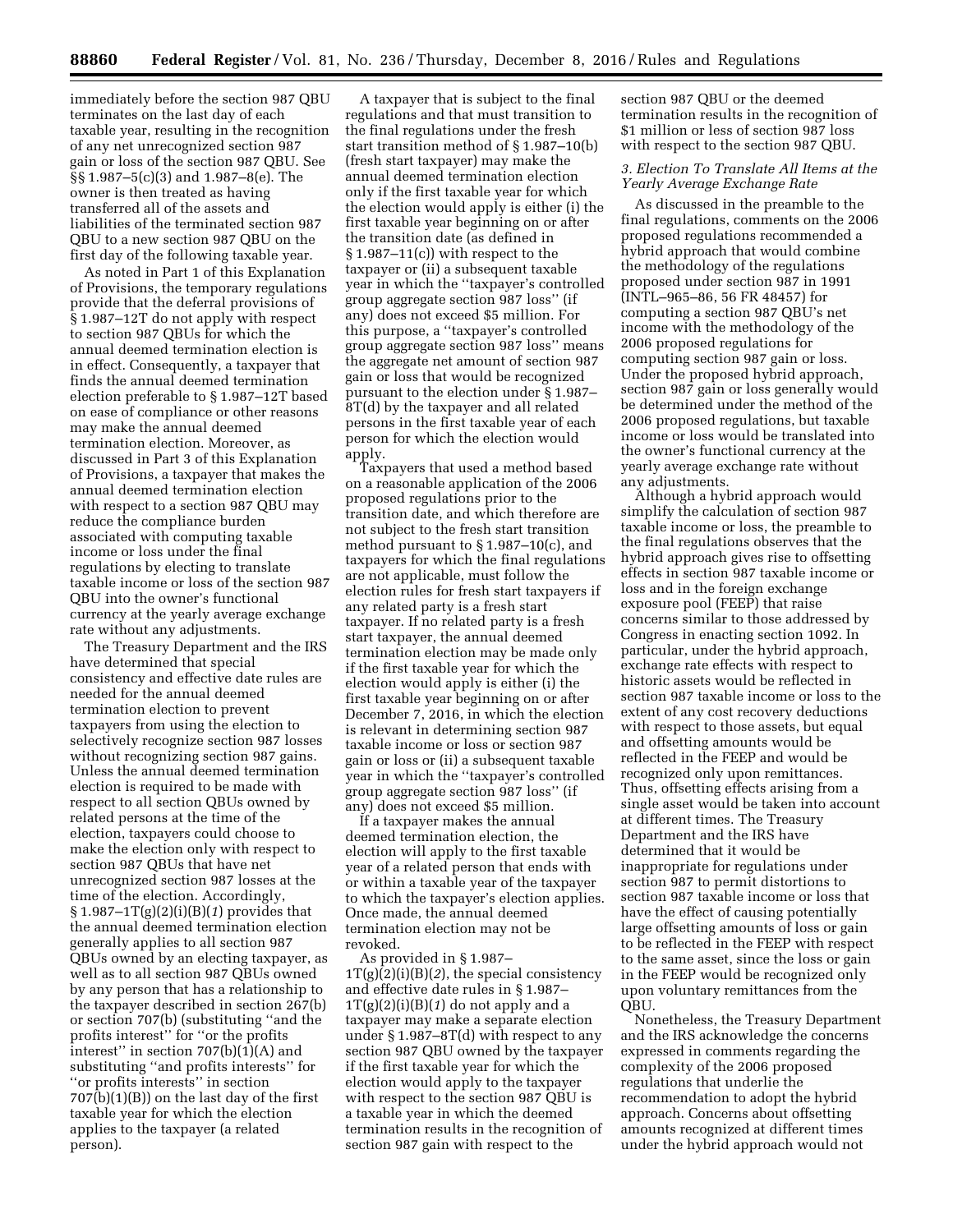arise for taxpayers that make the annual deemed termination election set forth in § 1.987–8T(d). A taxpayer that recognizes all section 987 gain or loss with respect to its section 987 QBUs annually would take into account in recognized section 987 gain or loss the exchange rate effects with respect to historic assets that are reflected in the FEEP in the same taxable year in which the offsetting effects are taken into account in section 987 taxable income or loss. Although the hybrid approach could result in differences in character of exchange gain or loss relative to the final regulations even for taxpayers that make the annual deemed termination election, the Treasury Department and the IRS have determined that the administrative convenience of allowing taxpayers to translate a section 987 QBU's taxable income at the yearly average exchange rate outweighs that consideration.

Accordingly, the temporary regulations provide that a taxpayer that is otherwise generally subject to the final regulations may elect to apply the hybrid approach with respect to a section 987 QBU that is subject to the annual deemed termination election. In particular, § 1.987–3T(d) provides that, notwithstanding the rules of § 1.987– 3(c) for translating items determined under § 1.987–3(b) in a section 987 QBU's functional currency into the owner's functional currency, a taxpayer may elect to translate all items of income, gain, deduction, and loss of a section 987 QBU with respect to which the annual deemed termination election described in § 1.987–8T(d) is in effect into the owner's functional currency, if necessary, at the yearly average exchange rate for the taxable year. An owner of multiple section 987 QBUs may make the election described in § 1.987–3T(d) with respect to all of its section 987 QBUs or only certain designated section 987 QBUs.

## *4. Section 988 Transactions of a Section 987 QBU*

A. Background Regarding the Treatment of Section 988 Transactions Under the Proposed Regulations

The 2006 proposed regulations reflected a two-pronged approach to the application of section 988 to transactions of a section 987 QBU, with different consequences generally depending on whether a transaction is denominated in (or determined by reference to) the owner's functional currency or a currency that is a nonfunctional currency with respect to both the owner and the section 987 QBU (third currency). As a general rule,

§ 1.987–3(e)(1) of the 2006 proposed regulations provided that section 988 applies to section 988 transactions attributable to a section 987 QBU and that the timing of any gain or loss is determined under the applicable provisions of the Code, but the 2006 proposed regulations did not clearly specify whether section 988 gain or loss would be determined with respect to the functional currency of the section 987 QBU or the owner's functional currency. Assets and liabilities giving rise to section 988 transactions were defined under proposed  $\S 1.987-1(d)$  and (e) as historic items. Under § 1.987–3(e)(2) of the 2006 proposed regulations, transactions of a section 987 QBU described in section 988(c)(1)(B)(i) (relating to the acquisition of, or becoming an obligor under, a debt instrument), section  $988(c)(1)(B)(ii)$ (relating to accrual of items of expense or gross income or receipts) or section 988(c)(1)(C) (relating to the disposition of nonfunctional currency) that are denominated in (or determined by reference to) the owner's functional currency, however, were not treated as section 988 transactions of the section 987 QBU, and no gain or loss was recognized under section 988 with respect to such transactions. Assets and liabilities giving rise to such transactions were required to be reflected on the balance sheet of the section 987 QBU in the owner's functional currency under § 1.987– 2(d)(2) of the 2006 proposed regulations.

Additionally, § 1.987–3(d) of the 2006 proposed regulations provided that an item of income, gain, deduction, or loss of a section 987 QBU denominated in a currency other than the functional currency of the owner is translated at the spot rate on date the item is appropriately taken into account. Under § 1.987–3(c) of the 2006 proposed regulations, an item of income, gain, deduction, or loss of a section 987 QBU denominated in the owner's functional currency is not translated and is taken into account by the section 987 QBU in the owner's functional currency.

One comment indicated that the 2006 proposed regulations were unclear regarding the interaction of the rules for the treatment of section 988 transactions denominated in a third currency with the treatment of assets that give rise to section 988 transactions as historic assets. Upon the disposition of a historic asset, the 2006 proposed regulations required translation of the basis of the historic asset at the historic rate and the amount realized with respect to the asset at the yearly average exchange rate for the taxable year of the disposition or, if properly elected, the appropriate spot

rate. Yet, § 1.987–3(f), *Example 10* of the 2006 proposed regulations illustrated the determination of section 988 gain or loss on a third-currency section 988 transaction in, and by reference to, the section 987 QBU's functional currency and translation of that amount into the owner's functional currency at the yearly average exchange rate. Under the approach of the example, historic asset basis is effectively translated at the yearly average exchange rate rather than the appropriate historic rate.

B. General Rules for Section 988 Transactions in the Temporary Regulations

In light of the comment regarding the uncertain application of section 988 to transactions of a section 987 QBU under the 2006 proposed regulations and further consideration of the appropriate rules, the temporary regulations clarify and elaborate upon the application of section 988 to transactions attributable to a section 987 QBU. In this regard, the Treasury Department and the IRS have determined that computing section 988 gain or loss by reference to the functional currency of the section 987 QBU, rather than the owner's functional currency, and translating that amount at the yearly average exchange rate would be inconsistent with the treatment of items that give rise to section 988 transactions as historic items. Such items were treated as historic items under the 2006 proposed regulations because they do not economically expose the owner to fluctuations in the section 987 QBU's functional currency.

Taking these considerations into account, the Treasury Department and the IRS have determined that it is appropriate to continue to treat assets and liabilities giving rise to section 988 transactions of a section 987 QBU as historic items under §§ 1.987–1(d) and (e) of the final regulations. Thus, for example, a note denominated in a nonfunctional currency that gives rise to a section 988 transaction when acquired is a historic asset. However, the temporary regulations generally provide that section 988 gain or loss arising from section 988 transactions of a section 987 QBU is determined by reference to the owner's functional currency, rather than the functional currency of the section 987 QBU. See § 1.987–3T(b)(4)(i). Accordingly, in determining section 988 gain or loss with respect to a section 988 transaction of a section 987 QBU, the amounts required under section 988 to be translated on the applicable booking date or payment date with respect to the section 988 transaction are translated from the currency in which the amounts are denominated (or by reference to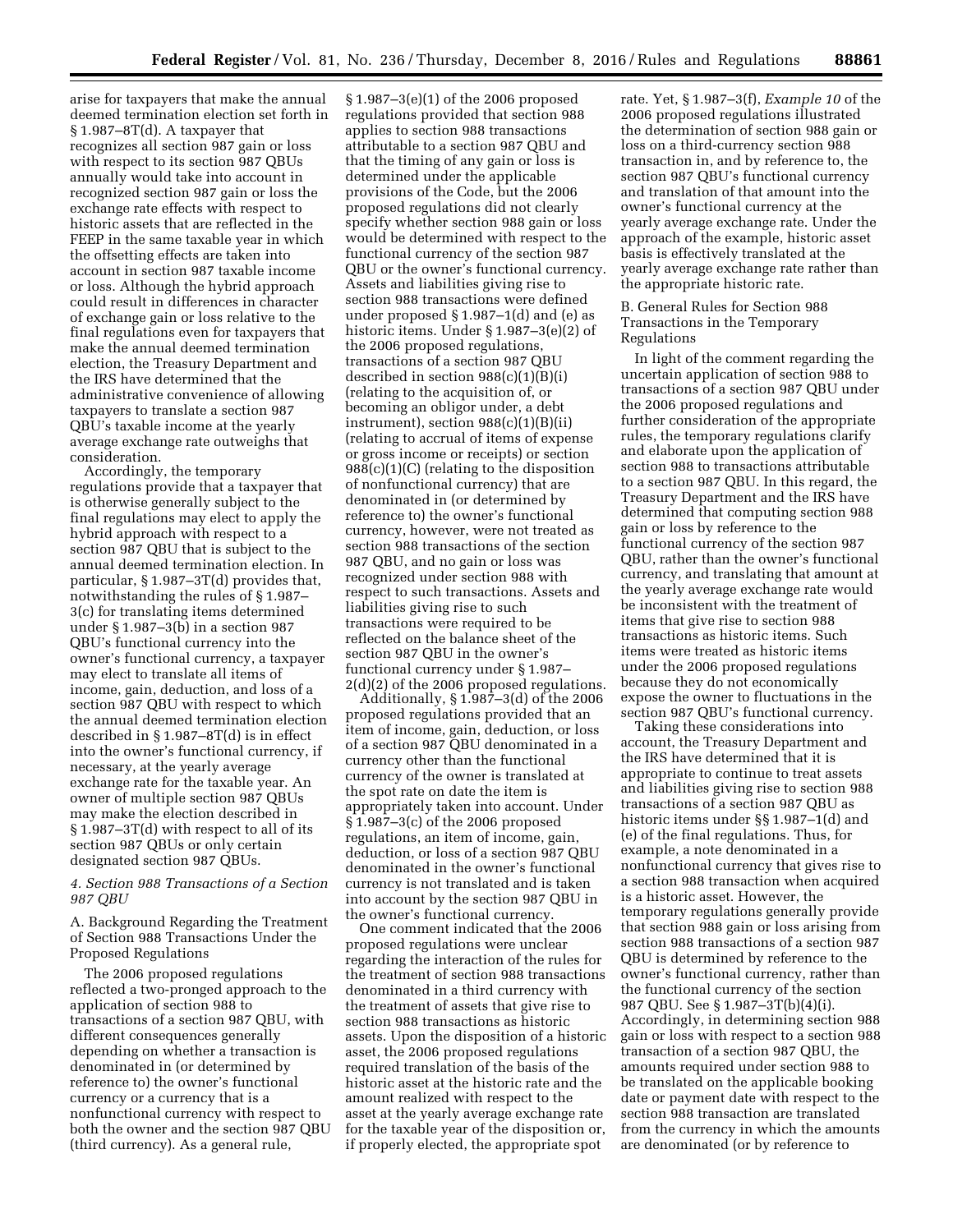which they are determined) into the owner's functional currency at the rate required under section 988 and the section 988 regulations, which provide for translation at the appropriate spot rate.

When a section 987 QBU recognizes gain or loss on the disposition of a historic asset that gives rise to a section 988 transaction, some or all of the total gain or loss that is realized on the disposition may be section 988 gain or loss that, under section 988, is ordinary income that is sourced by reference to the residence of the section 987 QBU. For example, on the disposition of a nonfunctional currency note, the total gain or loss realized may be comprised of section 988 gain or loss that reflects exchange rate changes and other gain or loss that reflects other factors, such as changes in prevailing interest rates or in the creditworthiness of the note issuer. The total gain or loss on the disposition of a historic asset that gives rise to a section 988 transaction is determined under the general rules of section 987 by reference to the functional currency of the section 987 QBU. Section 988 gain or loss on the note is determined under §§ 1.988–2(b)(5) and (8) and 1.987– 3T(b)(4)(i) by comparing the section 987 QBU's acquisition price for the note in nonfunctional currency translated into the owner's functional currency at the spot rates on the date of acquisition and the date of disposition, respectively. See § 1.987–3T(e), *Example 11.* To provide for consistent translation rates for determining both the total gain or loss on such a historic asset and the portion of the total gain or loss that is section 988 gain or loss, § 1.987–3T(c)(2)(ii) specifies that the spot rate also must be used to translate the amount received with respect to a historic asset if the acquisition of the historic asset gave rise to a section 988 transaction. Additionally, consistent with the regulations under § 1.988–1(d) regarding the use of spot rate conventions for section 988 transactions, § 1.987–  $1T(c)(1)(ii)(B)$  specifies that the election in  $\S 1.987 - 1(c)(1)(ii)(A)$  to use a spot rate convention generally does not apply for purposes of determining section 987 taxable income or loss with respect to a historic item (as defined in § 1.987–1(e)) if acquiring, accruing, or entering into such item gave rise to a section 988 transaction or a specified owner functional currency transaction (discussed in this Part B).

Because assets and liabilities that give rise to section 988 transactions generally are historic items that have a spot rate as the historic rate under § 1.987–  $1T(c)(3)(i)(E)$ , such assets and liabilities are translated at historic rates and do

not give rise to section 987 gain or loss. Thus, when the general rules for section 988 transactions of a section 987 QBU apply, the owner will take into account under subpart J foreign currency exposure with respect to a section 988 transaction of a section 987 QBU only to the extent of the owner's economic exposure to fluctuations of its functional currency relative to the currency in which the section 988 transaction is denominated.

Additionally, consistent with the 2006 proposed regulations, the temporary regulations confirm that certain transactions that are denominated in (or determined by reference to) the owner's functional currency are not subject to section 988. Specifically, § 1.987–3T(b)(4)(ii) provides that specified owner functional currency transactions, which are defined as transactions described in section  $988(c)(1)(B)(i)$  or (ii) or section 988(c)(1)(C) (including the acquisition of nonfunctional currency described in § 1.988–1(a)(1)) that are denominated in (or determined by reference to) the owner's functional currency, other than certain transactions described in  $§ 1.987-3T(b)(4)(iii)(A)$  that are subject to a mark-to-market regime (discussed in Part 4.C of this Explanation of Provisions), are not treated as section 988 transactions. Although the temporary regulations do not follow the 2006 proposed regulations in specifying that assets and liabilities that give rise to specified owner functional currency transactions must be reflected on the balance sheet of the section 987 QBU in the owner's functional currency, the temporary regulations treat items that give rise to specified owner functional currency transactions as historic items that generally have a spot rate as the historic rate under  $\S 1.987 - 1T(c)(3)(i)(E)$ and provide under § 1.987–3T(b)(2)(ii) that the basis and amount realized of a historic asset that gives rise to a specified owner functional currency transactions are not translated if denominated in the owner's functional currency. Together, these rules have the same effect as the treatment of specified owner functional currency transactions under the 2006 proposed regulations.

C. Special Rules To Allow Greater Conformity With the Financial Accounting Treatment for Certain Section 988 Transactions

As discussed in the preamble to the final regulations, under the financial accounting standard described in Accounting Standards Codification, Foreign Currency Matters, section 830 (ASC 830), gains and losses from changes in exchange rates with respect

to transactions that are denominated in a currency other than the entity's functional currency are referred to as ''transaction'' gains and losses. The category of foreign currency transactions that give rise to transaction gains and losses for financial accounting purposes overlaps considerably with the definition of a section 988 transaction for tax purposes, such that transaction gains and losses under financial accounting rules are conceptually similar to section 988 gains and losses. The financial accounting rules require the inclusion of transaction gains and losses in net income for the period in which the exchange rate changes occur. See ASC 830–20–35–1. Moreover, transaction gain or loss is always determined by reference to the functional currency of the entity that entered into the transaction. Thus, the financial accounting rules differ from the general tax rules applicable to section 988 transactions entered into by a section 987 QBU in two respects. First, the financial accounting rules require transaction gain or loss to be determined on a mark-to-market basis, whereas gain or loss from a section 988 transaction generally is not recognized until there is a realization event under general tax principles and the applicable provisions of the Code. Second, the financial accounting rules require transaction gain or loss to be determined by reference to the entity's functional currency, even when it differs from the reporting currency used in the consolidated financial statements and the transaction is denominated in the reporting currency.

As noted in the preamble to the final regulations, comments on the 2006 proposed regulations expressed a preference for greater consistency of the section 987 regulations with financial accounting rules. Taking these comments into account, the Treasury Department and the IRS have determined that providing treatment similar to the financial accounting treatment for certain section 988 transactions of section 987 QBUs will enhance administrability of the section 987 regulations with respect to such transactions and is consistent with the policies of sections 987 and 988.

Accordingly, as discussed in Part 1.C.i of this Explanation of Provisions, the temporary regulations permit a taxpayer to elect to determine section 987 gain or loss with respect to qualified short-term section 988 transactions (described in Part 1.C.i of this Explanation of Provisions) of a section 987 QBU under a foreign currency mark-to-market method of accounting. In addition, as discussed in Part 4.C.ii of this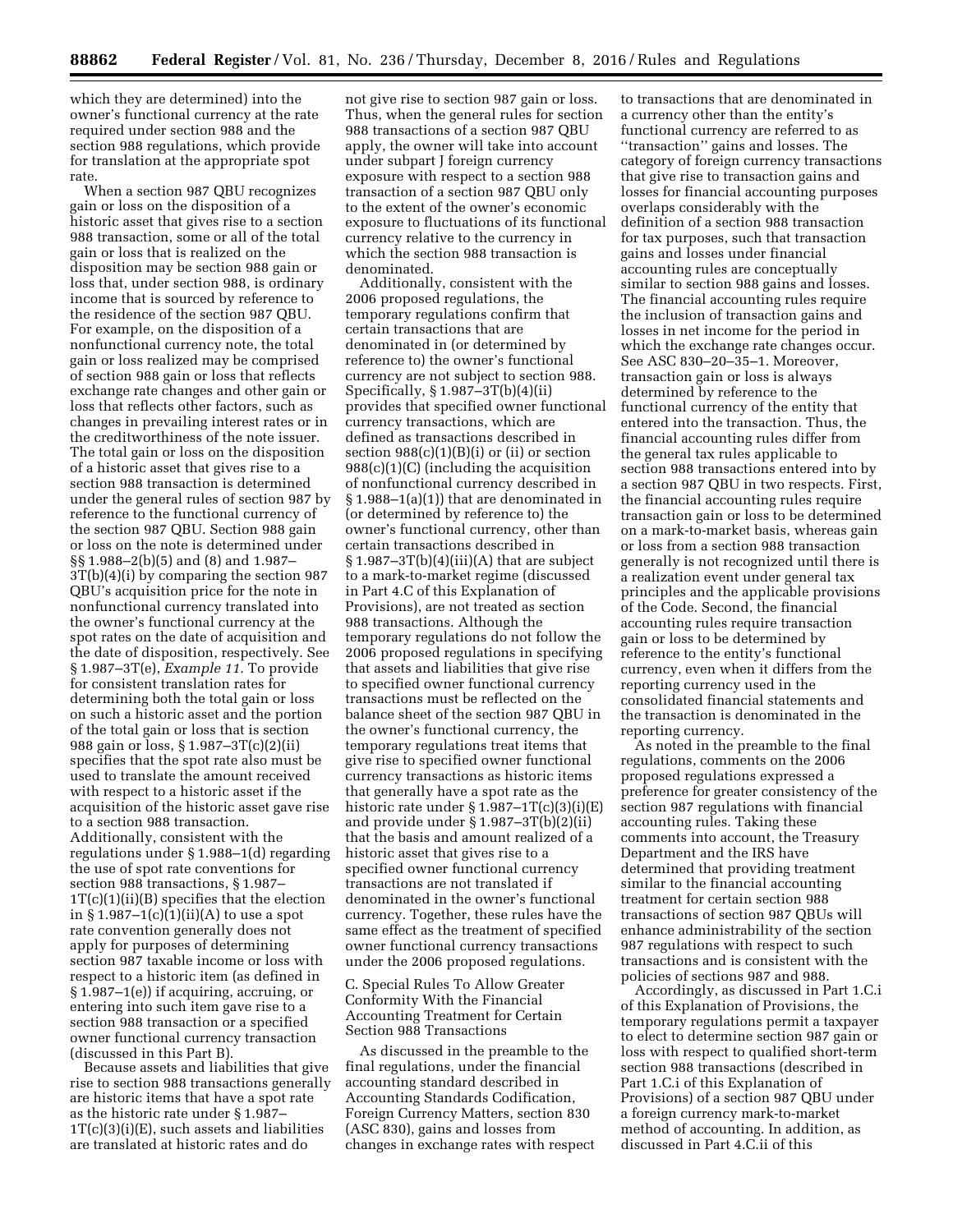Explanation of Provisions, the temporary regulations provide that section 988 gain or loss with respect to qualified short-term section 988 transactions that are accounted for under a mark-to-market method of accounting for Federal tax purposes (including the elective method described in Part 1.C.i of this Explanation of Provisions) is determined in, and by reference to, the functional currency of the section 987 QBU rather than the functional currency of its owner.

i. Election To Apply a Foreign Currency Mark-to-Market Method of Accounting for Certain Section 988 Transactions

The Treasury Department and the IRS have determined that allowing a taxpayer to mark to market foreign currency gain or loss with respect to qualified short-term section 988 transactions of a section 987 QBU will enhance administrability by aligning the timing for recognizing gain or loss with respect to such transactions with the financial accounting rules. Accordingly, a taxpayer may elect, on a QBU-by-QBU basis, under  $\S 1.987 - 3T(b)(4)(iii)(C)$  to apply the foreign currency mark-tomarket method of accounting to qualified short-term section 988 transactions. Under this election, the timing of section 988 gain or loss is determined for applicable transactions under the principles of section 1256(a)(1). Thus, when the election applies, section 988 gain or loss with respect to a qualified short-term section 988 transaction is recognized on an annual basis, but other gain or loss with respect to any property underlying the transaction (*e.g.,* gain or loss on a debt instrument due to interest rate fluctuations) is determined under the otherwise applicable recognition provisions.

A qualified short-term section 988 transaction is defined in § 1.987–  $3T(b)(4)(iii)(B)$  as a section 988 transaction, including a transaction denominated in the owner's functional currency, that both (1) occurs in the ordinary course of the section 987 QBU's business and (2) has an original term of one year or less on the day it is entered into by the section 987 QBU. The holding of currency that is nonfunctional currency (within the meaning of section  $988(c)(1)(C(ii))$  to the section 987 QBU in the ordinary course of a section 987 QBU's trade or business also is treated as a qualified short-term section 988 transaction.

ii. Special Rule Requiring Gain or Loss From Certain Section 988 Transactions That Are Subject to a Mark-to-Market Method of Accounting To Be Determined by Reference to the Functional Currency of the Section 987 QBU

The temporary regulations include a special rule for determining section 988 gain or loss with respect to qualified short-term section 988 transactions (as described in Part 4.C.i of this Explanation of Provisions) of a section 987 QBU that are accounted for under a mark-to-market method of accounting. Specifically,  $§ 1.987-3T(b)(4)(iii)(A)$ provides that section 988 gain or loss with respect to qualified short-term section 988 transactions of a section 987 QBU, and certain related hedges, that are accounted for under a mark-tomarket method of accounting under section 475, section 1256, or § 1.987– 3T(b)(4)(iii)(C) (discussed in Part 4.C.i of this Explanation of Provisions) is determined in, and by reference to, the functional currency of the section 987 QBU rather than the owner's functional currency. Items that give rise to qualified short-term section 988 transactions for which section 988 gain or loss is determined under § 1.987– 3T(b)(4)(iii)(A) by reference to the section 987 QBU's functional currency are treated as marked items under  $§ 1.987-1T(d)(3)$ , with the result that gain or loss attributable to such items is translated at the yearly average exchange rate and that such items give rise to net unrecognized section 987 gain or loss.

Under the rules for qualified shortterm section 988 transactions accounted for under a mark-to-market method of accounting, a section 987 QBU owner will take into account the full amount of its economic foreign currency exposure arising from such transactions, but the effects of such exposure generally will be bifurcated into a component reflected in section 987 taxable income or loss and a component reflected in the FEEP pool and recognized upon a remittance. These components could offset each other if the currency in which the section 988 transaction is denominated and the owner's functional currency moved in opposite directions relative to the section 987 QBU's functional currency. Restricting this treatment to qualified short-term section 988 transactions accounted for under a mark-to-market method of accounting limits the potential for abusive planning. In particular, the restriction to transactions accounted for under a mark-to-market method of accounting prevents selective

realization of section 988 losses that would be taken into account in section 987 taxable income or loss in situations in which an offsetting gain is reflected in the FEEP. Additionally, short-term, ordinary-course section 988 transactions are less likely than other section 988 transactions to give rise to substantial offsetting effects in section 987 taxable income or loss and in the FEEP.

## *5. Application of Section 987 to QBUs With the U.S. Dollar as a Functional Currency*

Consistent with the opening clause of section 987, which indicates that section 987 applies to the determination of the taxable income of any taxpayer ''having 1 or more qualified business units with a functional currency other than the dollar,"  $\S 1.987 - 1T(b)(6)(i)$  sets forth a general rule that section 987 and the regulations thereunder do not apply with respect to an eligible QBU (determined without regard to the scope limitations of  $\S 1.987 - 1(b)(3)(ii)$  that has the U.S. dollar as its functional currency and that would be subject to section 987 if it had a functional currency other than the U.S. dollar (dollar QBU).

The Treasury Department and the IRS have determined, however, that it is appropriate for a CFC that is the owner of a dollar QBU to recognize foreign currency gain or loss with respect to transactions of the dollar QBU that would be section 988 transactions if entered into directly by the owner. Accordingly, pursuant to the authority granted in section 985(a), § 1.987– 1T(b)(6)(ii)(A) provides that the CFC owner of a dollar QBU will be subject to section 988 with respect to any item that is properly reflected on the books and records of the dollar QBU and that would give rise to a section 988 transaction if such item were acquired, accrued, or entered into directly by the owner of the dollar QBU. For purposes of applying section 988 to such items,  $§ 1.987-1T(b)(6)(ii)(A)$  provides that such items are treated as properly reflected on the books and records of the dollar QBU's owner. Thus, except as provided in the special rule described later in this Part 5 of this Explanation of Provisions for computing income that is effectively connected with the conduct of a trade or business within the United States (ECI), a CFC would determine section 988 gain or loss from transactions of a dollar QBU by reference to the CFC's functional currency. For example, for purposes of determining its earnings and profits, a CFC that has a euro functional currency and that is the owner of a dollar QBU with a U.S. dollar-denominated liability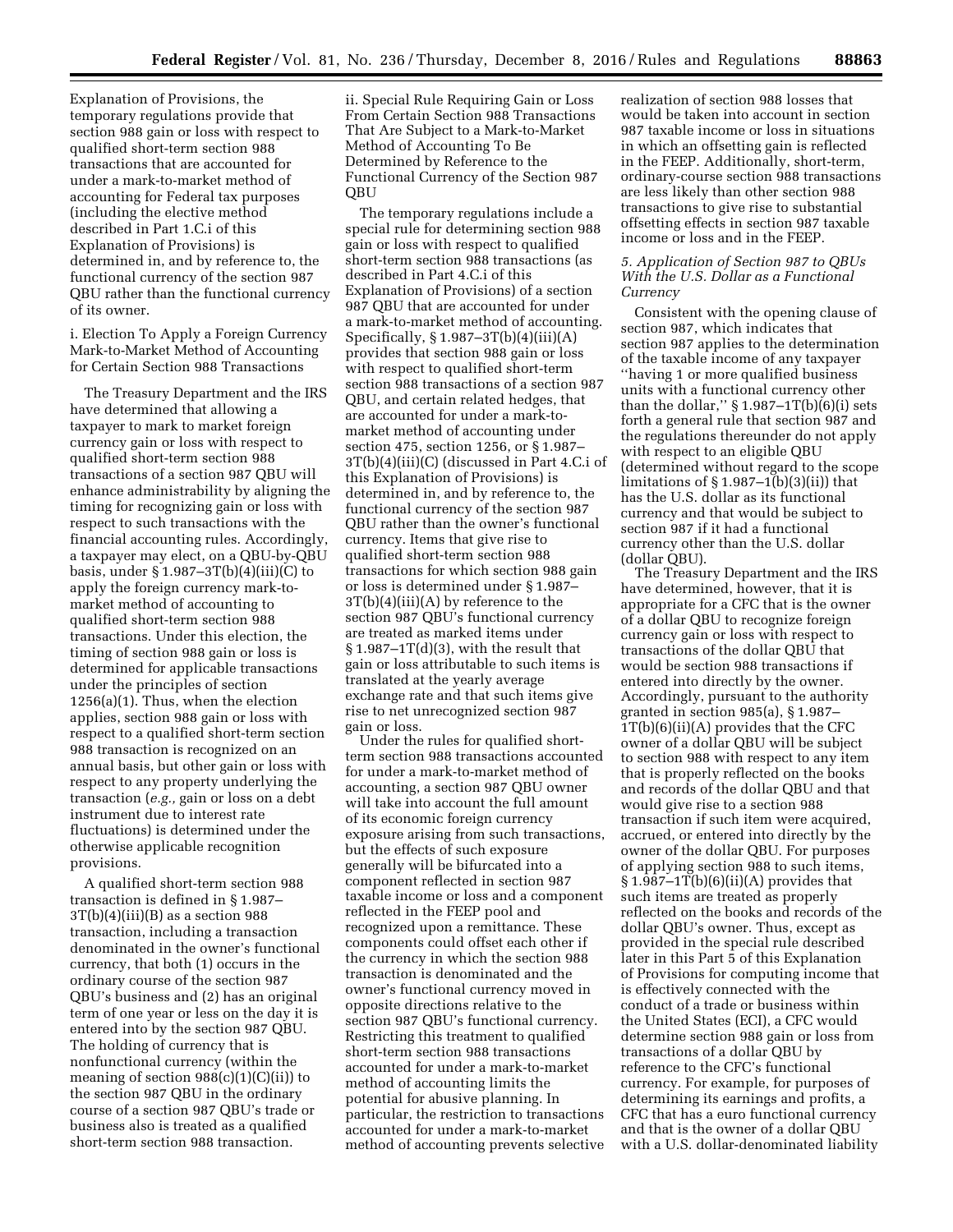would apply section 988 with respect to that U.S. dollar-denominated liability, measuring section 988 gain or loss on the section 988 transaction arising from the liability by reference to the euro.

As a result of treating such items as properly reflected on the books and records of the CFC, instead of those of the dollar QBU, the CFC's section 988 gain or loss with respect to such items generally would be treated as foreign source income because section 988(a)(3) generally provides that the source of section 988 gain or loss is determined by reference to the residence of the taxpayer or QBU on whose books the asset, liability, or other item giving rise to the section 988 transaction is properly reflected. Section 1.988–4 then would apply to determine whether the section 988 gain or loss would be treated as ECI. Because a QBU with ECI must have the U.S. dollar as its functional currency  $(\S 1.985-1(b)(1)(v))$ , section 988 gain or loss measured by reference to the owner CFC's functional currency would not be ECI. However, the temporary regulations provide a special rule for certain section 988 transactions of a dollar QBU (including section 988 transactions denominated in the owner's functional currency) that arise from the conduct of a United States trade or business.

The special rule applies to a CFC owner of a dollar QBU that would have a section 988 transaction that would give rise to section 988 gain or loss that would be treated as ECI under § 1.988– 4(c) if the item that would give rise to the section 988 transaction were treated as properly reflected on the books and records of the dollar QBU. Under  $§ 1.987-1T(b)(6)(ii)(B)$ , solely for purposes of determining the amount of section 988 gain or loss of the CFC that is ECI, any section 988 gain or loss that would be determined under section 988 as a result of the acquisition or accrual of any item and treated as ECI if the item were treated as properly reflected on the books and records of the dollar QBU is determined by treating such item as properly reflected on the books and records of the dollar QBU and, consequently, is determined by reference to the U.S. dollar.

The application of § 1.987–1T(b)(6)(ii) to a section 988 transaction that is denominated in a third currency (that is, neither the CFC's functional currency nor the U.S. dollar) could result in the same section 988 transaction generating ECI (determined by reference to the U.S. dollar) and generating subpart F income (determined by reference to the CFC owner's functional currency), subject to any limitation imposed by section 952(b). Under section 952(b), if the

amount determined under § 1.987–  $1T(b)(6)(ii)(A)$  by reference to the owner's functional currency and the amount of ECI determined under  $§ 1.987-1T(b)(6)(ii)(B)$  were both gains, only the excess, if any, of the gain determined by reference to the owner's functional currency over the ECI gain would be taken into account in determining subpart F income. If the amount determined under § 1.987– 1T(b)(6)(ii)(A) by reference to the owner's functional currency and the amount of ECI determined under  $§ 1.987-1T(b)(6)(ii)(B)$  were both losses, the loss determined by reference to the owner's functional currency would be taken into account in determining subpart F income only to the extent it exceeds the ECI loss.

The Treasury Department and the IRS recognize the potential administrative burden associated with applying the foregoing rules to a dollar QBU, which may give rise to a large number of section 988 transactions. Accordingly,  $\S 1.987 - 1T(b)(6)(iii)$  provides an election for a CFC that directly or indirectly owns a dollar QBU to apply section 987 and the regulations thereunder in lieu of applying section 988 pursuant to § 1.987–1T(b)(6)(ii). The Treasury Department and the IRS have determined that, when this election applies, the source of foreign currency gain or loss that is determined under section 987 pursuant to the election should be consistent with the source that would have been determined under section 988 in the absence of the election. Accordingly, consistent with the source rule in section 988(a)(3), § 1.987–6T(b)(4) provides that the source of section 987 gain or loss determined with respect to a dollar QBU for which the owner has elected to apply section 987 is determined by reference to the residence of the CFC owner. Thus, such section 987 gain or loss will have a foreign source.

As is the case for dollar QBUs of CFCs that do not make the election under  $§ 1.987-1T(b)(6)(iii)$  to apply section 987, CFCs that make the election and that have a dollar QBU that engages in a U.S. trade or business must apply a special rule to determine the amount of ECI that arises from transactions that would give rise to section 988 gain or loss if determined by reference to the dollar QBU's U.S. dollar functional currency. This special rule for determining the amount of ECI applies only to dollar QBUs that generate ECI because, under § 1.985–1(b)(1)(v), a QBU that produces income or loss that is, or is treated as, ECI must use the dollar as its functional currency. The special rule is needed for dollar QBUs

that elect to be treated as section 987 QBUs because, under the general rules of § 1.987–3T(b)(4)(i) and (ii), which apply to all section 987 QBUs other than with respect to certain short-term transactions described in § 1.987– 3T(b)(4)(iii)(B) that are accounted for under a mark-to-market method of accounting, section 988 gain or loss of a section 987 QBU with respect to transactions denominated in a third currency is determined in, and by reference to, the functional currency of the owner of the section 987 QBU, and section 988 gain or loss generally is not determined with respect to specified owner functional currency transactions described in Part 4.B of this Explanation of Provisions. Thus, in order to determine the appropriate amount of ECI from transactions of a dollar QBU for which an election to apply section 987 is in effect, § 1.987–1T(b)(6)(iii)(B) provides that, solely for purposes of determining the amount of section 988 gain or loss that is ECI, any section 988 gain or loss that would be determined under section 988 as a result of the acquisition or accrual of any item and treated as ECI under § 1.988–4(c) if the item were treated as properly reflected on the books and records of the dollar QBU is determined by treating the item as properly reflected on the books and records of the dollar QBU. Consequently, solely for that purpose, such section 988 gain or loss is determined by reference to the U.S. dollar. For purposes of determining the amount of section 988 gain or loss for other purposes, including to determine the earnings and profits of the CFC, the rules in  $\S$  1.987–3T(b)(4)(i) and (ii) continue to apply. As is the case for a CFC that has not made the election to apply section 987 in lieu of section 988, a transaction to which the special rule applies could generate both ECI and subpart F income.

### *6. Combinations and Separations of QBUs*

## A. Combinations and Separations Do Not Give Rise to Transfers

Under § 1.987–2(c), an asset or liability is treated as transferred to a section 987 QBU from its owner if, as a result of a disregarded transaction, the asset or liability is reflected on the books and records of the section 987 QBU. Similarly, an asset or liability is treated as transferred from a section 987 QBU to its owner if, as a result of a disregarded transaction, the asset or liability is no longer reflected on the books and records of the section 987 QBU. For this purpose, a disregarded transaction generally means a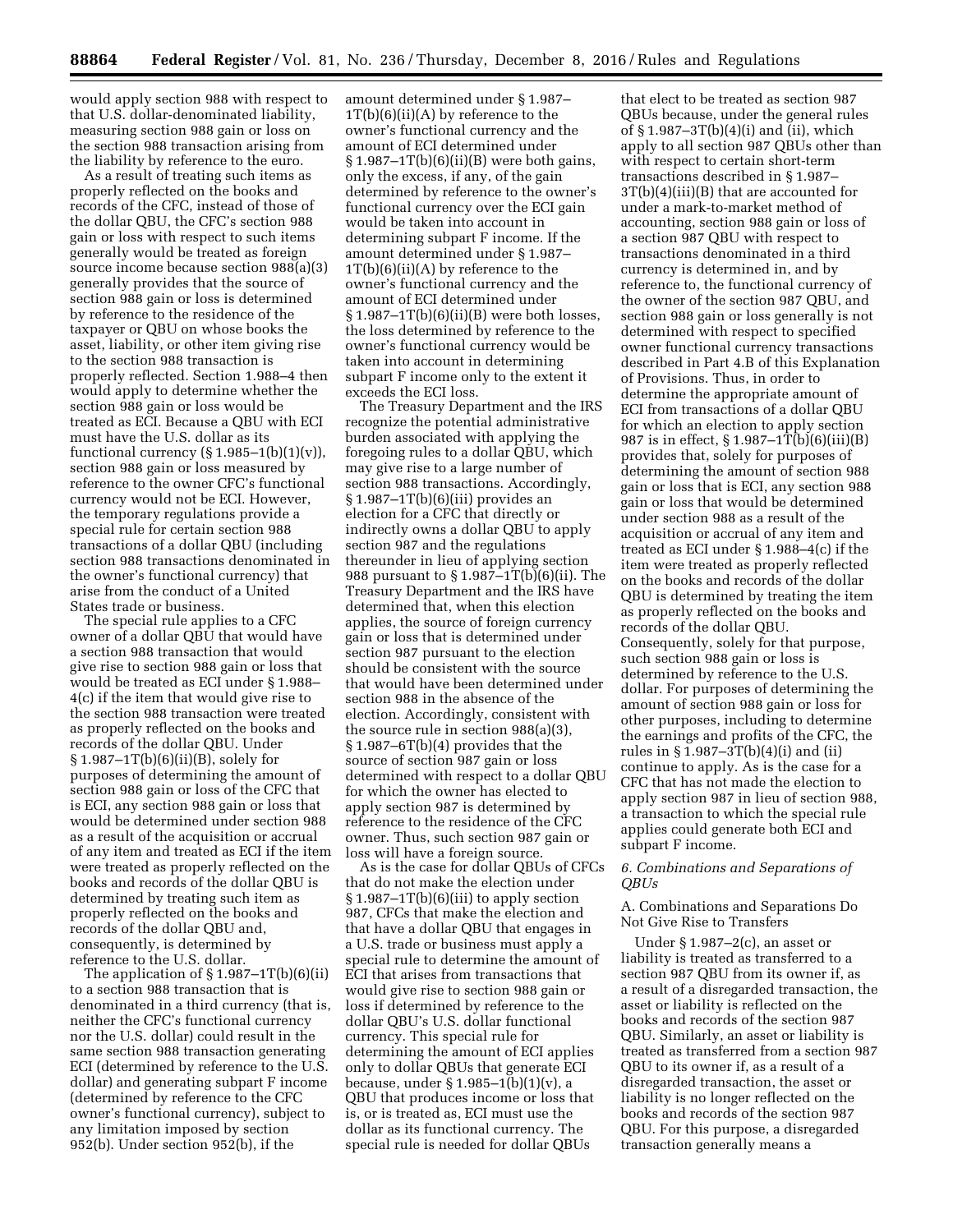transaction that is not regarded for Federal income tax purposes. Absent a special rule, the combination of multiple section 987 QBUs that have the same owner, or the separation of a section 987 QBU into two or more section 987 QBUs that have the same owner, would give rise to a transfer between an owner and one or more section 987 QBUs under the final regulations.

Consistent with the policy of deferring section 987 gain or loss under § 1.987–12T when assets of a section 987 QBU are reflected on the books and records of another section 987 QBU in the same controlled group as a result of certain transactions that result in deemed transfers, the Treasury Department and the IRS have determined that it would not be appropriate for combinations or separations of section 987 QBUs of the same owner to give rise to transfers to or from the section 987 QBUs. Accordingly, under the temporary regulations, section 987 gain or loss generally is not recognized when two or more section 987 QBUs (combining QBUs) with the same owner combine into a single section 987 QBU (combined QBU) or when a section 987 QBU (separating QBU) separates into multiple section 987 QBUs (each, a separated QBU).

Specifically, notwithstanding the general rule of the final regulations,  $\S 1.987 - 2T(c)(9)(i)$  provides that the combination of two or more combining QBUs that have the same owner into a combined QBU does not give rise to a transfer of any combining QBU's assets or liabilities to the owner. In addition,  $§ 1.987-2T(c)(9)(i)$  provides that transactions between the combining QBUs occurring in the taxable year of the combination, which otherwise would give rise to transfers, do not result in a transfer of the combining QBUs' assets or liabilities to the owner under § 1.987–2(c). For this purpose, a combination occurs when the assets and liabilities that are properly reflected on the books and records of two or more combining QBUs begin to be properly reflected on the books and records of a combined QBU and the separate existence of the combining QBUs ceases. A combination may result from any transaction or series of transactions in which combining QBUs become a combined QBU.

Similarly, § 1.987–2T(c)(9)(iii) provides that the separation of a separating QBU into two or more separated QBUs that have the same owner after the separation does not give rise to a transfer of any of the separating QBU's assets or liabilities to the owner.

For this purpose, a separation occurs when assets and liabilities that are properly reflected on the books and records of a separating QBU begin to be properly reflected on the books and records of two or more separated QBUs. A separation may result from any transaction or series of transactions in which the separating QBU becomes two or more separated QBUs.

B. Determination of Net Unrecognized Section 987 Gain or Loss of Combined QBUs and Separated QBUs

The temporary regulations generally require combining the aggregate net unrecognized section 987 gain or loss of combining QBUs for purposes of determining net unrecognized section 987 gain or loss of the combined QBU and require apportioning the net unrecognized section 987 gain or loss of a separating QBU among separated QBUs in proportion to their respective shares of the aggregate adjusted basis of the separating QBU's gross assets. Specifically, § 1.987–4T(f)(1) provides that the net unrecognized section 987 gain or loss of a combined QBU for a taxable year is determined by taking into account the net accumulated unrecognized section 987 gain or loss of each combining QBU for all prior taxable years for which the final regulations apply and treating the combining QBUs as having combined immediately prior to the beginning of the taxable year of combination. Additionally, § 1.987–4T(f)(2) provides that the net unrecognized section 987 gain or loss of a separated QBU for a taxable year is determined by taking into account the separated QBU's share of the net accumulated unrecognized section 987 gain or loss of the separating QBU for all prior taxable years for which the final regulations apply and treating the separating QBU as having separated immediately prior to the beginning of the taxable year of separation. No transactions are deemed to occur between the separating QBUs in the taxable year of separation prior to the completion of the separation. A separated QBU's share of the separating QBU's net accumulated unrecognized section 987 gain or loss for all prior taxable years is determined by apportioning the separating QBU's net accumulated unrecognized section 987 gain or loss for all prior taxable years to each separated QBU in proportion to the aggregate adjusted basis of the gross assets properly reflected on the books and records of each separated QBU immediately after the separation.

The temporary regulations also clarify at  $\S 1.987 - 2T(c)(9)(ii)$  that, if a combining section 987 QBU has a

different functional currency than the combined QBU, the combining section 987 QBU will be deemed to have automatically changed its functional currency to the functional currency of the combined section 987 QBU immediately prior to the combination. A combining section 987 QBU that is deemed to change its functional currency under this paragraph must make the adjustments described in § 1.985–5.

## *7. Translation of Foreign Taxes Claimed as a Foreign Tax Credit and Related Income*

Under the general rule of § 1.987– 3(c)(1), the owner of a section 987 QBU uses the yearly average exchange rate (as defined in  $\S 1.987-1(c)(2)$  to translate an item of income, gain, deduction, or loss of a section 987 QBU into the owner's functional currency. Alternatively, the owner of a section 987 QBU may elect to use the spot rate (as defined in  $\S 1.987-1(c)(1)$  for the day each item is taken into account.

Under section 986(a)(1)(A), for purposes of determining the amount of its foreign tax credit, a taxpayer that takes foreign income taxes into account when accrued generally translates the amount of any foreign income taxes (and any adjustments thereto) into dollars using the average exchange rate for the taxable year to which such taxes relate. However, sections 986(a)(1)(B) and (C) contain exceptions to this general rule, including for taxes that are not paid within two years of the close of the taxable year to which the taxes relate (two-year rule). In addition, section  $986(a)(1)(D)$  provides that a taxpayer may elect to translate foreign income taxes denominated in a functional currency other than the taxpayer's functional currency using a spot rate in lieu of using the yearly average exchange rate. Section 986(a)(2)(A) generally provides that, for purposes of determining the amount of the foreign tax credit with respect to any foreign income taxes not subject to section 986(a)(1)(A) (or section 986(a)(1)(E), which provides a special rule for regulated investment companies), including by reason of the two-year rule or an election under section  $986(a)(1)(D)$ , the taxes are translated into dollars using the spot rate on the date such taxes were paid. Adjustments to such taxes are subject to the same rule, except that any refund or credit is translated into dollars using the exchange rate that applied to the original payment of such foreign income taxes.

Taking into account the translation rules of § 1.987–3(c) and section 986(a),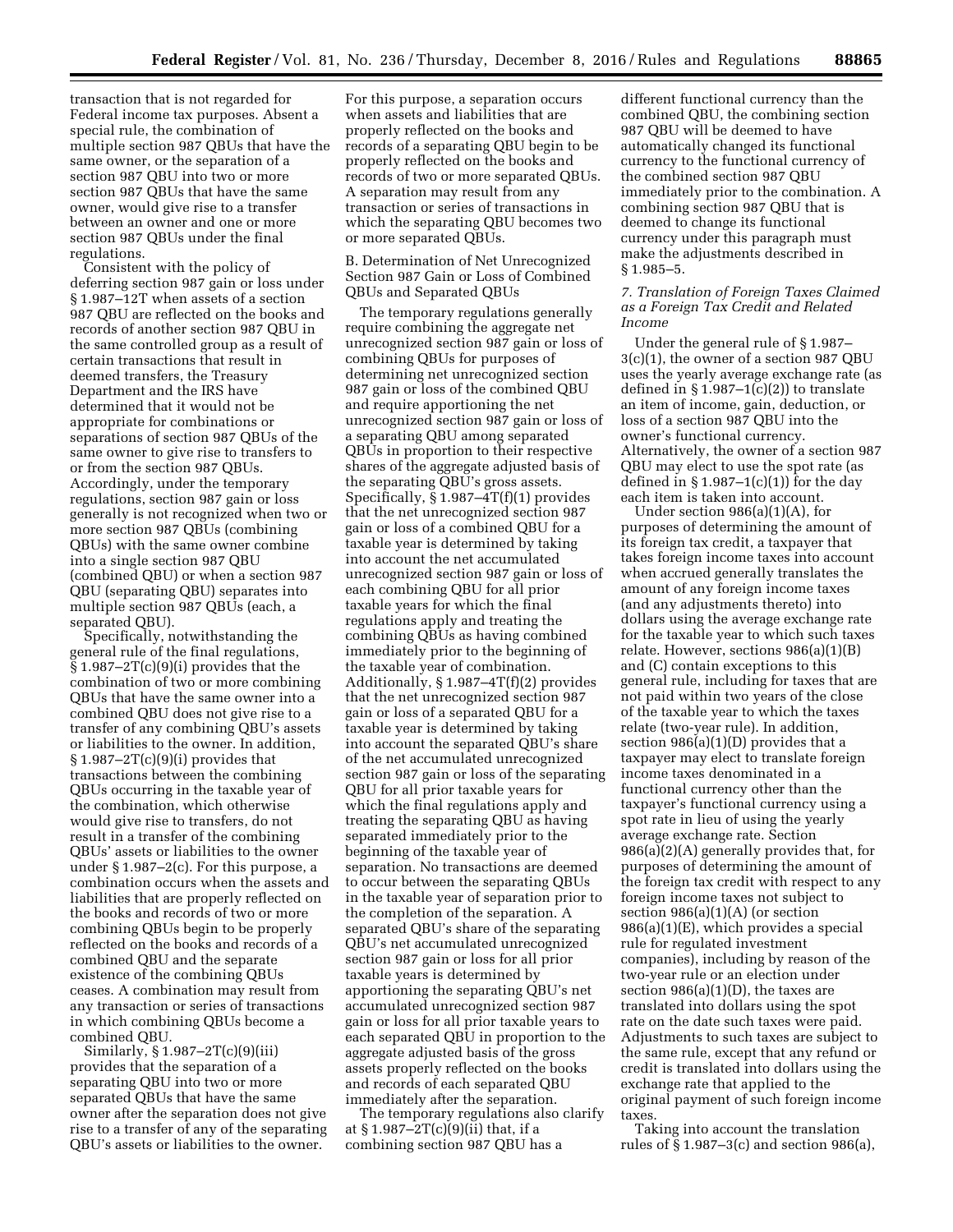a mismatch could arise between the owner functional currency value of income used to pay foreign income taxes and the owner functional currency value of the foreign income taxes claimed as a credit. In the case of foreign income taxes deemed paid under section 902, section 78 generally prevents such a mismatch at the level of the domestic shareholder claiming the credit by requiring the domestic shareholder to include in income an amount equal to the taxes deemed paid, but where a U.S. person claims a credit under section 901 that is not for taxes deemed paid under section 902 or section 960, foreign income taxes and the income used to pay those taxes could be translated at different translation rates. To address this potential mismatch, Notice 89–74, 1989–1 C.B. 739, provides that when a U.S. taxpayer with a foreign branch that has a functional currency other than the dollar claims a foreign tax credit with respect to a foreign tax, the taxpayer is required to translate a functional currency amount equal to the foreign taxes paid on branch income using the exchange rate at the time of payment of such taxes.

Consistent with Notice 89–74,  $§ 1.987-3T(c)(2)(v)$  includes a special translation rule providing that income in an amount equal to the functional currency amount of the section 987 QBU's foreign income taxes claimed as a credit must be translated at the same rate used to translate the taxes. This translation rule applies to the owner of a section 987 QBU claiming a credit under section 901 for foreign income taxes, other than income taxes deemed paid under section 902 or section 960, that are properly reflected on the books of the section 987 QBU. Mechanically, this rule requires the owner to reduce the amount of section 987 taxable income or loss that otherwise would be determined under § 1.987–3 by an amount equal to the creditable tax amount, translated into U.S. dollars at the yearly average exchange rate for the taxable year in which the creditable tax is accrued, and then to increase the resulting amount by an amount equal to the creditable tax amount translated into U.S. dollars at the same exchange rate used to translate the creditable taxes into U.S. dollars under section 986(a). If the foreign taxes and the income are both translated at the same rate (that is, the same yearly average exchange rate), no adjustment is necessary under  $\S 1.987 - 3T(c)(2)(v)$ .

## *8. Determination of a Partner's Share of Assets and Liabilities of a Section 987 Aggregate Partnership*

As discussed in the preamble to the final regulations, the final regulations apply an aggregate approach with respect to section 987 aggregate partnerships, which are defined in § 1.987–1(b)(5) as partnerships for which all of the capital and profits interests are owned, directly or indirectly, by persons that are related within the meaning of section 267(b) or section 707(b). This approach is consistent with the aggregate approach to partnerships reflected in the 2006 proposed regulations, but the 2006 proposed regulations would have applied to all partnerships. Under the aggregate approach, assets and liabilities reflected on the books and records of an eligible QBU of a partnership are allocated to each partner, which is considered an indirect owner of the eligible QBU. If the eligible QBU has a different functional currency than its indirect owner, then the assets and liabilities of the eligible QBU that are allocated to the partner are treated as a section 987 QBU of the indirect owner.

The 2006 proposed regulations provided a rule for determining a partner's share of the assets and liabilities of an eligible QBU that is owned indirectly through a section 987 aggregate partnership. Specifically, proposed § 1.987–7(b) provided that a partner's share of assets and liabilities reflected on the books and records of an eligible QBU owned through a section 987 aggregate partnership must be determined in a manner consistent with how the partners have agreed to share the economic benefits and burdens corresponding to partnership assets and liabilities, taking into account the rules and principles of subchapter K. One comment noted that this rule for allocating assets and liabilities to a partner's indirectly owned section 987 QBU was ambiguous and that the rules and principles of subchapter K do not provide sufficient guidance in this regard.

The Treasury Department and the IRS acknowledge the ambiguity in the 2006 proposed regulations regarding the manner in which assets and liabilities of a partnership are allocated to a partner's indirectly owned section 987 QBU under the aggregate approach. Accordingly, the temporary regulations provide more specific rules for determining a partner's share of the assets and liabilities reflected on the books and records of an eligible QBU owned indirectly through a section 987 aggregate partnership. Specifically,

§ 1.987–7T(b) provides that, in any taxable year, a partner's share of each asset and liability of a section 987 aggregate partnership is proportional to the partner's liquidation value percentage with respect to the aggregate partnership. A partner's liquidation value percentage is defined as the ratio of the liquidation value of the partner's interest in the partnership to the aggregate liquidation value of all the partners' interests in the partnership. The liquidation value of the partner's interest in the partnership is the amount of cash the partner would receive with respect to its interest if, immediately following the applicable determination date, the partnership sold all of its assets for cash equal to the fair market value of such assets (taking into account section 7701(g)), satisfied all of its liabilities (other than those described in § 1.752–7), paid an unrelated third party to assume all of its § 1.752–7 liabilities in a fully taxable transaction, and then liquidated.

In general, the temporary regulations provide that the determination date for determining a partner's liquidation value percentage is the date of the most recent event described in § 1.704–  $1(b)(2)(iv)(f)(5)$  or § 1.704–  $1(b)(2)(iv)(s)(1)$  (a revaluation event), irrespective of whether the capital accounts of the partners are adjusted under § 1.704–1(b)(2)(iv)(*f*), or, if there has been no revaluation event, the date of the formation of the partnership. However, if a partnership agreement provides for the allocation of any item of income, gain, deduction, or loss from partnership property to a partner other than in accordance with the partner's liquidation value percentage in a particular taxable year, the determination date is the last day of the partner's taxable year, or, if the partner's section 987 QBU owned indirectly through a section 987 aggregate partnership terminates during the partner's taxable year, the date such section 987 QBU is terminated. Without this requirement to redetermine liquidation value percentages at yearend when such an allocation is in effect, the allocation could result in section 987 taxable income or loss, which necessarily would reflect the allocation, being taken into account in determining section 987 gain or loss under § 1.987– 4 even though the allocation was not taken into account in computing the owner functional currency value of the section 987 QBU, such that distortions would arise in the computation of section 987 gain or loss.

The Treasury Department and the IRS have determined that the liquidation value percentage methodology reflected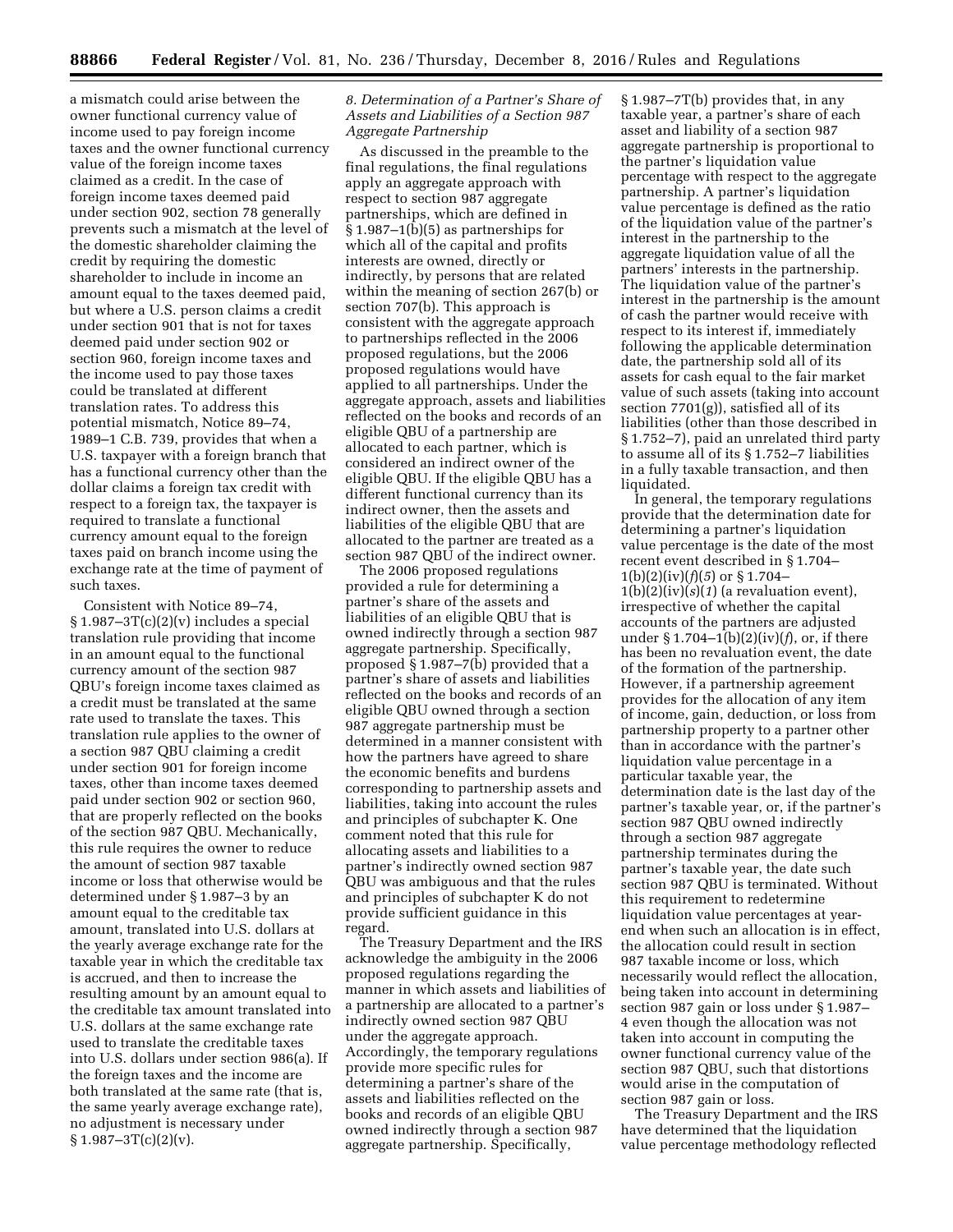in § 1.987–7T(b) reflects an administrable approach to allocating assets and liabilities of a section 987 aggregate partnership to eligible QBUs of its partners in a manner consistent with the partners' economic interests in the assets and liabilities of the partnership. The Treasury Department and the IRS request comments on the application of the liquidation value percentage approach reflected in the temporary regulations, including whether any alternative measure could better satisfy the criteria of administrability and consistency with the economics of the partners' arrangement.

## *9. Deferral of Certain Section 988 Loss Realized by a Debtor With Respect to a Related-Party Loan*

Section 267(a)(1) provides that no deduction is allowed in respect of any loss from the sale or exchange of property, directly or indirectly, between persons who have a relationship described in section 267(b). Section 267(f)(2) modifies the general rule of section 267(a)(1) in the case of a sale or exchange of property between corporations that are members of the same controlled group (as defined in section 267(f)(1)), generally providing that a loss realized upon such a sale or exchange is deferred until the property is transferred outside the group such that there would be recognition of loss under consolidated return principles. Section 267(f)(3)(C) provides that, to the extent provided in regulations, section 267(a)(1) does not apply to any loss sustained by a member of a controlled group on the repayment of a loan made to another member of such controlled group if such loan is payable or denominated in a foreign currency and attributable to a reduction in the value of that foreign currency. Section 1.267(f)–1(e) provides that section 267(a) generally does not apply to an exchange loss realized with respect to a loan of nonfunctional currency to another controlled group member if the transaction that causes the realization of the loss does not have as a significant purpose the avoidance of Federal income tax. Additionally, § 1.267(f)–1(h) provides that if a transaction is engaged in with a principal purpose to avoid the purposes of § 1.267(f)–1, including by distorting the timing of losses, adjustments may be made to carry out such purposes. Section 1.988–2(b)(16)(i) cross-references the regulations under section 267 regarding the coordination of sections 267 and 988 with respect to the treatment of a creditor under a debt instrument, but § 1.988–2(b)(16)(ii) is reserved with respect to the treatment of a debtor. The temporary regulations correct the cross-reference in § 1.988–  $2(b)(16)(i)$  to refer to § 1.267(f)-1(e) rather than  $\S 1.267(f)-1(h)$ .

The Treasury Department and the IRS have determined that the policy considerations underlying section 267(f)(3)(C) and § 1.267(f)–1(e) with respect to creditors on loans to related persons also apply with respect to debtors on such loans and that there is no reason to distinguish between a creditor and debtor with regard to the application of an anti-avoidance rule to the same transaction. Accordingly, pursuant to the authority granted to the Secretary in section 989(c)(5) to prescribe regulations providing for the appropriate treatment of related-party transactions, § 1.988–2T(b)(16)(ii) provides that exchange loss of a debtor with respect to a loan (original loan) from a person with whom the debtor has a relationship described in section 267(b) or section 707(b) is deferred if the transaction resulting in realization of the loss has a principal purpose of avoiding Federal income tax. Such deferred loss will be recognized at the end of the term of the original loan.

#### **Special Analyses**

Certain IRS regulations, including these, are exempt from the requirements of Executive Order 12866, as supplemented and reaffirmed by Executive Order 13563. Therefore, a regulatory assessment is not required. For applicability of the Regulatory Flexibility Act (5 U.S.C. chapter 6), please refer to the Special Analyses section in the preamble to the crossreferenced notice of proposed rulemaking in the Proposed Rules section of this issue of the **Federal Register**. Pursuant to section 7805(f) of the Internal Revenue Code, these regulations have been submitted to the Chief Counsel for Advocacy of the Small Business Administration for comment on their impact on small business.

#### **Drafting Information**

The principal author of these regulations is Mark E. Erwin of the Office of Associate Chief Counsel (International). However, other personnel from the IRS and the Treasury Department participated in their development.

#### **List of Subjects in 26 CFR Part 1**

Income taxes, Reporting and recordkeeping requirements.

#### **Amendment to the Regulations**

Accordingly, 26 CFR part 1 is amended as follows:

#### **PART 1—INCOME TAXES**

■ **Paragraph 1.** The authority citation for part 1 continues to read in part as follows:

**Authority:** 26 U.S.C. 985, 987, 989(c) and 7805 \* \* \*

■ **Par. 2.** Section 1.987–0 is amended by adding entries for §§ 1.987–6(b)(4) and  $1.987-12(a)$  through (h) to read as follows:

**§ 1.987–0 Section 987; table of contents.**  \* \* \* \* \*

**§ 1.987–6 Character and source of section 987 gain or loss.** 

\* \* \* \* \* (b) \* \* \* (4) [Reserved]. \* \* \* \* \*

**§ 1.987–12 Deferral of section 987 gain or loss.** 

(a) through (h) [Reserved]. ■ **Par. 3.** Section 1.987–1 is amended by adding paragraphs (b)(1)(iii), (b)(6),  $(c)(1)(ii)(B), (c)(3)(i)(E), (d)(3), (f),$  $(g)(2)(i)(B)$  and  $(C)$ , and  $(g)(3)(i)(E)$ through (H) to read as follows:

**§ 1.987–1 Scope, definitions, and special rules.** 

- \* \* \* \* \*
- (b) \* \* \*  $\binom{1}{1}$  \* \* \*
	-

(iii) [Reserved]. For further guidance, see § 1.987–1T(b)(1)(iii). \* \* \* \* \*

(b) \* \* \*

(6) [Reserved]. For further guidance, see § 1.987–1T(b)(6).

- $\star$   $\star$
- $(c) * * * *$
- $(1) * * * *$
- $\binom{1}{11}$  \* \* \*

(B) [Reserved]. For further guidance, see § 1.987-1T(c)(1)(ii)(B).

- \* \* \* \* \*
- (c) \* \* \*
- (3) \* \* \* (i) \* \* \*

(E) [Reserved]. For further guidance, see § 1.987–1T(c)(3)(i)(E).

- \* \* \* \* \*
- (d) \* \* \*

(3) [Reserved]. For further guidance, see § 1.987–1T(d)(3).

\* \* \* \* \* (f) [Reserved]. For further guidance, see § 1.987–1T(f).

- 
- \* \* \* \* \* (g) \* \* \*
	- (2) \* \* \*
- $(i)$  \* \* \*

(B) through (C) [Reserved]. For further guidance, see § 1.987–1T(g)(2)(i)(B) through (C).

\* \* \* \* \*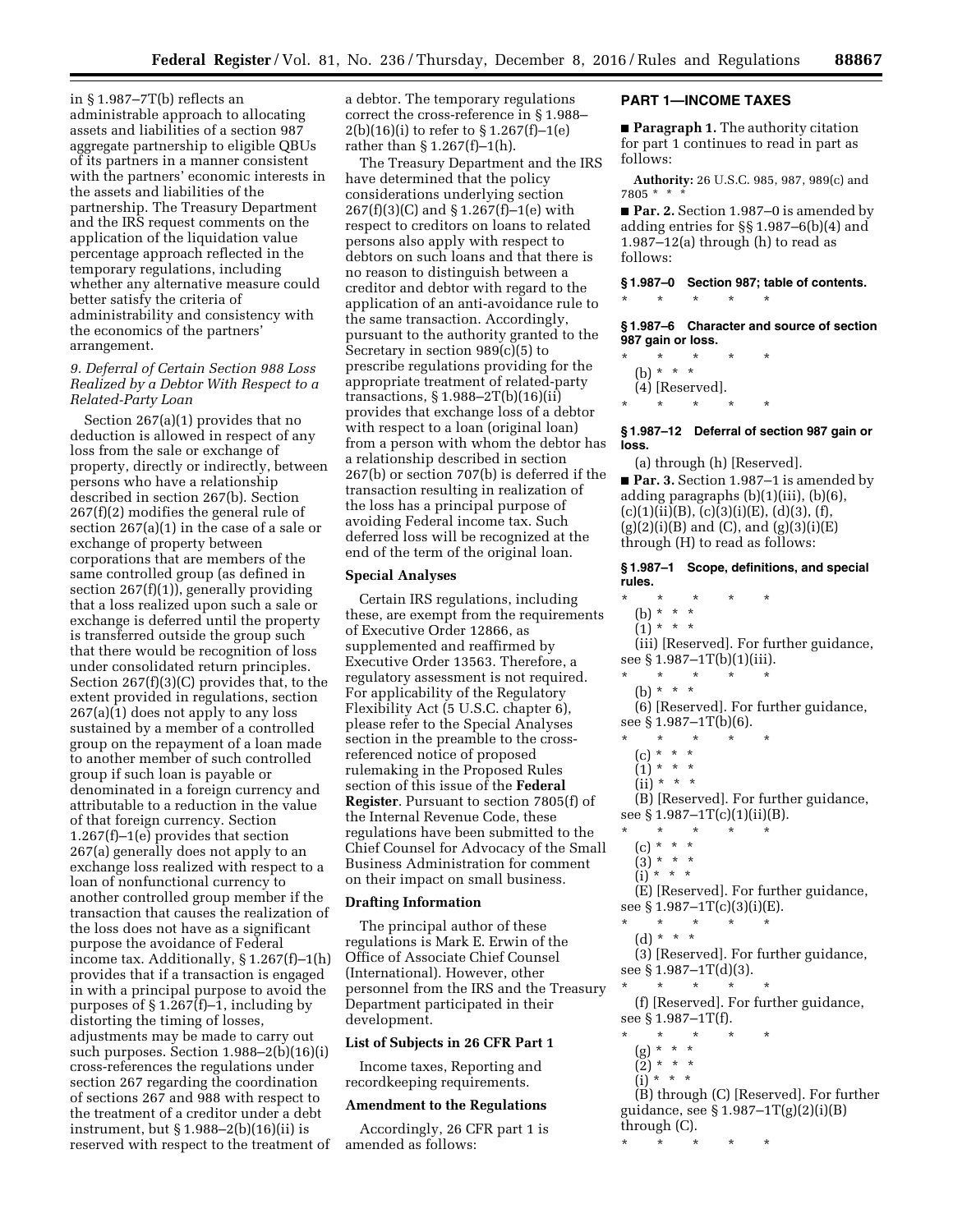- $(g) * * * *$
- (3) \* \* \*

(i) \* \* \* (E) through (H) [Reserved]. For further guidance, see § 1.987–1T(g)(3)(i)(E) through (H).

■ **Par. 4.** Section 1.987–1T is added to read as follows:

\* \* \* \* \*

## **§ 1.987–1T Scope, definitions, and special rules (temporary).**

(a) through (b)(1)(ii) [Reserved]. For further guidance, see § 1.987–1(a) through  $(b)(1)(ii)$ .

(iii) *Certain provisions applicable to all taxpayers.* Notwithstanding § 1.987–  $1(b)(1)(ii)$ , paragraphs  $(b)(6)$  and  $(g)(3)(i)(E)$  of this section and § 1.987– 6T(b)(4) apply to any taxpayer that is an owner of a dollar QBU (as defined in paragraph (b)(6) of this section), and paragraphs  $(g)(2)(i)(B)$  and  $(g)(3)(i)(H)$  of this section and §§ 1.987–8T(d) and 1.987–12T apply to any taxpayer that is an owner of an eligible QBU (determined without regard to § 1.987– 1(b)(3)(ii)) that is subject to section 987.

(b)(2) through (b)(5) [Reserved]. For further guidance, see § 1.987–1(b)(2) through (b)(5).

(6) *Dollar QBUs*—(i) *In general.*  Except as provided in paragraphs  $(b)(1)(iii)$  and  $(b)(6)(iii)$  of this section, section 987 and the regulations thereunder do not apply with respect to an eligible QBU (determined without regard to  $\S 1.987-1(b)(3)(ii)$  that has the U.S. dollar as its functional currency and that would be subject to section 987 if it had a functional currency other than the dollar (dollar QBU). This paragraph (b)(6) applies to all taxpayers, including entities described in § 1.987– 1(b)(1)(ii).

(ii) *Application of section 988 to a dollar QBU*—(A) *In general.* Except as provided in paragraphs (b)(6)(ii)(B) and (b)(6)(iii) of this section, a controlled foreign corporation (as defined in section 957(a)) (CFC) that is the owner of a dollar QBU applies section 988 with respect to any item that is properly reflected on the books and records of the dollar QBU and that would give rise to a section 988 transaction if such item were acquired, accrued, or entered into directly by the owner of the dollar QBU. Except as provided in paragraph (b)(6)(ii)(B) of this section, for purposes of determining the amount of section 988 gain or loss of the CFC, any item that is properly reflected on the books and records of the dollar QBU and that would give rise to a section 988 transaction if such item were acquired, accrued, or entered into directly by the owner of the dollar QBU is treated as properly reflected on the books and

records of the owner of the dollar QBU, such that the amount of section 988 gain or loss with respect to such item is determined by reference to the owner's functional currency.

(B) *Section 988 gain or loss characterized as effectively connected income.* Solely for the purpose of determining the amount of section 988 gain or loss of a CFC described in paragraph  $(b)(6)(ii)(A)$  of this section that is effectively connected with the conduct of a trade or business within the United States (ECI), any section 988 gain or loss that would be determined under section 988 as a result of the acquisition or accrual of any item and treated as ECI under § 1.988–4(c) if the item were treated as properly reflected on the books and records of the dollar QBU is determined by treating such item as properly reflected on the books and records of the dollar QBU. Consequently, solely for that purpose, such section 988 gain or loss is determined by reference to the U.S. dollar.

(iii) *Election for a CFC to apply section 987 to a dollar QBU*—(A) *In general.* A CFC that is the owner of a dollar QBU may elect to apply section 987 and the regulations thereunder with respect to the dollar QBU in lieu of applying section 988 pursuant to paragraph (b)(6)(ii) of this section. If the dollar QBU or CFC is described in § 1.987–1(b)(1)(ii), however, the CFC must apply section 987 to the dollar QBU using the method it applied to the dollar QBU immediately prior to the effective date of this paragraph (b)(6) as provided in paragraph (h) of this section, provided such method was a reasonable interpretation of section 987, or, if no such method exists, a reasonable method.

(B) *Section 988 gain or loss characterized as effectively connected income.* Solely for the purpose of determining the amount of section 988 gain or loss of a dollar QBU that is the subject of an election described in paragraph  $(b)(6)(iii)(A)$  of this section that is ECI,  $\S 1.987 - 3T(b)(4)(i)$  and (ii) do not apply, and any section 988 gain or loss that would be determined under section 988 as a result of the acquisition or accrual of any item and treated as ECI under § 1.988–4(c) if the item were treated as properly reflected on the books and records of the dollar QBU is determined by treating such item as properly reflected on the books and records of the dollar QBU. Consequently, solely for that purpose, such section 988 gain or loss is determined by reference to the U.S. dollar. See  $\S 1.987 - 6T(b)(4)$  for rules regarding the source of section 987 gain

or loss with respect to a dollar QBU for which the CFC owner has made the election described in this paragraph.

 $(b)(7)$  through  $(c)(1)(ii)(A)$  [Reserved]. For further guidance, see § 1.987–1(b)(7) through  $(c)(1)(ii)(A)$ .

(B) *Election inapplicable with respect to certain amounts.* Except as provided in this paragraph (c)(1)(ii)(B), the election provided in § 1.987–  $1(c)(1)(ii)(A)$  does not apply for purposes of determining section 987 taxable income or loss (as defined in § 1.987–3(a)) with respect to a historic item (as defined in § 1.987–1(e)) if acquiring, accruing, or entering into such item gives rise to a section 988 transaction or specified owner functional currency transaction. However, the election provided in  $§ 1.987-1(c)(1)(ii)(A)$  does apply for purposes of determining section 987 taxable income or loss with respect to a payable or receivable described in § 1.988–1(d)(3) under the circumstances described in § 1.988–1(d)(3).

 $(c)(2)$  through  $(c)(3)(i)(D)$  [Reserved]. For further guidance, see § 1.987–1(c)(2) through  $(c)(3)(i)(D)$ .

(E) *Section 988 transactions and specified owner functional currency transactions.* If acquiring, accruing, or entering into a historic item gives rise to a section 988 transaction of a section 987 QBU or a specified owner functional currency transaction described in  $\S 1.987 - 3T(b)(4)(ii)$ , the historic rate is the spot rate (as defined in paragraph (c)(1) of this section) on the date such item is acquired, accrued, or entered into. For this purpose, use of a spot rate convention under § 1.987– 1(c)(1)(ii) is permitted only with respect to a payable or receivable described in  $§ 1.988-1(d)(3)$  and only to the extent provided therein.

(c)(3)(ii) through (d)(2) [Reserved]. For further guidance, see  $\S 1.987 - 1(c)(3)(ii)$ through (d)(2).

(3) Gives rise to a qualified short-term section 988 transaction (as defined in  $\S 1.987 - 3T(b)(4)(iii)(B)$  of the section 987 QBU, whether denominated in the functional currency of the owner or other nonfunctional currency with respect to the section 987 QBU, for which section 988 gain or loss is determined under § 1.987–  $3T(b)(4)(iii)(A)$  in, and by reference to, the functional currency of the section 987 QBU.

(e) [Reserved]. For further guidance, see § 1.987–1(e).

(f) *Examples.* The following examples illustrate the application of § 1.987–1(d) and (e).

*Example 1.* U.S. Corp is a domestic corporation with the U.S. dollar as its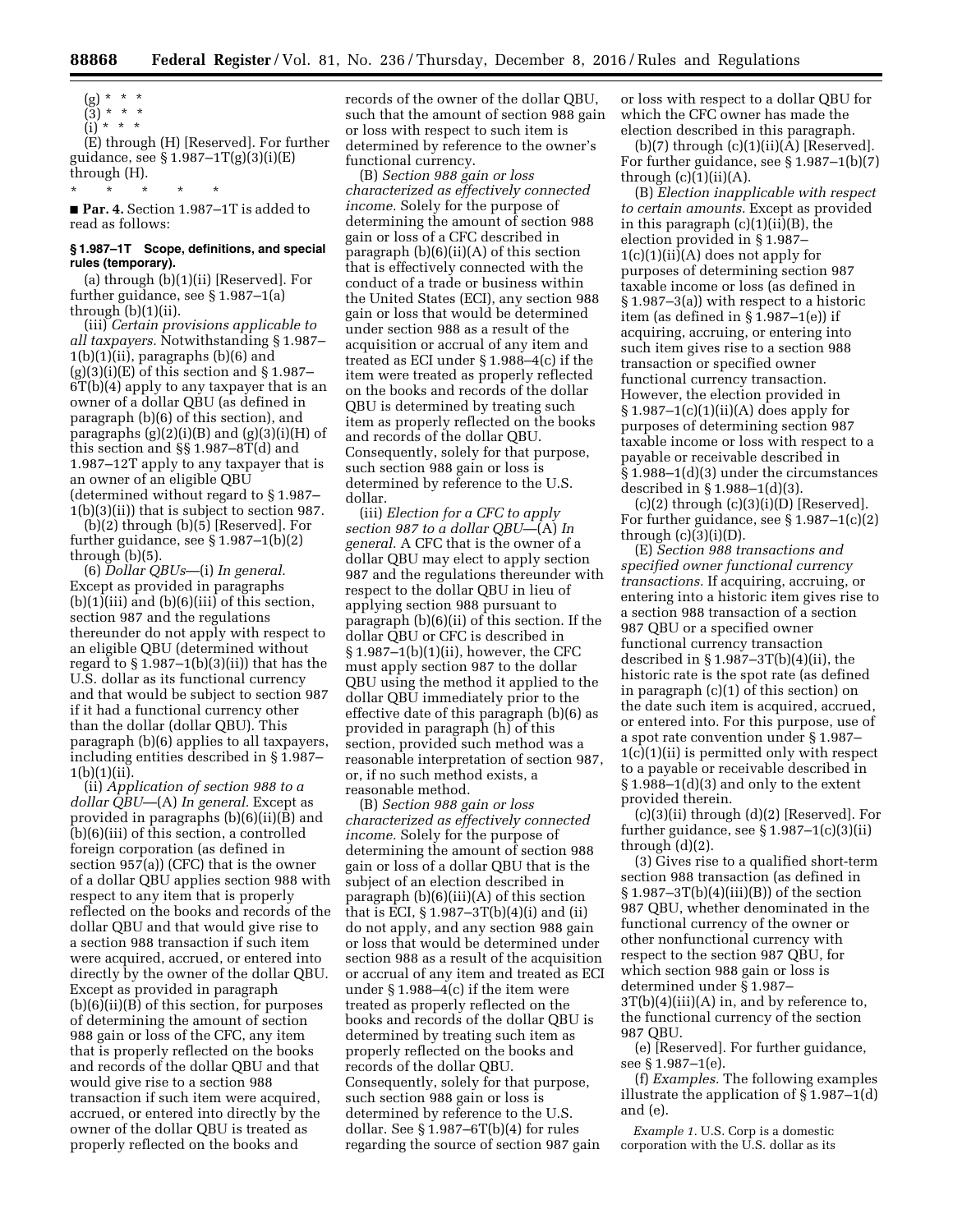functional currency and is the owner of Business A, a section 987 QBU that has the pound as its functional currency. Assume all transactions of Business A are entered into in the ordinary course of its business. U.S. Corp has not made an election under § 1.987–  $3T(b)(4)(iii)(C)$  to adopt a foreign currency mark-to-market method of accounting for qualified short-term section 988 transactions. Items reflected on Business A's balance sheet include £10,000, \$1,000, a building with a basis of £100,000, a light general purpose truck with a basis of  $£30,000$ , a computer with a basis of £1,000, a 60-day receivable for ¥15,000, an account payable of £5,000, and a foreign currency contract within the meaning of section 1256(g)(2) that requires Business A to exchange £100 for \$125 in 90 days. Under paragraph (d) of this section, the £10,000, the £5,000 account payable and the £/\$ section 1256 foreign currency contract are marked items. The other items are historic items under this paragraph (e) of this section.

*Example 2.* The facts are the same as *Example 1* except that U.S. Corp has elected under  $\S 1.987 - 3T(b)(4)(iii)(C)$  to adopt the foreign currency mark-to-market method of accounting for qualified short-term section 988 transactions of Business A. Under paragraphs (d) and (e) of this section, the £10,000, the \$1,000, the ¥15,000 receivable, the £5,000 account payable, and the  $£/\$$ section 1256 foreign currency contract are marked items.

 $(g)(1)$  through  $(g)(2)(i)(A)$  [Reserved]. For further guidance, see § 1.987–1(g)(1) through  $(g)(2)(i)(A)$ .

(B) *Annual deemed termination election*—(*1*) *In general.* Except as provided in paragraph (g)(2)(i)(B)(*2*) of this section, an election under § 1.987– 8T(d) (annual deemed termination election) applies to all section 987 QBUs owned by the taxpayer, as well as to all section 987 QBUs owned by any person that has a relationship to the taxpayer described in section 267(b) or section 707(b) (substituting ''and the profits interest'' for ''or the profits interest'' in section 707(b)(1)(A) and substituting ''and profits interests'' for ''or profits interests'' in section 707(b)(1)(B)) on the last day of the first taxable year for which the election applies (a related person). If a taxpayer makes the election under § 1.987–8T(d), the first taxable year of a related person for which the election applies is the first taxable year that ends with or within a taxable year of the taxpayer for which the taxpayer's election applies. An election under § 1.987–8T(d) may not be revoked.

(*i*) *Fresh start taxpayers.* A taxpayer to which § 1.987–10 applies that is required under § 1.987–10(a) to apply the fresh start transition method described in § 1.987–10(b) (fresh start taxpayer) may make the election under § 1.987–8T(d) only if the first taxable year for which the election would apply to the taxpayer is either the first taxable

year beginning on or after the transition date (as defined in § 1.987–11(c)) in which the election is relevant or a subsequent taxable year in which the taxpayer's controlled group aggregate section 987 loss, if any, does not exceed \$5 million. For purposes of this paragraph (g)(2)(i)(B), a taxpayer's controlled group aggregate section 987 loss means the aggregate net amount of section 987 loss that would be recognized pursuant to the election by the taxpayer and all other persons to whom the taxpayer's election would apply in the first taxable year of each person for which the election would apply.

(*ii*) *Other taxpayers.* Other taxpayers, including taxpayers described in  $§ 1.987-1(b)(1)(ii)$  and taxpayers described in § 1.987–10(c), must follow the election rules provided in paragraph (g)(2)(i)(B)(*1*)(*i*) of this section if any related party is a fresh start taxpayer. If no related party is a fresh start taxpayer, the election under § 1.987–8T(d) may be made only if the first taxable year for which the election would apply to the taxpayer is either the first taxable year beginning on or after December 7, 2016, in which the election is relevant or a subsequent taxable year in which the taxpayer's controlled group aggregate section 987 loss, if any, does not exceed \$5 million.

(*2*) *QBU-by-QBU elections in certain circumstances.* Notwithstanding paragraph (g)(2)(i)(B)(*1*) of this section, a taxpayer may make a separate election under § 1.987–8T(d) with respect to any section 987 QBU owned by the taxpayer if the first taxable year for which the election would apply to the taxpayer with respect to the section 987 QBU is a taxable year in which there is a section 987 gain recognized with respect to the section 987 QBU pursuant to the election, or is a taxable year in which there is a section 987 loss of \$1 million or less that would be recognized with respect to the section 987 QBU pursuant to the election

(C) *Election to translate all items at the yearly average exchange rate.* An election under § 1.987–3T(d) (election to translate all items at the yearly average exchange rate) may be made with respect to a section 987 QBU only if the first taxable year for which the election would apply is the first taxable year for which an election under § 1.987–8T(d) (annual deemed termination election) applies with respect to the section 987 QBU.

 $(g)(2)(ii)$  through  $(g)(3)(i)(D)$ [Reserved]. For further guidance, see § 1.987–1(g)(2)(ii) through (g)(3)(i)(D).

(E) *Election for a CFC to apply section 987 to a dollar QBU.* An election under

§ 1.987–1T(b)(6)(iii) for a CFC to apply section 987 to a dollar QBU must be titled ''Section 987 Election for a CFC to Apply Section 987 to a Dollar QBU Under  $\S 1.987 - 1T(b)(6)(iii)'$  and must provide the name and address of each QBU for which the election is being made.

(F) *Election to apply the foreign currency mark-to-market method of accounting for qualified short-term section 988 transactions.* An election under  $\S 1.987 - 3T(b)(4)(iii)(C)$  to apply the foreign currency mark-to-market method of accounting for qualified short-term section 988 transactions must be titled ''Section 987 Election to Use Foreign Currency Mark-to-Market Method of Accounting for Qualified Short-Term Section 988 Transactions Under §  $1.987-3(b)T(4)(iii)(C)''$  and must provide the name and address of each section 987 QBU for which the election is being made.

(G) *Election to translate all items at the yearly average exchange rate.* An election under  $\S$  1.987–3T(d) to translate all items at the yearly average exchange rate must be titled ''Section 987 Election to Translate All Items at the Yearly Average Exchange Rate Under § 1.987– 3T(d)'' and must provide the name and address of each section 987 QBU for which the election is being made.

(H) *Annual deemed termination election.* An election under § 1.987– 8T(d) for an owner to deem all of its section 987 QBUs to terminate on the last day of each taxable year must be titled ''Section 987 Annual Deemed Termination Election Under § 1.987– 8T(d)'' and must provide the name and address of each section 987 QBU to which the election applies, including a section 987 QBU owned by a related person (within the meaning of paragraph (g)(2)(i)(B)(*1*) of this section).

(g)(4) through (6) [Reserved]. For further guidance, see  $\S 1.987 - 1(g)(4)$ through (6).

(h) *Effective/applicability date.*  Paragraphs  $(g)(2)(i)(B)$  and  $(g)(3)(i)(H)$  of this section apply to the first taxable year beginning on or after December 7, 2016. Paragraphs (b)(1)(iii), (b)(6),  $(c)(1)(ii)(B), (c)(3)(i)(E), (d)(3), (f),$  $(g)(2)(i)(C)$ , and  $(g)(3)(i)(E)$  through  $(G)$  of this section apply to taxable years beginning one year after the first day of the first taxable year following December 7, 2016. Notwithstanding the preceding sentence, if a taxpayer makes an election under § 1.987–11(b), then paragraphs  $(b)(1)(iii)$ ,  $(b)(6)$ ,  $(c)(1)(ii)(B)$ ,  $(c)(3)(i)(E), (d)(3), (f), (g)(2)(i)(C), and$  $(g)(3)(i)(E)$  through  $(G)$  of this section apply to taxable years to which §§ 1.987–1 through 1.987–10 apply as a result of such election.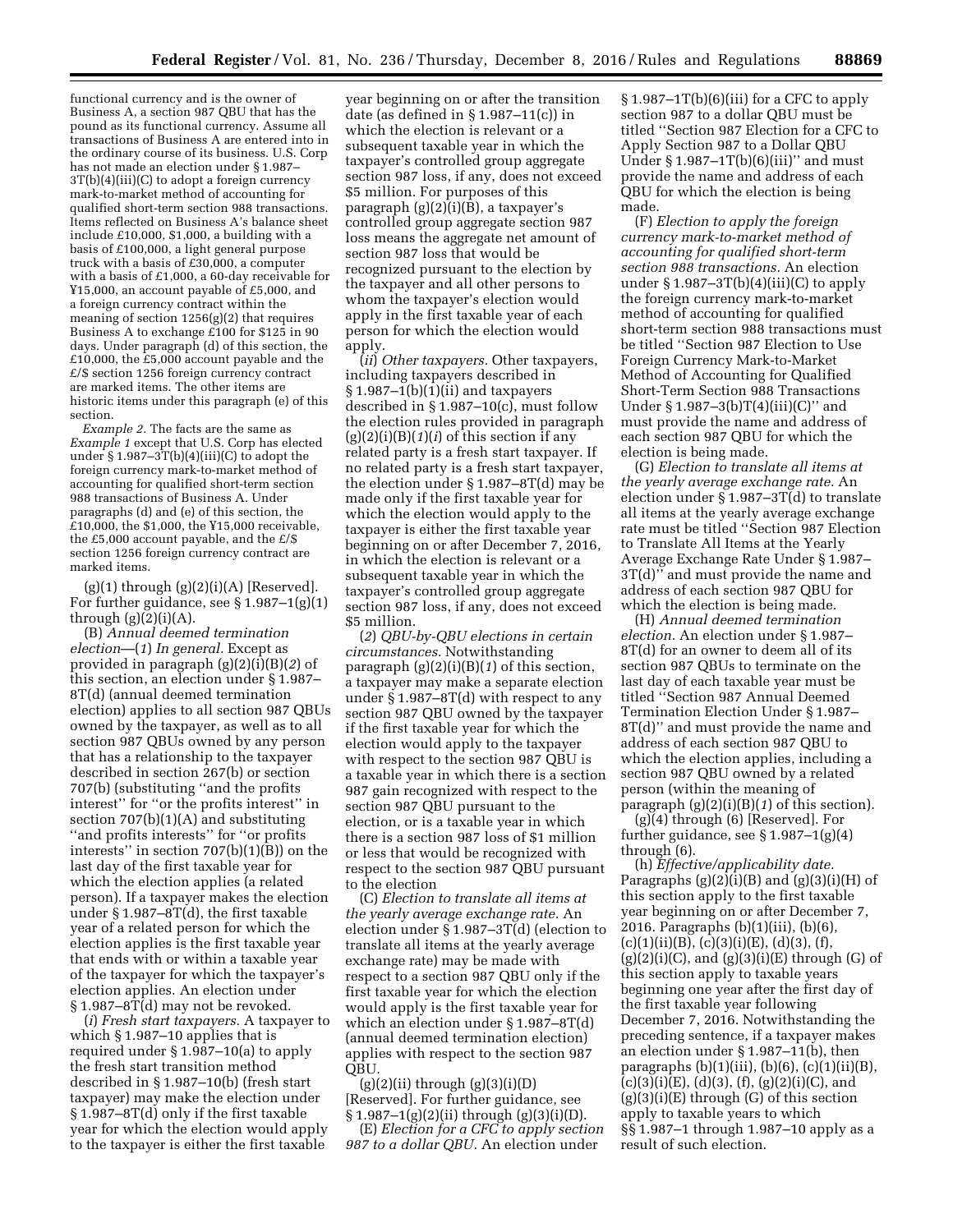(i) *Expiration date.* The applicability of this section expires on December 6, 2019.

■ **Par. 5.** Section 1.987–2 is amended by adding paragraph (c)(9) to read as follows:

#### **§ 1.987–2 Attribution of items to eligible QBUs; definition of a transfer and related rules.**

\* \* \* \* \* (c) \* \* \*

(9) [Reserved]. For further guidance, see § 1.987–2T(c)(9). \* \* \* \* \*

■ **Par. 6.** Section 1.987–2T is added to read as follows:

## **§ 1.987–2T Attribution of items to eligible QBUs; definition of a transfer and related rules (temporary).**

(a) through (c)(8) [Reserved]. For further guidance, see § 1.987–2(a) through (c)(8).

(9) *Certain disregarded transactions not treated as transfers*—(i) *Combinations of section 987 QBUs.* The combination of two or more separate section 987 QBUs (combining QBUs) that are directly owned by the same owner, or that are indirectly owned by the same partner through a single section 987 aggregate partnership, into one section 987 QBU (combined QBU) does not give rise to a transfer of any combining QBU's assets or liabilities to the owner under § 1.987–2(c). In addition, transactions between the combining QBUs occurring in the taxable year of the combination do not result in a transfer of the combining QBUs' assets or liabilities to the owner under § 1.987–2(c). For this purpose, a combination occurs when the assets and liabilities that are properly reflected on the books and records of two or more combining QBUs begin to be properly reflected on the books and records of a combined QBU and the separate existence of the combining QBUs ceases. A combination may result from any transaction or series of transactions in which the combining QBUs become a combined QBU. For rules regarding the determination of net unrecognized section 987 gain or loss of a combined QBU, see § 1.987–4T(f)(1).

(ii) *Change in functional currency from a combination.* If, following a combination of section 987 QBUs described in paragraph (c)(9)(i) of this section, the combined section 987 QBU has a different functional currency than one or more of the combining section 987 QBUs, any such combining section 987 QBU is treated as changing its functional currency and the owner of the combined section 987 QBU must comply with the regulations under

section 985 regarding the change in functional currency. See §§ 1.985– 1(c)(6) and 1.985–5.

(iii) *Separation of section 987 QBUs.*  The separation of a section 987 QBU (separating QBU) into two or more section 987 QBUs (separated QBUs) that, after the separation, are directly owned by the same owner, or that are indirectly owned by the same partner through a single section 987 aggregate partnership, does not give rise to a transfer of the separating QBU's assets or liabilities to the owner under § 1.987– 2(c). Additionally, transactions that occurred between the separating QBUs in the taxable year of the separation prior to the completion of the separation do not give rise to transfers for purposes of section 987. For this purpose, a separation occurs when the assets and liabilities that are properly reflected on the books and records of a separating QBU begin to be properly reflected on the books and records of two or more separated QBUs. A separation may result from any transaction or series of transactions in which a separating QBU becomes two or more separated QBUs. A separation may also result when a section 987 QBU that is subject to a grouping election under § 1.987– 1(b)(2)(ii)(A) changes its functional currency. For rules regarding the determination of net unrecognized section 987 gain or loss of a separated QBU, see § 1.987–4T(f)(2).

(c)(10) through (d) [Reserved]. For further guidance see § 1.987–2(c)(10) through (d).

(e) *Effective/applicability date.* This section applies to taxable years beginning on or after one year after the first day of the first taxable year following December 7, 2016. Notwithstanding the preceding sentence, if a taxpayer makes an election under § 1.987–11(b), then this section applies to taxable years to which §§ 1.987–1 through 1.987–10 apply as a result of such election.

(f) *Expiration date.* The applicability of this section expires on December 6, 2019.

■ **Par. 7.** Section 1.987–3 is amended by adding paragraphs (b)(2)(ii), (b)(4), (c)(2)(ii) and (v), and (d), and *Example 9* through *Example 14* at the end of paragraph (e) to read as follows:

### **§ 1.987–3 Determination of section 987 taxable income or loss of an owner of a section 987 QBU.**

- \* \* \* \* \*
	- (b) \* \* \*  $\binom{5}{2}$  \* \* \*
	-

(ii) [Reserved]. For further guidance, see § 1.987–3T(b)(2)(ii).

\* \* \* \* \*

(b) \* \* \*

(4) [Reserved]. For further guidance, see § 1.987–3T(b)(4).

- $\star$   $\star$
- $(c) * * * *$
- $(2) * * * *$

(ii) [Reserved]. For further guidance, see § 1.987-3T(c)(2)(ii).

- \* \* \* \* \*
- $(c) * * * *$
- $(2) * * * *$

(v) through (d) [Reserved]. For further guidance, see § 1.987–3T(c)(2)(v) through (d).

(e) *Examples.* \* \* \*

*Example 9* through *Example 14*  [Reserved]. For further guidance, see § 1.987–3T(e), *Example 9* through *Example 14.* 

■ **Par. 8.** Section 1.987–3T is added to read as follows:

### **§ 1.987–3T Determination of section 987 taxable income or loss of an owner of a section 987 QBU (temporary).**

(a) through (b)(2)(i) [Reserved]. For further guidance, see § 1.987–3(a) through  $(b)(2)(i)$ .

(ii) *No translation of basis or amount realized with respect to a specified owner functional currency transaction treated as a historic asset.* If the acquisition of a historic asset gives rise to a specified owner functional currency transaction described in paragraph (b)(4)(ii) of this section, the basis of the historic asset, and any amount realized on a disposition of the historic asset, is not translated if the amount is denominated in the owner's functional currency.

(3) [Reserved]. For further guidance, see § 1.987–3(b)(3).

(4) *Special rule for section 988 transactions*—(i) *In general.* Section 988 and the regulations thereunder apply to section 988 transactions of a section 987 QBU. For this purpose, whether a transaction is a section 988 transaction is determined by reference to the functional currency of the section 987 QBU. (But see paragraph (b)(4)(ii) of this section, providing that specified owner functional currency transactions are not treated as section 988 transactions.) However, except as provided in paragraph (b)(4)(iii)(A) of this section, section 988 gain or loss is determined in, and by reference to, the functional currency of the owner of the section 987 QBU rather than the functional currency of the section 987 QBU. Accordingly, in determining section 988 gain or loss of a section 987 QBU with respect to a section 988 transaction of the section 987 QBU, the amounts required under section 988 and the regulations thereunder to be translated on the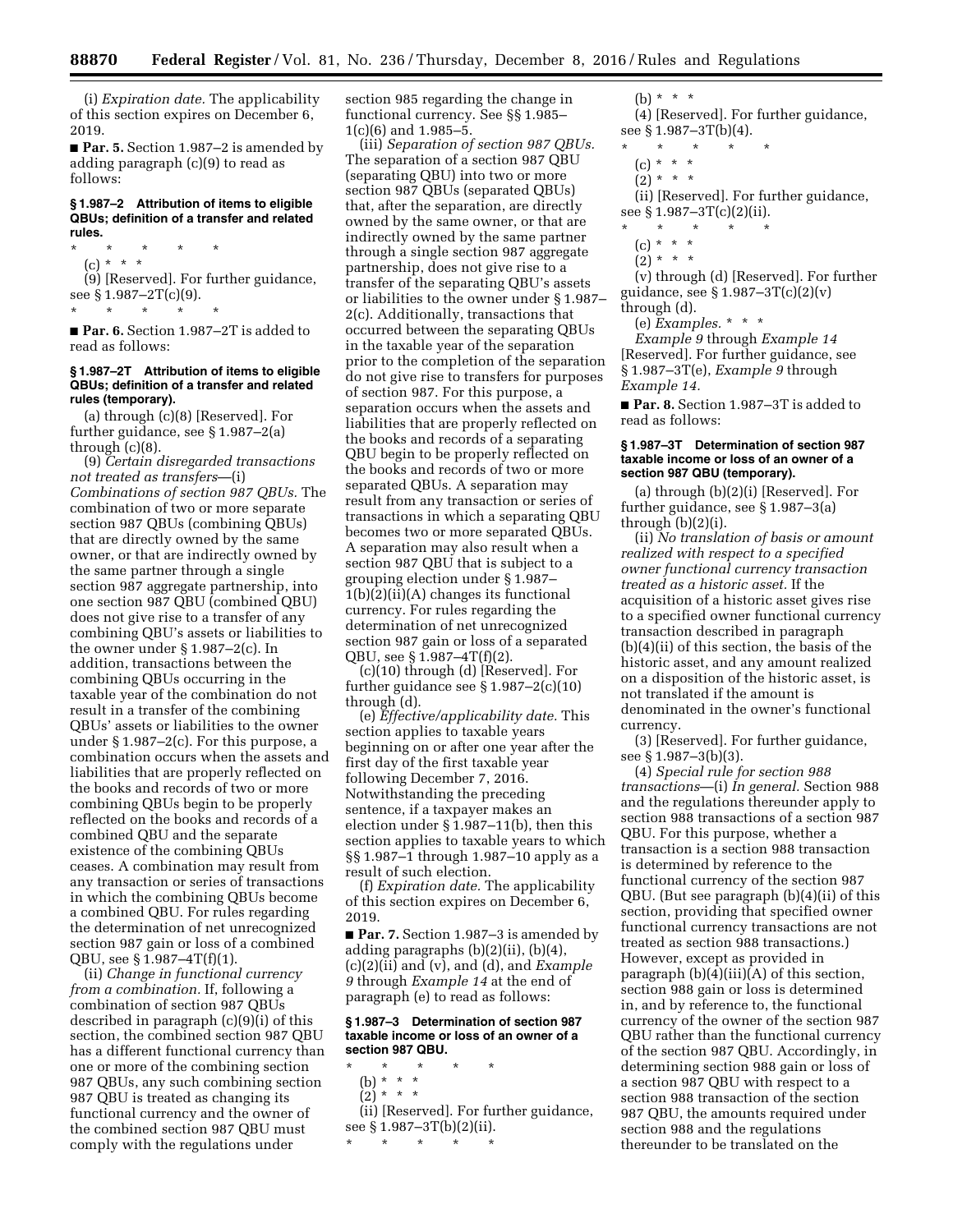applicable booking date or payment date 1.988–2(e)(7) for rules relating to with respect to the section 988 transaction are translated into the owner's functional currency at the rate required under section 988 and the regulations thereunder.

(ii) *Specified owner functional currency transactions not treated as section 988 transactions.* Transactions of a section 987 QBU described in sections 988(c)(1)(B)(i), 988(c)(1)(B)(ii), and 988(c)(1)(C) (including the acquisition of nonfunctional currency as described in  $\S 1.988-1(a)(1)$ , other than transactions described in paragraph  $(b)(4)(iii)(A)$  of this section, that are denominated in (or determined by reference to) the owner's functional currency (specified owner functional currency transactions) are not treated as section 988 transactions. Thus, no currency gain or loss is recognized by a section 987 QBU under section 988 with respect to such transactions.

(iii) *Determination of section 988 gain or loss for qualified short-term section 988 transactions*—(A) *Determination by reference to the section 987 QBU's functional currency for certain transactions subject to a mark-to-market method of accounting.* Section 988 gain or loss with respect to section 988 transactions described in paragraph  $(b)(4)(iii)(B)$  of this section that are accounted for under a mark-to-market method of accounting for Federal income tax purposes or under the foreign currency mark-to-market method of accounting described in paragraph  $(b)(4)(iii)(C)$  of this section, and any hedges entered into to manage risk with respect to such transactions within the meaning of  $\S 1.1221 - 2(c)(4)$  (related hedges), must be determined in, and by reference to, the functional currency of the section 987 QBU (rather than the functional currency of its owner).

(B) *Qualified short-term section 988 transaction.* A qualified short-term section 988 transaction is a section 988 transaction that occurs in the ordinary course of a section 987 QBU's business and has an original term of one year or less on the date the transaction is entered into by the section 987 QBU. The holding of currency that is nonfunctional currency (within the meaning of section  $988(c)(1)(C(ii))$  to the section 987 QBU in the ordinary course of a section 987 QBU's trade or business also is treated as a qualified short-term section 988 transaction. Any transaction that is denominated in, or determined by reference to, a hyperinflationary currency, including the holding of hyperinflationary currency, is not considered a qualified short-term section 988 transaction. See §§ 1.988–2(b)(15), 1.988–2(d)(5), and

transactions denominated in, or determined by reference to, a hyperinflationary currency.

(C) *Election to use a foreign currency mark-to-market method of accounting.*  A taxpayer may elect under this paragraph  $(b)(4)(iii)(C)$  to apply the foreign currency mark-to-market method of accounting described in this paragraph for all qualified short-term section 988 transactions described in paragraph (b)(4)(iii)(B) of this section, and any related hedges, that are properly attributable to a section 987 QBU on or after the effective date of the election and that are not otherwise accounted for under a mark-to-market method of accounting under section 475 or section 1256. Under the foreign currency mark-to-market method of accounting, the timing of section 988 gain or loss on section 988 transactions is determined under the principles of section 1256(a)(1). Thus, only section 988 gain or loss is taken into account under the foreign currency mark-tomarket method of accounting. Appropriate adjustments must be made to prevent the section 988 gain or loss from being taken into account again under section 988 or another provision of the Code or regulations. A section 988 transaction subject to this election is not subject to the ''netting rule'' of section 988(b) and § 1.988–2(b)(8), under which exchange gain or loss is limited to overall gain or loss realized in a transaction, in taxable years prior to the taxable year in which section 988 gain or loss would be recognized with respect to such section 988 transaction but for this election.

(iv) *Examples.* Examples 10 through 13 of paragraph (e) of this section illustrate the application of this paragraph (b)(4).

 $(c)(1)$  through  $(c)(2)(i)$  [Reserved]. For further guidance, see  $\S 1.987-3(c)(1)$ through (c)(2)(i).

(ii) *Amount realized with respect to historic assets that are section 988 transactions.* If the acquisition of a historic asset gave rise to a section 988 transaction described in paragraph (b)(4)(i) of this section, then in computing the total gain or loss on a disposition of the historic asset (some or all of which total gain or loss may be section 988 gain or loss described in section 988(b) and paragraph (b)(4)(i) of this section), the amount realized (determined, if necessary, under  $§ 1.987-3(b)(2)(i))$  is translated into the owner's functional currency using the spot rate on the date such item is properly taken into account, subject to the limitation under § 1.987–

 $1T(c)(1)(ii)(B)$  regarding the use of a spot rate convention.

(iii) through (iv) [Reserved]. For further guidance, see § 1.987–3(c)(2)(iii) through (iv).

(v) *Translation of income to account for certain foreign income tax claimed as a credit.* The owner of a section 987 QBU claiming a credit under section 901 for foreign income taxes, other than foreign income taxes deemed paid under section 902 or section 960, that are properly reflected on the books and records of the section 987 QBU (the creditable tax amount) must determine section 987 taxable income or loss attributable to the section 987 QBU by reducing the amount of section 987 taxable income or loss that otherwise would be determined under this section by an amount equal to the creditable tax amount, translated into U.S. dollars using the yearly average exchange rate for the taxable year in which the creditable tax is accrued, and by increasing the resulting amount by an amount equal to the creditable tax amount, translated using the same exchange rate that is used to translate the creditable taxes into U.S. dollars under section 986(a). See *Example 14* of paragraph (e) of this section,, for an illustration of this rule.

(d) *Election to translate all items at the yearly average exchange rate.*  Notwithstanding § 1.987–3(c), a taxpayer that has made the annual deemed termination election described in § 1.987–8T(d) may elect under this paragraph (d) to translate all items of income, gain, deduction, and loss with respect to a section 987 QBU determined under § 1.987–3(b) in the functional currency of the section 987 QBU into the owner's functional currency, if necessary, at the yearly average exchange rate for the taxable year. *Example 9* of paragraph (e) of this section illustrates the application of this election.

(e) *Example 1* through *Example 8*  [Reserved]. For further guidance, see § 1.987–3(e), *Example 1* through *Example 8.* 

*Example 9.* The facts are the same as in *Example 7,* except that U.S. Corp properly elects under paragraph (d) of this section to translate all items of income, gain, deduction, and loss with respect to Business A at the yearly average exchange rate. Accordingly, Business A's  $\text{\large\ensuremath{\in}} 2,000$  gain on the sale of the land is translated at the yearly average exchange rate for 2021 of  $\epsilon$ 1 = \$1.05, and the amount of gain reported by U.S. Corp on the sale of the land is \$2,100.

*Example 10.* Business A acquires £100 on August 27, 2021, for  $\epsilon$ 120 and sells the pounds on November 17, 2021, for €125. The dollar-pound spot rate (without the use of a spot rate convention) is  $£1 = $1$  on August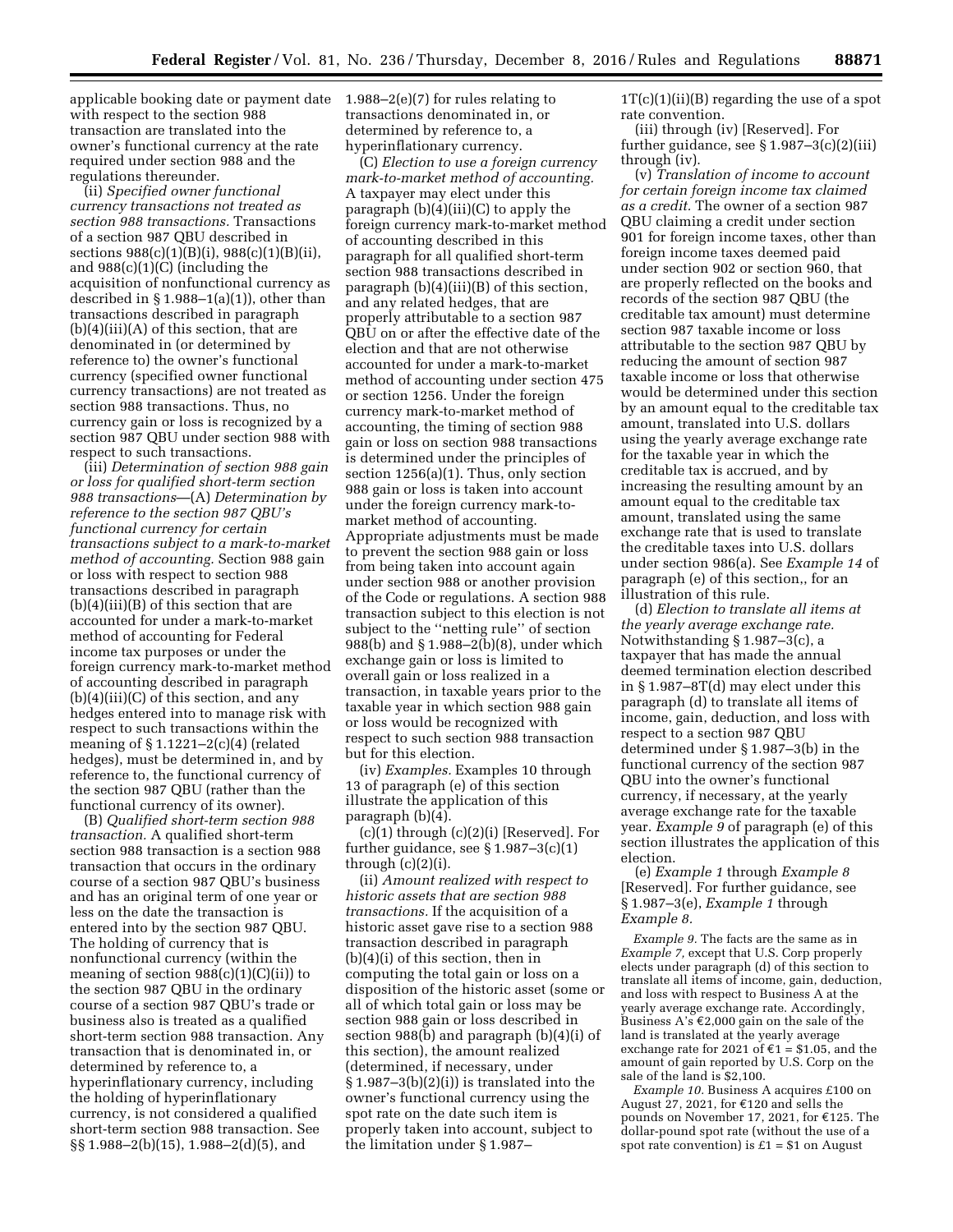27, 2021, and  $£1 = $1.10$  on November 17, 2021. The disposition of the pounds is a section 988 transaction of Business A under paragraph (b)(4)(i) of this section, and the pounds are a historic asset under § 1.987– 1(e). Section 988 gain or loss with respect to the disposition of the pounds is determined under paragraph  $(b)(4)(i)$  of this section and  $§ 1.988-2(a)(2)$  by reference to the dollar functional currency of Business A's owner. The dollar amount realized for the pounds is determined under paragraph (c)(2)(ii) of this section by translating  $£100$  into \$110 using the dollar-pound spot rate on November 17, 2021, without the use of a spot rate convention. The dollar basis in the pounds is determined under  $\S 1.987-3(c)(2)(i)$  by translating £100 into \$100 using the historic rate described in  $\S 1.987 - 1T(c)(3)(i)(E)$ , which is the dollar-pound spot rate on August 27, 2021, without the use of a spot rate convention. Thus, U.S. Corp takes into account \$10 of section 988 gain with respect to Business A's disposition of £100.

*Example 11.* (i) Business A purchases a £100 2-year note for  $E$ 75 on October 1, 2021, and receives a £100 repayment of principal with respect to the note on December 31, 2021. At the spot rates on October 1, 2021 (as defined in  $\S 1.987-1(c)(1)$ , without the use of a spot rate convention, Business A's  $€75$ purchase price translates into £80 and \$95. At the spot rates on December 31, 2021, without the use of a spot rate convention, the  $£100$  principal amount on the note translates into  $\epsilon$ 90 and \$130, and £80 translates into \$104.

(ii) The acquisition of the note is a section 988 transaction of Business A under paragraph (b)(4)(i) of this section, and the note is a historic asset under § 1.987–1(e). To determine its section 987 taxable income or loss with respect to Business A, U.S. Corp must determine Business A's total gain or loss on the disposition of the note in U.S. Corp's dollar functional currency. Consistent with § 1.988–2(b)(8), U.S. Corp also must determine whether some or all of that gain or loss constitutes section 987 gain or loss described in section 988(b).

(iii) To determine Business A's total gain or loss on the disposition of the note, Business A's basis and amount realized on the note must be determined in euros under § 1.987–3(b), if necessary, and translated into dollars under § 1.987–3(c). Business A has a  $E$ 75 basis in the note that is translated into \$95 under  $\S 1.987-3(c)(2)(i)$  at the historic rate described in  $\S 1.987 - 1T(c)(3)(i)(E)$ , which is the spot rate on the date the note was acquired without the use of a spot rate convention. Business A's £100 amount realized on the note is translated into  $€90$ under § 1.987–3(b)(2)(i) using the spot rate on December 31, 2021, without the use of a spot rate convention. That  $\epsilon$ 90 amount realized is then translated into \$130 under paragraph (c)(2)(ii) of this section using the spot rate on December 31, 2021, without the use of a spot rate convention. Accordingly, the total gain with respect to the disposition of the note that is included in section 987 taxable income is \$35 (\$130 less \$95).

(iv) U.S. Corp must determine whether some or all of the \$35 total gain with respect to the note constitutes section 988 gain. The

amount of section 988 gain realized with respect to the note is determined under § 1.988–2(b)(5), which requires a comparison of the functional currency value of the principal amount of the note on the booking date and payment date spot rates, respectively, and defines the principal amount of the note as Business A's purchase price in units of nonfunctional currency, which is £80. Under paragraph  $(b)(4)(i)$  of this section, section 988 gain or loss with respect to the note is determined by reference to U.S. Corp's dollar functional currency, such that the amounts required under section 988 to be translated on the booking date and payment date are translated into the dollars at the booking date and payment date spot rates. Accordingly, Business A's £80 principal amount with respect to the note is translated at the booking date and payment date spots rates into \$95 and \$104, respectively. Thus, \$9 (\$104 less \$95) of the \$35 total gain taken into account by U.S. Corp as section 987 taxable income with respect to the note is section 988 gain. The remaining \$26 of gain, which may be attributable to credit risk or another factor unrelated to currency fluctuations, is sourced and characterized without regard to section 988.

*Example 12.* The facts are the same as in *Example 11,* except that Business A is owned by a foreign corporation with a pound functional currency. Under paragraph (b)(4)(ii) of this section, the acquisition of the £100 2-year note is a specified owner functional currency transaction that is not treated as a section 988 transaction of Business A. Because the note is a historic asset under § 1.987–1(e), Business A's €75 basis in the note translates into £80 at the historic rate described in § 1.987– 1T(c)(3)(i)(E), which provides that the historic rate is the spot rate for the date the note was acquired without the use of a spot rate convention. (If, instead, Business A had purchased the 5-year note for £80 rather than  $\epsilon$ 75, then pursuant to paragraph (b)(2)(ii) of this section, Business A's basis in the note would have been determined without translating the £80 purchase price because it is denominated in the owner's functional currency.) Under paragraph (b)(2)(ii) of this section, the £100 amount realized with respect to the note is not translated because it is denominated in the owner's functional currency. Thus, the owner takes into account  $£20$  (£100 less £80) of section 987 taxable income in 2021 with respect to the note.

*Example 13.* (i) Business A receives and accrues \$100 of income from the provision of services on January 1, 2021. Business A continues to hold the \$100 as a U.S. dollardenominated demand deposit at a bank on December 31, 2021. U.S. Corp has elected under paragraph (b)(4)(iii)(C) of this section to use the foreign currency mark-to-market method of accounting for qualified short-term section 988 transactions entered into by Business A. The euro-dollar spot rate without the use of a spot rate convention is  $\epsilon_1 = \epsilon_1$ on January 1, 2021, and  $\epsilon$ 1 = \$2 on December 31, 2021, and the yearly average exchange rate for 2021 is  $£1 = $1.50$ .

(ii) Under § 1.987–3(b)(2)(i), the \$100 earned by Business A is translated into  $\epsilon$ 100

at the spot rate on January 1, 2021, as defined in §  $1.987-1(c)(1)$  without the use of a spot rate convention. In determining U.S. Corp's taxable income, the  $€100$  of service income is translated into \$150 at the yearly average exchange rate for 2021, as provided in  $§ 1.987-3(c)(1).$ 

(iii) The \$100 demand deposit constitutes a qualified short-term section 988 transaction under paragraph (b)(4)(iii)(B) of this section because the demand deposit is treated as nonfunctional currency within the meaning of section 988(c)(1)(C)(ii). Because Business A uses the foreign currency mark-to-market method of accounting for qualified short-term section 988 transactions, under paragraph (b)(4)(iii)(A) of this section, section 988 gain or loss for such transactions is determined in, and by reference to, euros, the functional currency of Business A. Accordingly, section 988 gain or loss must be determined on Business A's holding of the \$100 demand deposit in, and by reference to, the euro. Under § 1.988–2(a)(2), Business A is treated as having an amount realized of  $€50$  when the \$100 is marked to market at the end of 2021 under paragraph (b)(4)(iii)(C) of this section. Marking the dollars to market gives rise to a section 988 loss of  $\text{\ensuremath{\mathfrak{E}50}}$  ( $\text{\ensuremath{\mathfrak{E}50}}$  amount realized, less Business A's  $\text{\textsterling}100$  basis in the \$100). In determining U.S. Corp's taxable income, that  $€50$  loss is translated into a \$75 loss at the yearly average exchange rate for 2021, as provided in § 1.987–3(c)(1).

*Example 14.* (i) *Facts.* Business A earns  $£100$  of revenue from the provision of services and incurs  $\epsilon$ 30 of general expenses and  $€10$  of depreciation expense during 2021. Except as otherwise provided, U.S. Corp uses the yearly average exchange rate described in  $\S 1.987-1(c)(2)$  to translate items of income, gain, deduction, and loss of Business A. Business A is subject to income tax in Country X at a 25 percent rate. U.S. Corp claims a credit with respect to Business A's foreign income taxes and elects under section 986(a)(1)(D) to translate the foreign income taxes at the spot rate on the date the taxes were paid. The yearly average exchange rate for 2021 is  $\epsilon$ 1 = \$1.50. The historic rate used to translate the depreciation expense is  $£1 = $1.00$ . The spot rate on the date that Business A paid its foreign income taxes was  $£1 = $1.60.$ 

(ii) *Analysis.* Because U.S. Corp has elected to translate foreign income taxes at the spot rate on the date such taxes were paid rather than at the yearly average exchange rate, U.S. Corp must make the adjustments described in paragraph  $(c)(2)(v)$  of this section. Accordingly, U.S. Corp determines its section 987 taxable income by reducing the section 987 taxable income or loss that otherwise would be determined under this section by  $£15$ , translated into U.S. dollars at the yearly average exchange rate ( $\epsilon$ 1 = \$1.50), and increasing the resulting amount by  $E$ 15, translated using the same exchange rate that is used to translate the creditable taxes into U.S. dollars under section 986(a)  $(€1 =$ \$1.60). Following these adjustments, Business A's section 987 taxable income for 2021 is \$96.50, computed as follows: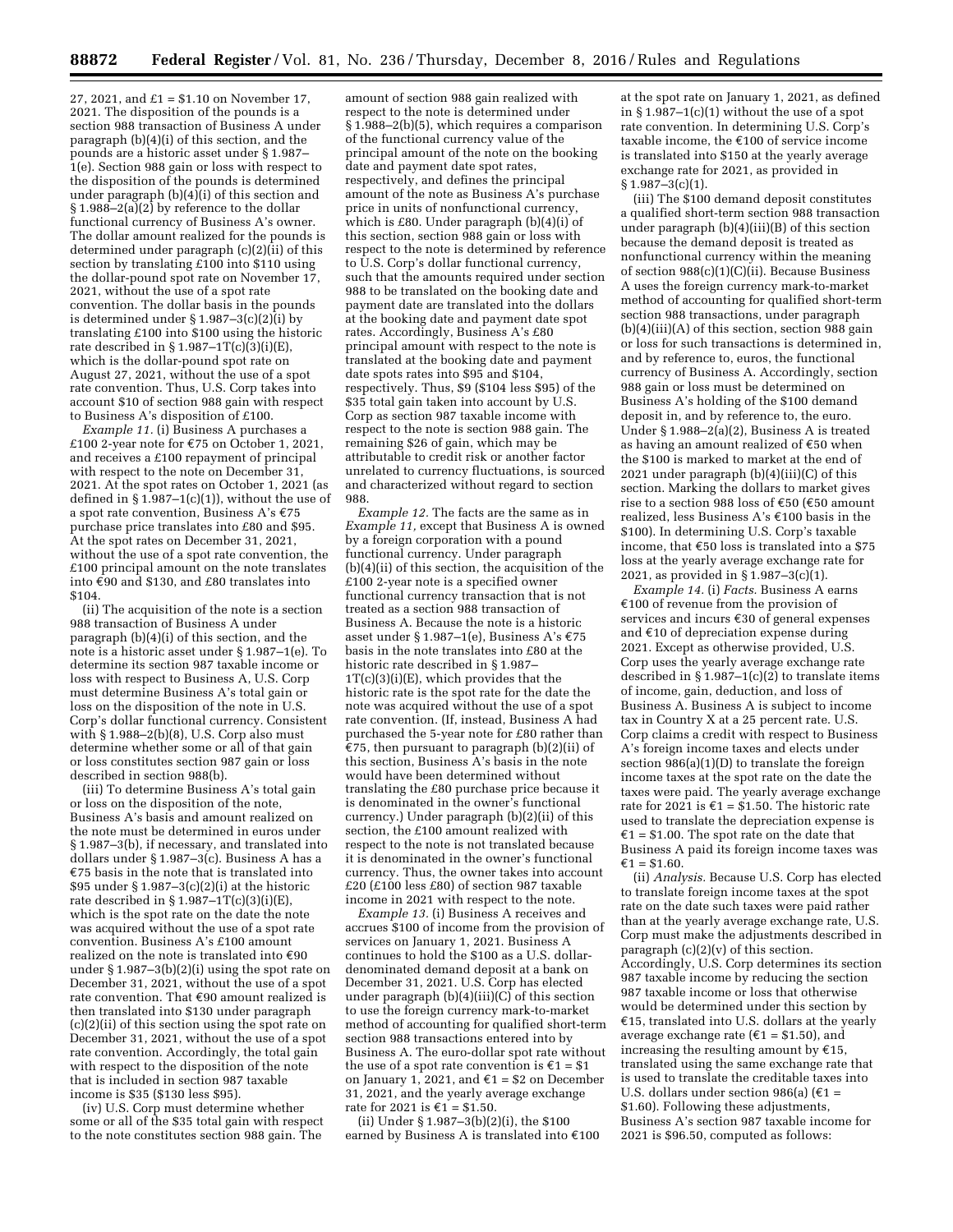|                                                                                                   | Amount in $\epsilon$ | Translation<br>rate                       | Amount in \$                   |
|---------------------------------------------------------------------------------------------------|----------------------|-------------------------------------------|--------------------------------|
|                                                                                                   | €100<br>(30)<br>(10) | €1 = \$1.50<br>€1 = \$1.50<br>€1 = \$1.00 | \$150.00<br>(45.00)<br>(10.00) |
| Adjustments under paragraph $(c)(2)(v)$ of this section:                                          | €60                  |                                           | \$95.00                        |
| Decrease by $\epsilon$ 15 tax translated at yearly average exchange rate ( $\epsilon$ 1 = \$1.50) |                      |                                           | (\$22.50)<br>24.00             |
| Section 987 taxable income                                                                        |                      |                                           | \$96.50                        |

(f) *Effective/applicability date.* This section applies to taxable years beginning on or after one year after the first day of the first taxable year following December 7, 2016. Notwithstanding the preceding sentence, if a taxpayer makes an election under § 1.987–11(b), then this section applies to taxable years to which §§ 1.987–1 through 1.987–10 apply as a result of such election.

(g) *Expiration date.* The applicability of this section expires on December 6, 2019.

■ **Par. 9.** Section 1.987–4 is amended by adding paragraphs (c)(2) and (f) to read as follows:

### **§ 1.987–4 Determination of net unrecognized section 987 gain or loss of a section 987 QBU.**

\* \* \* \* \* (c) \* \* \* (2) [Reserved]. For further guidance, see § 1.987–4T(c)(2). \* \* \* \* \*

(f) [Reserved]. For further guidance, see § 1.987–4T(f). \* \* \* \* \*

■ Par. 10. Section 1.987-4T is added to read as follows:

### **§ 1.987–4T Determination of net unrecognized section 987 gain or loss of a section 987 QBU (temporary).**

(a) through (c)(1) [Reserved]. For further guidance, see § 1.987–4(a) through (c)(1).

(2) *Coordination with § 1.987–12T.*  For purposes of paragraph (c)(1) of this section, amounts taken into account under § 1.987–5 are determined without regard to § 1.987–12T.

(d) through (e) [Reserved]. For further guidance, see § 1.987–4(d) through (e).

(f) *Combinations and separations*—(1) *Combinations.* The net unrecognized section 987 gain or loss of a combined QBU (as defined in § 1.987–2T(c)(9)(i)) for a taxable year is determined under § 1.987–4(b) by taking into account the net accumulated unrecognized section 987 gain or loss of each combining QBU (as defined in  $\S 1.987 - 2T(c)(9)(i)$ ) for all prior taxable years to which the

regulations under section 987 apply, as determined under § 1.987–4(c), and by treating the combining QBUs as having combined immediately prior to the beginning of the taxable year of combination.

(2) *Separations.* The net unrecognized section 987 gain or loss of a separated QBU (as defined in  $\S 1.987 - 2T(c)(9)(iii)$ ) for a taxable year is determined under § 1.987–4(b) by taking into account the separated QBU's share of the net accumulated unrecognized section 987 gain or loss of the separating QBU (as defined in  $\S 1.987 - 2T(c)(9)(iii)$  for all prior taxable years to which the regulations under section 987 apply, as determined under § 1.987–4(c), and by treating the separating QBU as having separated immediately prior to the beginning of the taxable year of separation. A separated QBU's share of the separating QBU's net accumulated unrecognized section 987 gain or loss for all such prior taxable years is determined by apportioning the separating QBU's net accumulated unrecognized section 987 gain or loss for all such prior taxable years to each separated QBU in proportion to the aggregate adjusted basis of the gross assets properly reflected on the books and records of each separated QBU immediately after the separation. For purposes of determining the owner functional currency net value of the separated QBUs on the last day of the taxable year preceding the taxable year of separation under  $\S 1.987 - 5(d)(1)(B)$ and (e), the balance sheets of the separated QBUs on that day will be deemed to reflect the assets and liabilities reflected on the balance sheet of the separating QBU on that day, apportioned between the separated QBUs in a reasonable manner that takes into account the assets and liabilities reflected on the balance sheets of the separated QBUs immediately after the separation.

(3) *Examples.* The following examples illustrate the rules of paragraphs (f)(1) and (2) of this section.

*Example 1. Combination of two section 987 QBUs that have the same owner.* (i) *Facts.*  DC1, a domestic corporation, owns Entity A, a DE. Entity A conducts a business in France that constitutes a section 987 QBU (French QBU) that has the euro as its functional currency. French QBU has a net accumulated unrecognized section 987 loss from all prior taxable years to which the regulations under section 987 apply of \$100. DC1 also owns Entity B, a DE. Entity B conducts a business in Germany that constitutes a section 987 QBU (German QBU) that has the euro as its functional currency. German QBU has a net accumulated unrecognized section 987 gain from all prior taxable years to which the regulations under section 987 apply of \$110. During the taxable year, Entity A and Entity B merge under local law. As a result, the books and records of French QBU and German QBU are combined into a new single set of books and records. The combined entity has the euro as its functional currency.

(ii) *Analysis.* Pursuant to § 1.987– 2T(c)(9)(i), French QBU and German QBU are combining QBUs, and their combination does not give rise to a transfer that is taken into account in determining the amount of a remittance (as defined in § 1.987–5(c)). For purposes of computing net unrecognized section 987 gain or loss under § 1.987–4 for the year of the combination, the combination is deemed to have occurred on the last day of the owner's prior taxable year, such that the owner functional currency net value of the combined section 987 QBU at the end of that taxable year described under § 1.987– 4(d)(1)(B) takes into account items reflected on the balance sheets of both French QBU and German QBU at that time. Additionally, any transactions between French QBU and German QBU occurring during the year of the merger will not result in transfers to or from a section 987 QBU. Pursuant to paragraph (f)(1) of this section, the combined QBU will have a net accumulated unrecognized section 987 gain from all prior taxable years of \$10 (the \$100 loss from French QBU plus the \$110 gain from German QBU).

*Example 2. Separation of two section 987 QBUs that have the same owner.* (i) *Facts.*  DC1, a domestic corporation, owns Entity A, a DE. Entity A conducts a business in the Netherlands that constitutes a section 987 QBU (Dutch QBU) that has the euro as its functional currency. The business of Dutch QBU consists of manufacturing and selling bicycles and scooters and is recorded on a single set of books and records. On the last day of Year 1, the adjusted basis of the gross assets of Dutch QBU is  $€1,000$ . In Year 2, the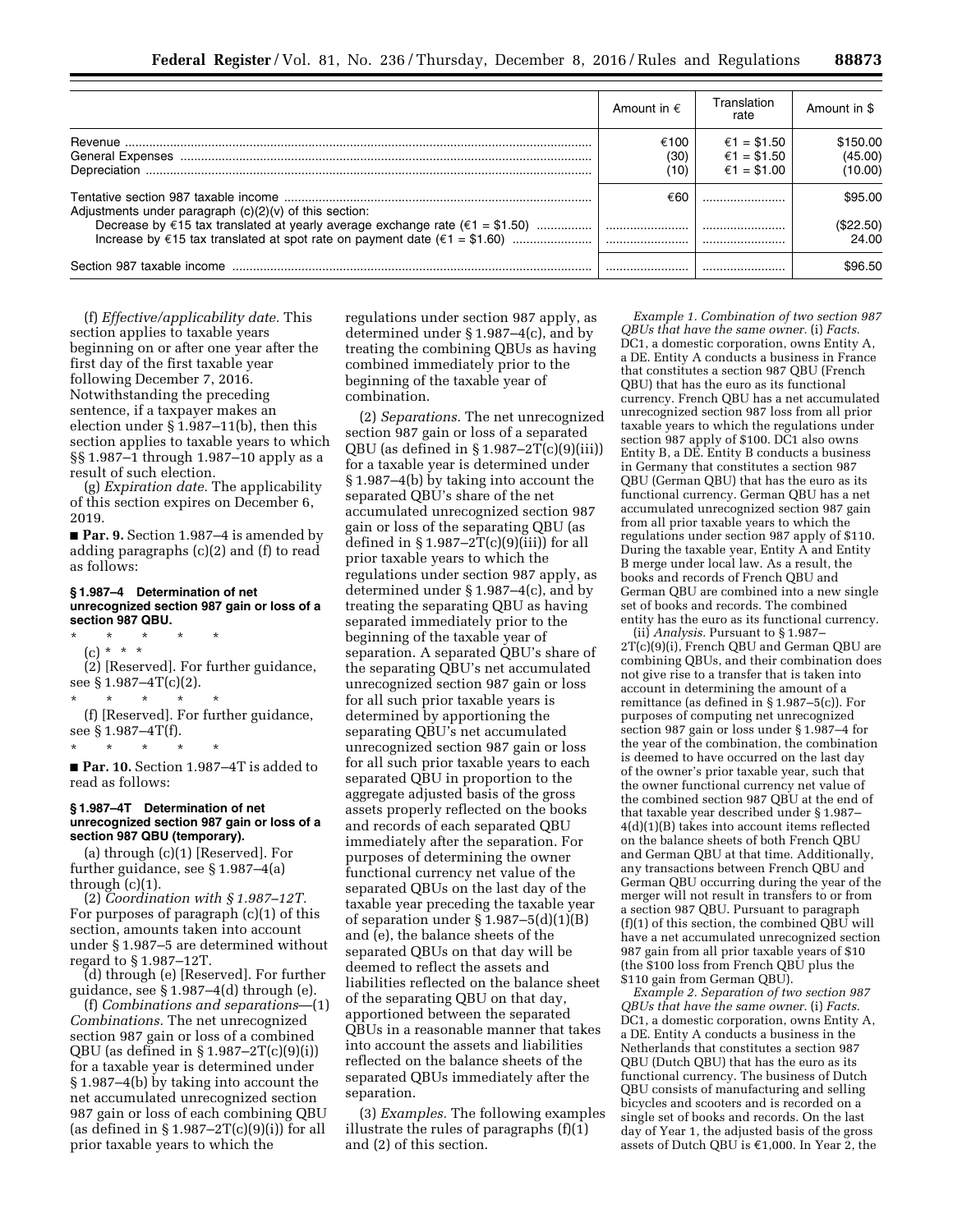net accumulated unrecognized section 987 loss of Dutch QBU from all prior taxable years is \$200. During Year 2, Entity A separates the bicycle and scooter business such that each business begins to have its own books and records and to meet the definition of a section 987 QBU under § 1.987–1(b)(2) (hereafter, ''bicycle QBU'' and ''scooter QBU''). There are no transfers between DC1 and Dutch QBU before the separation. After the separation, the aggregate adjusted basis of bicycle QBU's assets is  $\epsilon$ 600 and the aggregate adjusted basis of scooter QBU's assets is  $€400$ . Each section 987 QBU continues to have the euro as its functional currency.

(ii) *Analysis.* Pursuant to § 1.987– 2T(c)(9)(iii), bicycle QBU and scooter QBU are separated QBUs, and the separation of Dutch QBU, a separating QBU, does not give rise to a transfer taken into account in determining the amount of a remittance (as defined in § 1.987–5(c)). For purposes of computing net unrecognized section 987 gain or loss under § 1.987–4 for Year 2, the separation will be deemed to have occurred on the last day of the owner's prior taxable year, Year 1. Pursuant to paragraph (f)(2) of this section, bicycle QBU will have a net accumulated unrecognized section 987 loss of \$120 ( $\epsilon$ 600/ $\epsilon$ 1,000  $\times$  \$200), and scooter QBU will have a net accumulated unrecognized section 987 loss of \$80 ( $€400/$  $£1,000 \times $200$ .

(g) [Reserved]. For further guidance, see § 1.987–4(g).

(h) *Effective/applicability date.* This section applies to taxable years beginning on or after one year after the first day of the first taxable year following December 7, 2016. Notwithstanding the preceding sentence, if a taxpayer makes an election under § 1.987–11(b), then this section applies to taxable years to which §§ 1.987–1 through 1.987–10 apply as a result of such election.

(i) *Expiration date.* The applicability of this section expires on December 6, 2019.

■ **Par. 11.** Section 1.987-6 is amended by adding paragraph (b)(4) to read as follows:

### **§ 1.987–6 Character and source of section 987 gain or loss.**

\* \* \* \* \* (b) \* \* \*

\* \* \* \* \*

(4) [Reserved]. For further guidance, see § 1.987–6T(b)(4).

■ **Par. 12.** Section 1.987–6T is added to read as follows:

### **§ 1.987–6T Character and source of section 987 gain or loss (temporary)**

(a) through (b)(3) [Reserved]. For further guidance, see § 1.987–6(a) through (b)(3).

(4) *Source of section 987 gain or loss with respect to a dollar QBU.* The source of section 987 gain or loss with respect

to a dollar QBU (as defined in § 1.987– 1T(b)(6)(i)) for which the CFC owner has elected under  $\S 1.987 - 1T(b)(6)(iii)$  to apply section 987 is determined by reference to the residence of the CFC owner. This paragraph (b)(4) applies to any CFC that has made the election under § 1.987–1T(b)(6)(iii), including a CFC described in § 1.987–1(b)(1)(ii).

(c) [Reserved]. For further guidance, see § 1.987–6(c).

(d) *Effective/applicability date.* This section applies to taxable years beginning on or after one year after the first day of the first taxable year following December 7, 2016. Notwithstanding the preceding sentence, if a taxpayer makes an election under § 1.987–11(b), then this section applies to taxable years to which §§ 1.987–1 through 1.987–10 apply as a result of such election.

(e) *Expiration date.* The applicability of this section expires on December 6, 2019.

■ **Par. 13.** Section 1.987–7 is amended by adding paragraph (b) to read as follows:

### **§ 1.987–7 Section 987 aggregate partnerships.**

\* \* \* \* \*

\* \* \* \* \* (b) [Reserved]. For further guidance, see § 1.987–7T(b).

■ **Par. 14.** Section 1.987–7T is added to read as follows:

### **§ 1.987–7T Section 987 aggregate partnerships (temporary).**

(a) [Reserved]. For further guidance, see § 1.987–7(a).

(b) *Liquidation value percentage methodology*—(1) *In general.* In any taxable year, a partner's share of each asset, including its basis in each asset, and the amount of each liability reflected under § 1.987–2(b) on the books and records of an eligible QBU owned indirectly through a section 987 aggregate partnership is proportional to the partner's liquidation value percentage with respect to the aggregate partnership for that taxable year, as determined under paragraph (b)(2) of this section.

(2) *Liquidation value percentage*—(i) *In general.* For purposes of this paragraph (b), a partner's liquidation value percentage is the ratio (expressed as a percentage) of the liquidation value of the partner's interest in the partnership to the aggregate liquidation value of all of the partners' interests in the partnership. The liquidation value of a partner's interest in a partnership is the amount of cash the partner would receive with respect to the interest if, immediately following the applicable

determination date, the partnership sold all of its assets for cash equal to the fair market value of such assets (taking into account section 7701(g)), satisfied all of its liabilities (other than those described in § 1.752–7), paid an unrelated third party to assume all of its § 1.752–7 liabilities in a fully taxable transaction, and then liquidated.

(ii) *Determination date.*—(A) *In general.* Except as provided in paragraph (b)(2)(ii)(B) of this section, the determination date is the date of the most recent event described in § 1.704–  $1(b)(2)(iv)(f)(5)$  or § 1.704–  $1(b)(2)(iv)(s)(1)$  (a revaluation event), irrespective of whether the capital accounts of the partners are adjusted under § 1.704–1(b)(2)(iv)(*f*), or, if there has been no revaluation event, the date of the formation of the partnership.

(B) *Allocations not in accordance with liquidation value percentage.* If a partnership agreement provides for the allocation of any item of income, gain, deduction, or loss from partnership property to a partner other than in accordance with the partner's liquidation value percentage, the determination date is the last day of the partner's taxable year, or, if the partner's section 987 QBU owned indirectly through a section 987 aggregate partnership terminates during the partner's taxable year, the date such section 987 QBU is terminated.

(3) *Example.* The following example illustrates the rule of this paragraph (b).

*Example.* (i) *Facts.* DC, a domestic corporation, owns all of the stock of FS, a controlled foreign corporation (as defined in section 957(a)) with the U.S. dollar as its functional currency. FS owns a capital and profits interest in FPRS, a foreign partnership. The remaining capital and profits interest in FPRS is owned by DC. FPRS is a section 987 aggregate partnership with the euro as its functional currency. The balance sheet of FPRS reflects one asset (Asset A) with a basis of  $\epsilon$ 60x and a fair market value of  $£100x$ , another asset (Asset B) with a basis of  $\text{\ensuremath{\mathfrak{E}100x}}$  and a fair market value of  $E200x$ , and a liability (Liability) of  $E$ 50x. At the end of year 1, the liquidation value percentage, as determined under paragraph (b)(2) of this section, of DC with respect to FPRS is 75 percent, and the liquidation value percentage of FS with respect to FPRS is 25 percent.

(ii) *Result.* Under § 1.987–1(b)(4), DC and FS are each treated as indirectly owning an eligible QBU with a balance sheet that reflects their respective shares of any assets and liabilities of FPRS. Under paragraph (b)(1) of this section, DC and FS's shares of FPRS's assets and liabilities are determined in accordance with DC and FS's respective liquidation value percentages. Accordingly, because DC has a liquidation value percentage of 75 percent with respect to FPRS,  $\epsilon$ 75x of Asset A (with a  $\epsilon$ 45x basis),  $£150x$  of Asset B (with a  $£75x$  basis), and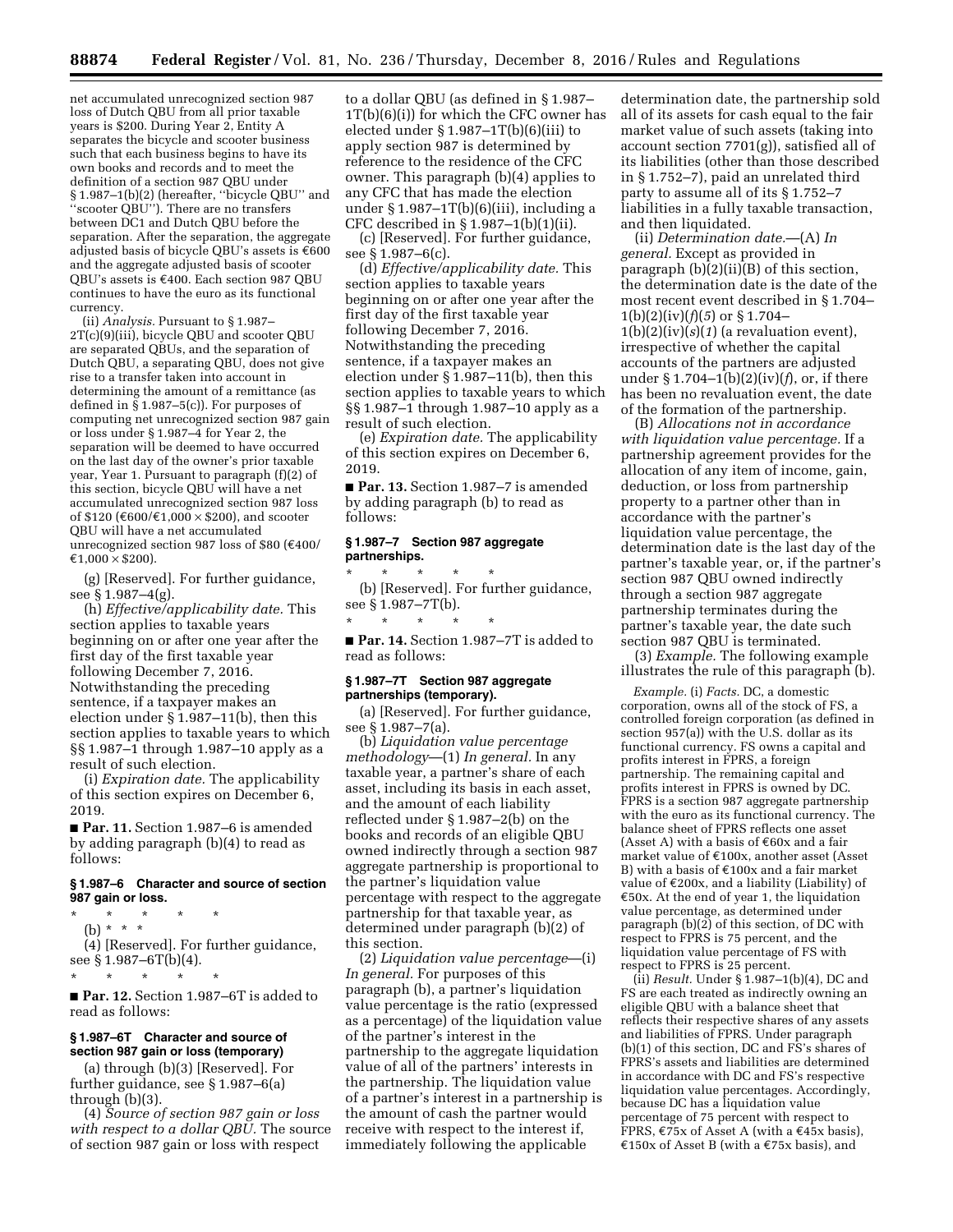$\epsilon$ 37.50x of Liability will be attributed to the DC–FPRS QBU. Additionally, because FS has a liquidation value percentage of 25 percent with respect to FPRS,  $\epsilon$ 25x of Asset A (with a  $\epsilon$ 15x basis),  $\epsilon$ 50x of Asset B (with a  $\epsilon$ 25x basis), and  $£12.50x$  of Liability will be attributed to the FS–FPRS QBU.

(c) [Reserved]. For further guidance, see § 1.987–7(c).

(d) *Effective/applicability date.* This section applies to taxable years beginning on or after one year after the first day of the first taxable year following December 7, 2016. Notwithstanding the preceding sentence, if a taxpayer makes an election under § 1.987–11(b), then this section applies to taxable years to which §§ 1.987–1 through 1.987–10 apply as a result of such election.

(e) *Expiration date.* The applicability of this section expires on December 6, 2019.

■ **Par. 15.** Section 1.987–8 is amended by adding paragraph (d) to read as follows:

### **§ 1.987–8 Termination of a section 987 QBU.**

\* \* \* \* \* (d) [Reserved]. For further guidance, see § 1.987–8T(d).

\* \* \* \* \* ■ **Par. 16.** Section 1.987–8T is added to read as follows

## **§ 1.987–8T Termination of a section 987 QBU (temporary).**

(a) through (c) [Reserved]. For further guidance, see § 1.987–8(a) through (c). (d) *Annual deemed termination* 

*election.* A taxpayer, including a taxpayer described in § 1.987–1(b)(1)(ii) to which §§ 1.987–1 through 1.987–11 generally do not apply, may elect under this paragraph (d) to deem all of the section 987 QBUs of which it is an owner to terminate on the last day of each taxable year for which the election is in effect. See § 1.987–8(e) regarding the effect of such a deemed termination. The owner of a section 987 QBU that is deemed to terminate under this paragraph is treated as having transferred all of the assets and liabilities attributable to such section 987 QBU to a new section 987 QBU on the first day of the following taxable year.

(e) through (f) [Reserved]. For further guidance, see § 1.987–8(e) through (f).

(g) *Effective/applicability date.* This section applies to taxable years

beginning on or after December 7, 2016. (h) *Expiration date.* The applicability

of this section expires on December 6, 2019.

■ **Par. 17.** Section 1.987–12 is added to read as follows:

### **§ 1.987–12 Deferral of section 987 gain or loss.**

(a) through (h) [Reserved]. For further guidance, see § 1.987–12T(a) through (h).

■ **Par. 18.** Section 1.987-12T is added to read as follows:

### **§ 1.987–12T Deferral of section 987 gain or loss (temporary).**

(a) *In general*—(1) *Overview.* This section provides rules that defer the recognition of section 987 gain or loss that, but for this section, would be recognized in connection with certain QBU terminations and certain other transactions involving partnerships. This paragraph (a) provides an overview of this section and describes the section's scope of application, including with respect to QBUs subject to section 987 but to which §§ 1.987–1 through 1.987–11 generally do not apply. Paragraph (b) of this section describes the extent to which section 987 gain or loss is recognized under § 1.987–5 or similar principles in the taxable year of a deferral event (as defined in paragraph (b)(2) of this section) with respect to a QBU. Paragraph (c) of this section describes the extent to which section 987 gain or loss that, as a result of paragraph (b), is not recognized under § 1.987–5 or similar principles is recognized upon the occurrence of subsequent events. Paragraph (d) of this section describes the extent to which section 987 loss is recognized under § 1.987–5 or similar principles in the taxable year of an outbound loss event (as defined in paragraph (d)(2) of this section) with respect to a QBU. Paragraph (e) of this section provides rules for determining the source and character of gains and losses that, as a result of this section, are not recognized under § 1.987–5 or similar principles in the taxable year of a deferral event or outbound loss event. Paragraph (f) of this section defines controlled group and qualified successor for purposes of this section. Paragraph (g) of this section provides an anti-abuse rule. Paragraph (h) of this section provides examples illustrating the rules described in this section.

(2) *Scope.* This section applies to any foreign currency gain or loss realized under section 987(3), including foreign currency gain or loss of an entity described in § 1.987–1(b)(1)(ii). References in this section to section 987 gain or loss refer to any foreign currency gain or loss realized under section 987(3), references to a section 987 QBU refer to any eligible QBU (as defined in  $\S 1.987-1(b)(3)(i)$ , but without regard to  $§ 1.987-1(b)(3)(ii)$  that is subject to section 987, and references to a section

987 aggregate partnership refer to any partnership for which the acquisition or disposition of a partnership interest could give rise to foreign currency gain or loss realized under section 987(3). Additionally, references to recognition of section 987 gain or loss under § 1.987–5 encompass any determination and recognition of gain or loss under section 987(3) that would occur but for this section. Accordingly, the principles of this section apply to a QBU subject to section 987 regardless of whether the QBU otherwise is subject to §§ 1.987–1 through 1.987–11. An owner of a QBU that is not subject to § 1.987–5 must adapt the rules set forth in this section as necessary to recognize section 987 gains or losses that are subject to this section consistent with the principles of this section.

(3) *Exceptions*—(i) *Annual deemed termination elections.* This section does not apply to section 987 gain or loss of a section 987 QBU with respect to which the annual deemed termination election described in § 1.987–8T(d) is in effect.

(ii) *De minimis exception.* This section does not apply to a section 987 QBU for a taxable year if the net unrecognized section 987 gain or loss of the section 987 QBU that, as a result of this section, would not be recognized under § 1.987–5 in the taxable year does not exceed \$5 million.

(b) *Gain and loss recognition in connection with a deferral event*—(1) *In general.* Notwithstanding § 1.987–5, the owner of a section 987 QBU with respect to which a deferral event occurs (a deferral QBU) includes in taxable income section 987 gain or loss in connection with the deferral event only to the extent provided in paragraphs (b)(3) and (c) of this section. However, if the deferral event also constitutes an outbound loss event described in paragraph (d) of this section, the amount of loss recognized by the owner may be further limited under that paragraph.

(2) *Deferral event*—(i) *In general.* A deferral event with respect to a section 987 QBU means any transaction or series of transactions that satisfy the conditions described in paragraphs  $(b)(2)(ii)$  and  $(b)(2)(iii)$  of this section.

(ii) *Transactions.* The transaction or series of transactions include either:

(A) A termination of the section 987 QBU other than any of the following terminations: a termination described in § 1.987–8(b)(3), a termination described in § 1.987–8(c), or a termination described solely in § 1.987–8(b)(1); or

(B) A disposition of part of an interest in a section 987 aggregate partnership or DE through which the section 987 QBU is owned or any contribution by another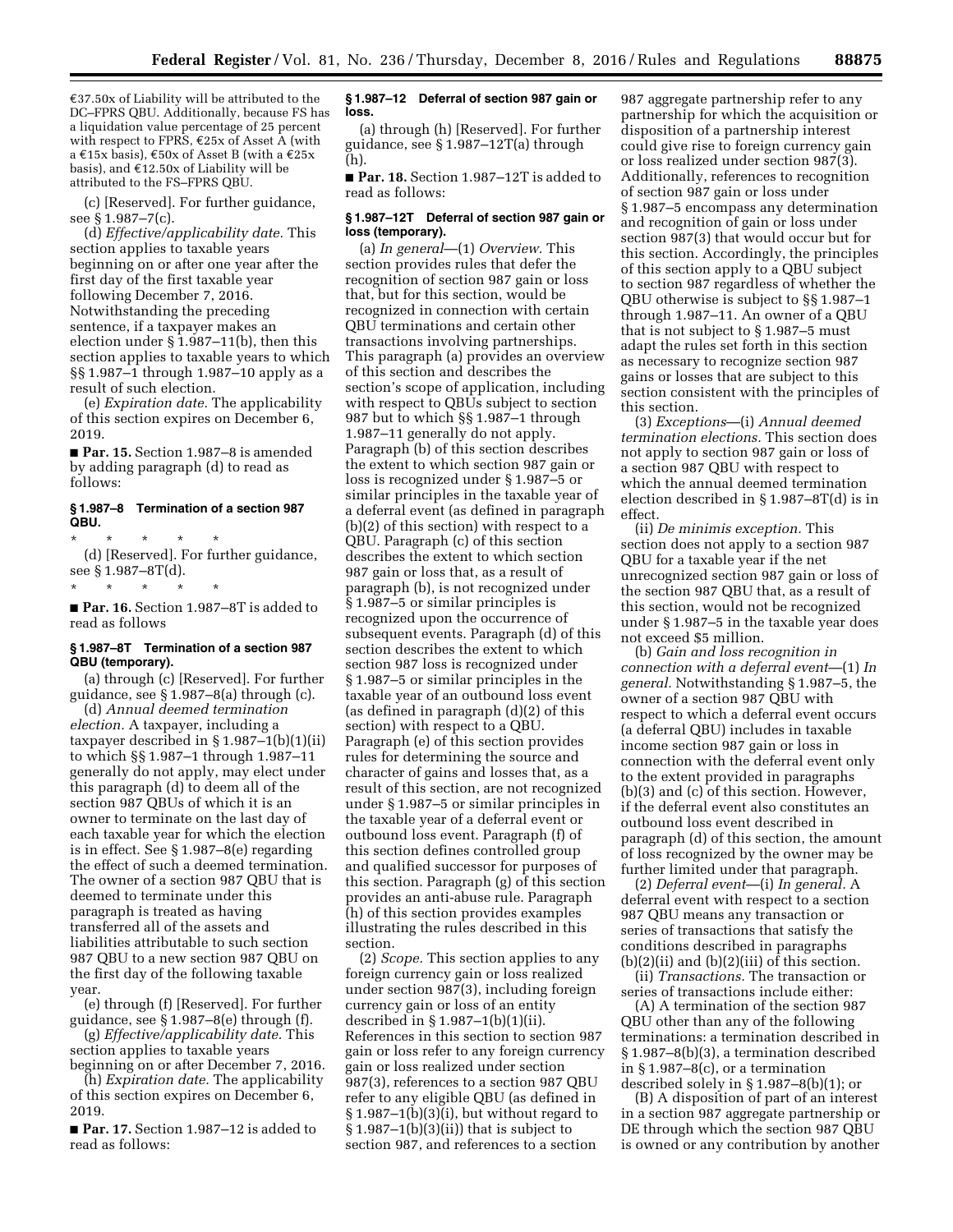person to such a partnership or DE of assets that, immediately after the contribution, are not considered to be included on the books and records of an eligible QBU, provided that the contribution gives rise to a deemed transfer from the section 987 QBU to the owner.

(iii) *Assets on books of successor QBU.* Immediately after the transaction or series of transactions, assets of the section 987 QBU are reflected on the books and records of a successor QBU (as defined in paragraph (b)(4) of this section).

(3) *Gain or loss recognized under § 1.987–5 in the taxable year of a deferral event.* In the taxable year of a deferral event with respect to a deferral QBU, the owner of the deferral QBU recognizes section 987 gain or loss as determined under § 1.987–5, except that, solely for purposes of applying § 1.987–5, all assets and liabilities of the deferral QBU that, immediately after the deferral event, are reflected on the books and records of a successor QBU are treated as not having been transferred and therefore as remaining on the books and records of the deferral QBU notwithstanding the deferral event.

(4) *Successor QBU.* For purposes of this section, a section 987 QBU (potential successor QBU) is a successor QBU with respect to a section 987 QBU referred to in paragraph (b)(2)(ii) of this section if, immediately after the transaction or series of transactions described in that paragraph, the potential successor QBU satisfies all of the conditions described in paragraphs  $(b)(4)(i)$  through  $(b)(4)(iii)$  of this section.

(i) The books and records of the potential successor QBU reflect assets that, immediately before the transaction or series of transactions described in paragraph (b)(2)(ii) of this section, were reflected on the books and records of the section 987 QBU referred to in that paragraph.

(ii) The owner of the potential successor QBU and the owner of the section 987 QBU referred to in paragraph (b)(2)(ii) of this section immediately before the transaction or series of transactions described in that paragraph are members of the same controlled group.

(iii) In the case of a section 987 QBU referred to in paragraph (b)(2)(ii)(A) of this section, if the owner of the section 987 QBU immediately before the transaction or series of transactions described in that paragraph was a U.S. person, the potential successor QBU is owned by a U.S. person.

(c) *Recognition of deferred section 987 gain or loss in the taxable year of a* 

*deferral event and in subsequent taxable years*—(1) *In general*—(i) *Deferred section 987 gain or loss.* A deferral QBU owner (as defined in paragraph (c)(1)(ii) of this section) recognizes section 987 gain or loss attributable to the deferral QBU that, as a result of paragraph (b) of this section, is not recognized in the taxable year of the deferral event under § 1.987–5 (deferred section 987 gain or loss) in the taxable year of the deferral event and in subsequent taxable years as provided in paragraphs (c)(2) through (4) of this section.

(ii) *Deferral QBU owner.* For purposes of this paragraph (c), a deferral QBU owner means, with respect to a deferral QBU, the owner of the deferral QBU immediately before the deferral event, or the owner's qualified successor.

(2) *Recognition upon a subsequent remittance*—(i) *In general.* Except as provided in paragraph (c)(3) of this section, a deferral QBU owner recognizes deferred section 987 gain or loss in the taxable year of the deferral event and in subsequent taxable years upon a remittance from a successor QBU to the owner of the successor QBU (successor QBU owner) in the amount described in paragraph (c)(2)(ii) of this section.

(ii) *Amount.* The amount of deferred section 987 gain or loss that is recognized pursuant to this paragraph (c)(2) in a taxable year of the deferral QBU owner is the outstanding deferred section 987 gain or loss (that is, the amount of deferred section 987 gain or loss not previously recognized) multiplied by the remittance proportion of the successor QBU owner with respect to the successor QBU for the taxable year ending with or within the taxable year of the deferral QBU owner, as determined under § 1.987–5(b) (and, to the extent relevant, paragraphs (b) and (c)(2)(iii) of this section) without regard to any election under § 1.987– 8T(d). For purposes of computing this remittance proportion, multiple successor QBUs of the same deferral QBU are treated as a single successor QBU.

(iii) *Deemed remittance when a successor QBU ceases to be owned by a member of the deferral QBU owner's controlled group.* For purposes of this paragraph (c)(2), in a taxable year of the deferral QBU owner in which a successor QBU ceases to be owned by a member of a controlled group that includes the deferral QBU owner, the successor QBU owner is treated as having a remittance proportion of 1. Accordingly, if there is only one successor QBU with respect to a deferral QBU and that successor QBU ceases to be owned by a member of the controlled

group that includes the deferral QBU owner, all outstanding deferred section 987 gain or loss with respect to that deferral QBU will be recognized. This paragraph (c)(2)(iii) does not affect the application of §§ 1.987–1 through 1.987–11 to the successor QBU owner with respect to its ownership of the successor QBU.

(3) *Recognition of deferred section 987 loss in certain outbound successor QBU terminations.* Notwithstanding paragraph (c)(2) of this section, if assets of the successor QBU (transferred assets) are transferred (or deemed transferred) in a transaction that would constitute an outbound loss event if the successor QBU had a net accumulated section 987 loss at the time of the exchange, then the deferral QBU owner recognizes outstanding deferred section 987 loss, if any, to the extent it would recognize loss under paragraph (d)(1) of this section if (i) the deferral QBU owner owned the successor QBU, (ii) the deferral QBU owner had net unrecognized section 987 loss with respect to the successor QBU equal to its outstanding deferred section 987 loss with respect to the deferral QBU, and (iii) the transferred assets were transferred (or deemed transferred) in an outbound loss event. Any outstanding deferred section 987 loss with respect to the deferral QBU that is not recognized as a result of the preceding sentence is recognized by the deferral QBU owner in the first taxable year in which the deferral QBU owner (including any qualified successor) ceases to be a member of a controlled group that includes the acquirer of the transferred assets or any qualified successor of such acquirer.

(4) *Special rules regarding successor QBUs*—(i) *Successor QBU with respect to a deferral QBU that is a successor QBU.* If a section 987 QBU is a successor QBU with respect to a deferral QBU that is a successor QBU with respect to another deferral QBU, the firstmentioned section 987 QBU is considered a successor QBU with respect to the second-mentioned deferral QBU. For example, if QBU A is a successor QBU with respect to QBU B, and QBU B is a successor QBU with respect to QBU C, then QBU A is a successor QBU with respect to QBU C.

(ii) *Separation of a successor QBU.* If a successor QBU with respect to a deferral QBU separates into two or more separated QBUs (as defined in § 1.987–  $2\overline{T}(c)(9)(iii)$ , each separated QBU is considered a successor QBU with respect to the deferral QBU.

(iii) *Combination of a successor QBU.*  If a successor QBU with respect to a deferral QBU combines with another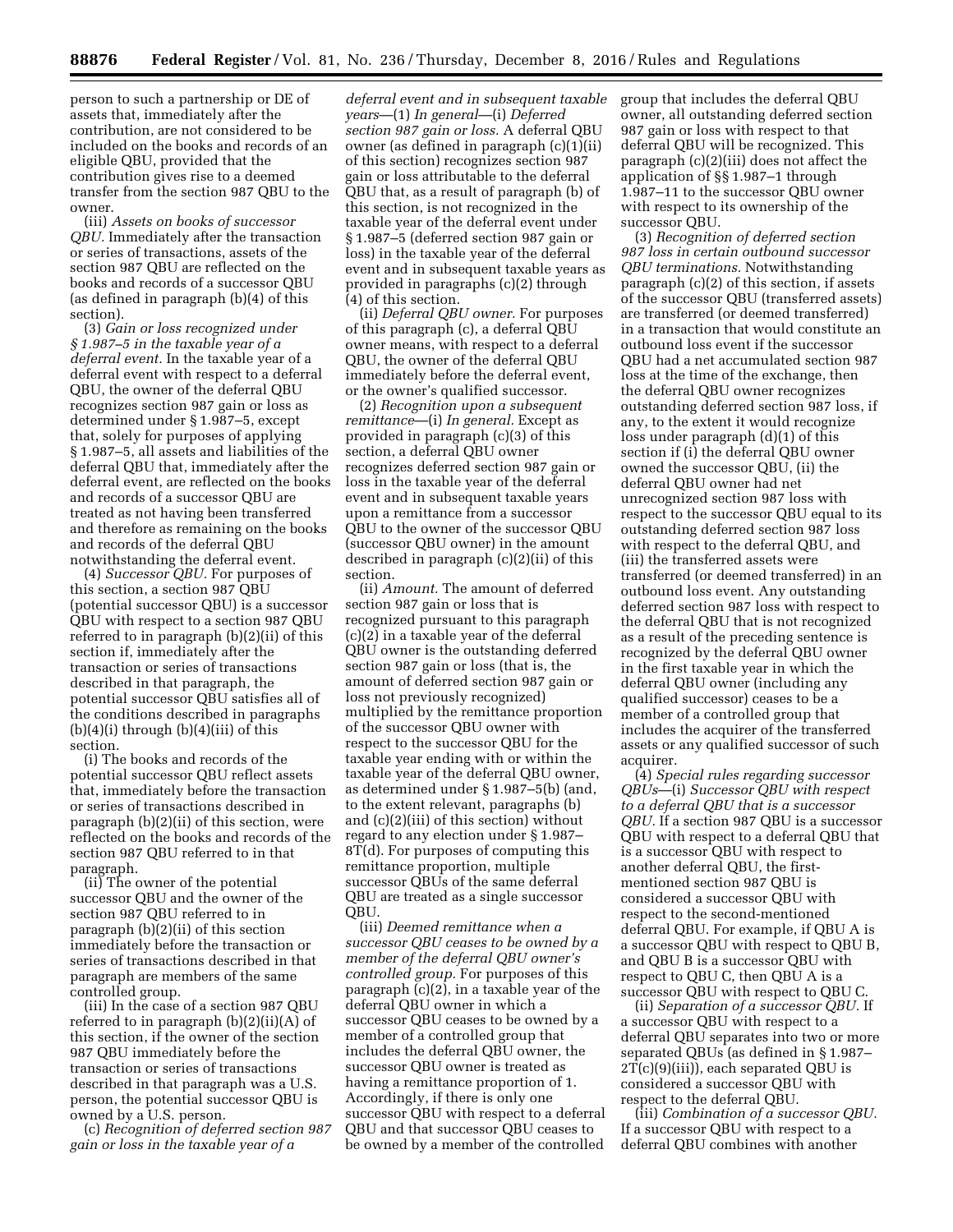section 987 QBU of the same owner, resulting in a combined QBU (as defined in § 1.987–2T(c)(9)(i)), the combined QBU is considered a successor QBU with respect to the deferral QBU.

(d) *Loss recognition upon an outbound loss event*—(1) *In general.*  Notwithstanding § 1.987–5, the owner of a section 987 QBU with respect to which an outbound loss event occurs (an outbound loss QBU) includes in taxable income in the taxable year of an outbound loss event section 987 loss with respect to that section 987 QBU only to the extent provided in paragraph (d)(3) of this section.

(2) *Outbound loss event.* An outbound loss event means, with respect to a section 987 QBU:

(i) Any termination of the section 987 QBU in connection with a transfer by a U.S. person of assets of the section 987 QBU to a foreign person that is a member of the same controlled group as the U.S. transferor immediately before the transaction or, if the transferee did not exist immediately before the transaction, immediately after the transaction (related foreign person), provided that the termination would result in the recognition of section 987 loss with respect to the section 987 QBU under § 1.987–5 and paragraph (b) of this section but for this paragraph (d);

(ii) Any transfer by a U.S. person of part of an interest in a section 987 aggregate partnership or DE through which the U.S. person owns the section 987 QBU to a related foreign person that has the same functional currency as the section 987 QBU, or any contribution by such a related foreign person to such a partnership or DE of assets that, immediately after the contribution, are not considered to be included on the books and records of an eligible QBU, provided that the transfer would result in the recognition of section 987 loss with respect to the section 987 QBU under § 1.987–5 and paragraph (b) of this section but for this paragraph (d).

(3) *Loss recognized upon an outbound loss event.* In the taxable year of an outbound loss event with respect to an outbound loss QBU, the owner of the outbound loss QBU recognizes section 987 loss as determined under § 1.987–5 and paragraphs (b) and (c) of this section, except that, solely for purposes of applying § 1.987–5, the following assets and liabilities of the outbound loss QBU are treated as not having been transferred and therefore as remaining on the books and records of the outbound loss QBU notwithstanding the outbound loss event:

(i) In the case of an outbound loss event described in paragraph (d)(2)(i) of this section, assets and liabilities that, immediately after the outbound loss event, are reflected on the books and records of the related foreign person described in that paragraph or of a section 987 QBU owned by such related foreign person; and

(ii) In the case of an outbound loss event described in paragraph (d)(2)(ii) of this section, assets and liabilities that, immediately after the outbound loss event, are reflected on the books and records of the eligible QBU from which the assets and liabilities of the outbound loss QBU are allocated and not on the books and records of a section 987 QBU.

(4) *Adjustment of basis of stock received in certain nonrecognition transactions.* If an outbound loss event results from the transfer of assets of the outbound loss QBU in a transaction described in section 351 or section 361, the basis of the stock that is received in the transaction is increased by an amount equal to the section 987 loss that, as a result of this paragraph (d), is not recognized with respect to the outbound loss QBU in the taxable year of the outbound loss event (outbound section 987 loss).

(5) *Recognition of outbound section 987 loss that is not converted into stock basis.* Outbound section 987 loss attributable to an outbound loss event that is not described in paragraph (d)(4) of this section is recognized by the owner of the outbound loss QBU in the first taxable year in which the owner or any qualified successor of the owner ceases to be a member of a controlled group that includes the related foreign person referred to in paragraph (d)(2)(i) or (ii) of this section, or any qualified successor of such person.

(e) *Source and character*—(1) *Deferred section 987 gain or loss and certain outbound section 987 loss.* The source and character of deferred section 987 gain or loss recognized pursuant to paragraph (c) of this section, and of outbound section 987 loss recognized pursuant to paragraph (d)(5) of this section, is determined under § 1.987–6 as if such deferred section 987 gain or loss were recognized pursuant to § 1.987–5 without regard to this section on the date of the related deferral event or outbound loss event.

(2) *Outbound section 987 loss reflected in stock basis.* If loss is recognized on the sale or exchange of stock described in paragraph (d)(4) of this section within two years of the outbound loss event described in that paragraph, then, to the extent of the outbound section 987 loss, the source and character of the loss recognized on the sale or exchange is determined under § 1.987–6 as if such loss were

section 987 loss recognized pursuant to § 1.987–5 without regard to this section on the date of the outbound loss event.

(f) *Definitions*—(1) *Controlled group.*  For purposes of this section, a controlled group means all persons with the relationships to each other specified in sections 267(b) or 707(b).

(2) *Qualified successor.* For purposes of this section, a qualified successor with respect to a corporation (transferor corporation) means another corporation (acquiring corporation) that acquires the assets of the transferor corporation in a transaction described in section 381(a), but only if (A) the acquiring corporation is a domestic corporation and the transferor corporation was a domestic corporation, or (B) the acquiring corporation is a controlled foreign corporation (as defined in section 957(a)) (CFC) and the transferor corporation was a CFC. A qualified successor of a corporation includes the qualified successor of a qualified successor of the corporation.

(g) *Anti-abuse.* No section 987 loss is recognized under § 1.987–5 or this section in connection with a transaction or series of transactions that are undertaken with a principal purpose of avoiding the purposes of this section.

(h) *Examples.* The following examples illustrate the application of this section. For purposes of the examples, DC1 is a domestic corporation that owns all of the stock of DC2, which is also a domestic corporation, and CFC1 and CFC2 are CFCs. In addition, DC1, DC2, CFC1, and CFC2 are members of a controlled group as defined in paragraph (f)(1) of this section, and the de minimis rule of paragraph (a)(3)(ii) of this section is not applicable. Finally, except as otherwise provided, Business A is a section 987 QBU with the euro as its functional currency, there are no transfers between Business A and its owner, and Business A's assets are not depreciable or amortizable.

*Example 1. Contribution of a section 987 QBU to a member of the controlled group.* (i) *Facts.* DC1 owns all of the interests in Business A. The balance sheet of Business A reflects assets with an aggregate adjusted basis of  $\epsilon$ 1,000x and no liabilities. DC1 contributes  $\epsilon$ 900x of Business A's assets to DC2 in an exchange to which section 351 applies. Immediately after the contribution, the remaining  $£100x$  of Business A's assets are no longer reflected on the books and records of a section 987 QBU. DC2, which has the U.S. dollar as its functional currency, uses the former Business A assets in a business (Business B) that constitutes a section 987 QBU. At the time of the contribution, Business A has net accumulated unrecognized section 987 gain of \$100x.

(ii) *Analysis.* (A) Under § 1.987–2(c)(2)(ii), DC1's contribution of €900x of Business A's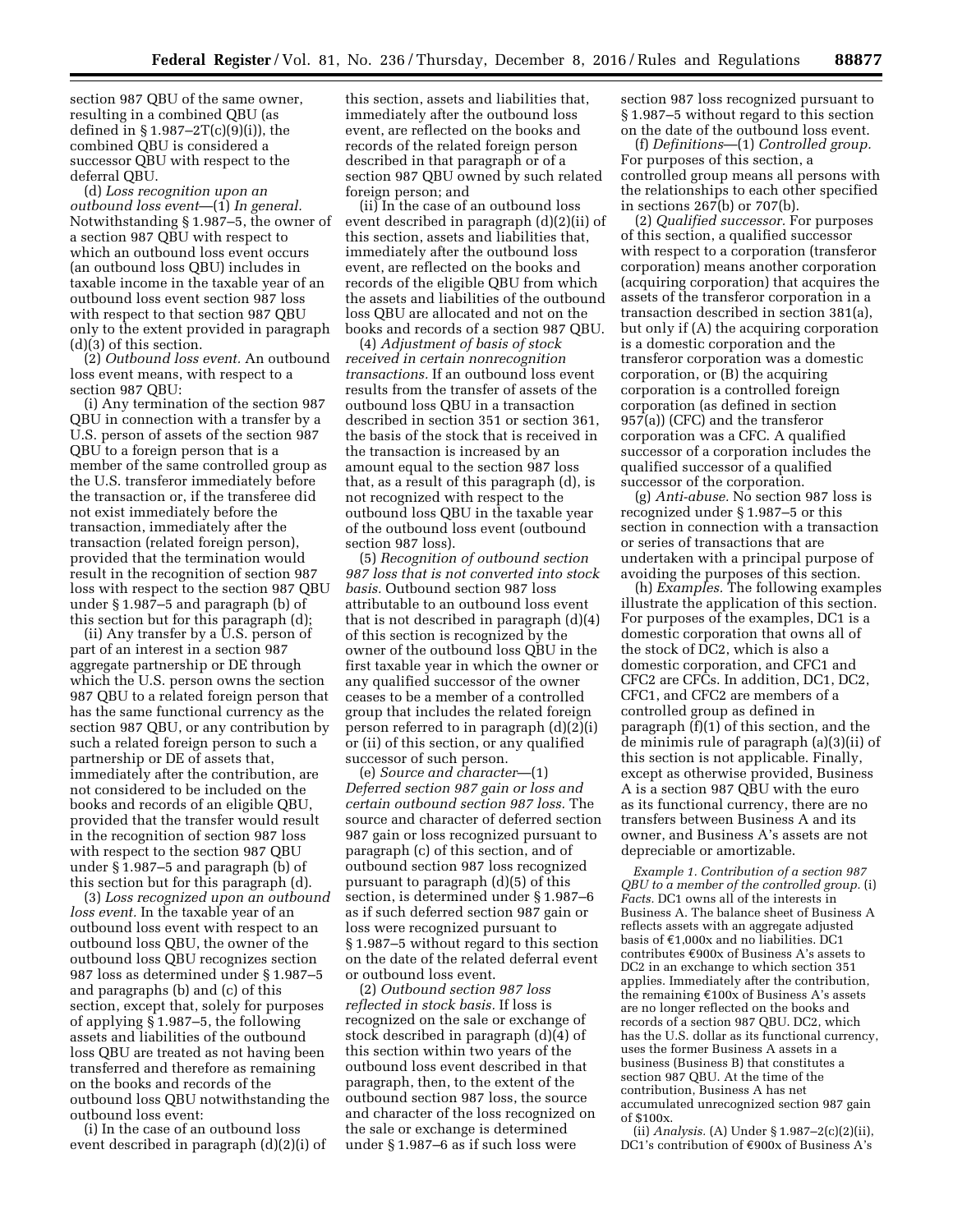assets to DC2 is treated as a transfer of all of the assets of Business A to DC1, immediately followed by DC1's contribution of  $\epsilon$ 900x of Business A's assets to DC2. The contribution of Business A's assets is a deferral event within the meaning of paragraph (b)(2) of this section because: (1) The transfer from Business A to DC1 is a transfer of substantially all of Business A's assets to DC1, resulting in a termination of Business A under § 1.987–8(b)(2); and (2) immediately after the transaction, assets of Business A are reflected on the books and records of Business B, a section 987 QBU owned by a member of DC1's controlled group and a successor QBU within the meaning of paragraph (b)(4) of this section. Accordingly, Business A is a deferral QBU within the meaning of paragraph (b)(1) of this section, and DC1 is a deferral QBU owner of Business A within the meaning of paragraph (c)(1)(ii) of this section.

(B) Under paragraph (b)(3) of this section, DC1's taxable income in the taxable year of the deferral event includes DC1's section 987 gain or loss determined with respect to Business A under § 1.987–5, except that, for purposes of applying § 1.987–5, all assets and liabilities of Business A that are reflected on the books and records of Business B immediately after Business A's termination are treated as not having been transferred and therefore as though they remained on Business A's books and records (notwithstanding the deemed transfer of those assets under § 1.987–8(e)). Accordingly, in the taxable year of the deferral event, DC1 is treated as making a remittance of  $\epsilon$ 100x, corresponding to the assets of Business A that are no longer reflected on the books and records of a section 987 QBU, and is treated as having a remittance proportion with respect to Business A of 0.1, determined by dividing the  $\epsilon$ 100x remittance by the sum of the remittance and the  $€900x$  aggregate adjusted basis of the gross assets deemed to remain on Business A's books at the end of the year. Thus, DC1 recognizes \$10x of section 987 gain in the taxable year of the deferral event. DC1's deferred section 987 gain equals \$90x, which is the amount of section 987 gain that, but for the application of paragraph (b) of this section, DC1 would have recognized under § 1.987–5 (\$100x), less the amount of section 987 gain recognized by DC1 under § 1.987–5 and this section (\$10x).

*Example 2. Election to be classified as a corporation.* (i) *Facts.* DC1 owns all of the interests in Entity A, a DE. Entity A conducts Business A, which has net accumulated unrecognized section 987 gain of \$500x. Entity A elects to be classified as a corporation under § 301.7701–3(a). As a result of the election and pursuant to § 301.7701–3(g)(1)(iv), DC1 is treated as contributing all of the assets and liabilities of Business A to newly-formed CFC1, which has the euro as its functional currency. Immediately after the contribution, the assets and liabilities of Business A are reflected on CFC1's balance sheet.

(ii) *Analysis.* Under § 1.987–2(c)(2)(ii), DC1's contribution of all of the assets and liabilities of Business A to CFC1 is treated as a transfer of all of the assets and liabilities

of Business A to DC1, followed immediately by DC1's contribution of those assets and liabilities to CFC1. Because the deemed transfer from Business A to DC1 is a transfer of substantially all of Business A's assets to DC1, the Business A QBU terminates under § 1.987–8(b)(2). The contribution of Business A's assets is not a deferral event within the meaning of paragraph (b)(2) of this section because, immediately after the transaction, no assets of Business A are reflected on the books and records of a successor QBU within the meaning of paragraph (b)(4) of this section due to the fact that the assets of Business A are not reflected on a section 987 QBU immediately after the termination as well as the fact that the requirement of paragraph (b)(4)(iii) of this section is not met. Accordingly, DC1 recognizes section 987 gain with respect to Business A under § 1.987–5 without regard to this section. Because the requirement of paragraph (b)(4)(iii) of this section is not met, the result would be the same even if the assets of Business A were transferred in a section 351 exchange to an existing foreign corporation that had a different functional currency than Business A.

*Example 3. Outbound loss event.* (i) *Facts.*  The facts are the same as in *Example 2,*  except that Business A has net accumulated unrecognized section 987 loss of \$500x rather than net accumulated unrecognized section 987 gain of \$500x.

(ii) *Analysis.* (A) The analysis of the transactions under §§ 1.987–2(c)(2)(ii), 1.987–8(b)(2), and paragraph (b) of this section is the same as in *Example 2.*  However, the termination of Business A as a result of the transfer of the assets of Business A by a U.S. person (DC1) to a foreign person (CFC1) that is a member of DC1's controlled group is an outbound loss event described in paragraph (d)(2) of this section.

(B) Under paragraphs (d)(1) and (d)(3) of this section, in the taxable year of the outbound loss event, DC1 includes in taxable income section 987 loss recognized with respect to Business A as determined under § 1.987–5, except that, for purposes of applying § 1.987–5, all assets and liabilities of Business A that are reflected on the books and records of CFC1, a related foreign person described in paragraph (d)(2) of this section, are treated as not having been transferred. Accordingly, DC1's remittance proportion with respect to Business A is 0, and DC1 recognizes no section 987 loss with respect to Business A. DC1's outbound section 987 loss is \$500x, which is the amount of section 987 loss that DC1 would have recognized under § 1.987–5 (\$500x) without regard to paragraph (d) of this section, less the amount of section 987 loss recognized by DC1 under paragraph (d)(3) of this section (\$0). Under paragraph (d)(4) of this section, DC1 must increase its basis in its CFC1 shares by the amount of the outbound section 987 loss (\$500x).

*Example 4. Conversion of a DE to a partnership.* (i) *Facts.* DC1 owns all of the interests in Entity A, a DE that conducts Business A. On the last day of Year 1, DC1 sells 50 percent of its interest in Entity A to DC2 (the Entity A sale).

(ii) *Analysis.* (A) For Federal income tax purposes, Entity A is converted to a

partnership when DC2 purchases the 50 percent interest in Entity A. DC2's purchase is treated as the purchase of 50 percent of the assets of Entity  $\overline{A}$  (that is, the assets of Business A), which, prior to the purchase, were treated as held directly by DC1 for Federal income tax purposes. Immediately after DC2's deemed purchase of 50 percent of Business A assets, DC1 and DC2 are treated as contributing their respective interests in Business A assets to a partnership. See Rev. Rul. 99–5 (1999–1 CB 434) (situation 1). These deemed transactions are not taken into account for purposes of this section, but the Entity A sale and resulting existence of a partnership have consequences under section 987 and this section, as described in paragraphs (ii)(B) through (D) of this *Example 4.* 

(B) Immediately after the Entity A sale, Entity A is a section 987 aggregate partnership within the meaning of § 1.987– 1(b)(5) because DC1 and DC2 own all the interests in partnership capital and profits, DC1 and DC2 are related within the meaning of section 267(b), and the partnership has an eligible QBU (Business A) that would be a section 987 QBU with respect to a partner if owned by the partner directly. As a result of the Entity A sale, 50 percent of the assets and liabilities of Business A ceased to be reflected on the books and records of DC1's Business A section 987 QBU. As a result, such assets and liabilities are treated as if they were transferred from DC1's Business A section 987 QBU to DC1. Additionally, following DC2's acquisition of 50 percent of the interest in Entity A, DC2 is allocated 50 percent of the assets and liabilities of Business A under §§ 1.987–2(b), 1.987–7(a), and 1.987–7T(b). Because DC2 and Business A have different functional currencies, DC2's portion of the Business A assets and liabilities constitutes a section 987 QBU. Accordingly, 50 percent of the assets and liabilities of Business A are treated as transferred by DC2 to DC2's Business A section 987 QBU.

(C) The Entity A sale is a deferral event described in paragraph (b)(2) of this section because: (1) The sale constitutes the disposition of part of an interest in a DE; and (2) immediately after the transaction, assets of DC1's Business A section 987 QBU are reflected on the books and records of DC1's Business A section 987 QBU and DC2's Business A section 987 QBU, each of which is a successor QBU with respect to DC1's Business A section 987 QBU within the meaning of paragraph (b)(4) of this section. Accordingly, DC1's Business A section 987 QBU is a deferral QBU within the meaning of paragraph (b)(1) of this section, and DC1 is a deferral QBU owner within the meaning of paragraph (c)(1)(ii) of this section. Under paragraph (b)(1) of this section, DC1 includes in taxable income section 987 gain or loss with respect to Business A in connection with the deferral event to the extent provided in paragraphs (b)(3) and (c) of this section.

(D) Under paragraph (b) of this section, in the taxable year of the Entity A sale, DC1 includes in taxable income section 987 gain or loss with respect to Business A as determined under § 1.987–5, except that, for purposes of applying § 1.987–5, all assets and liabilities of Business A that, immediately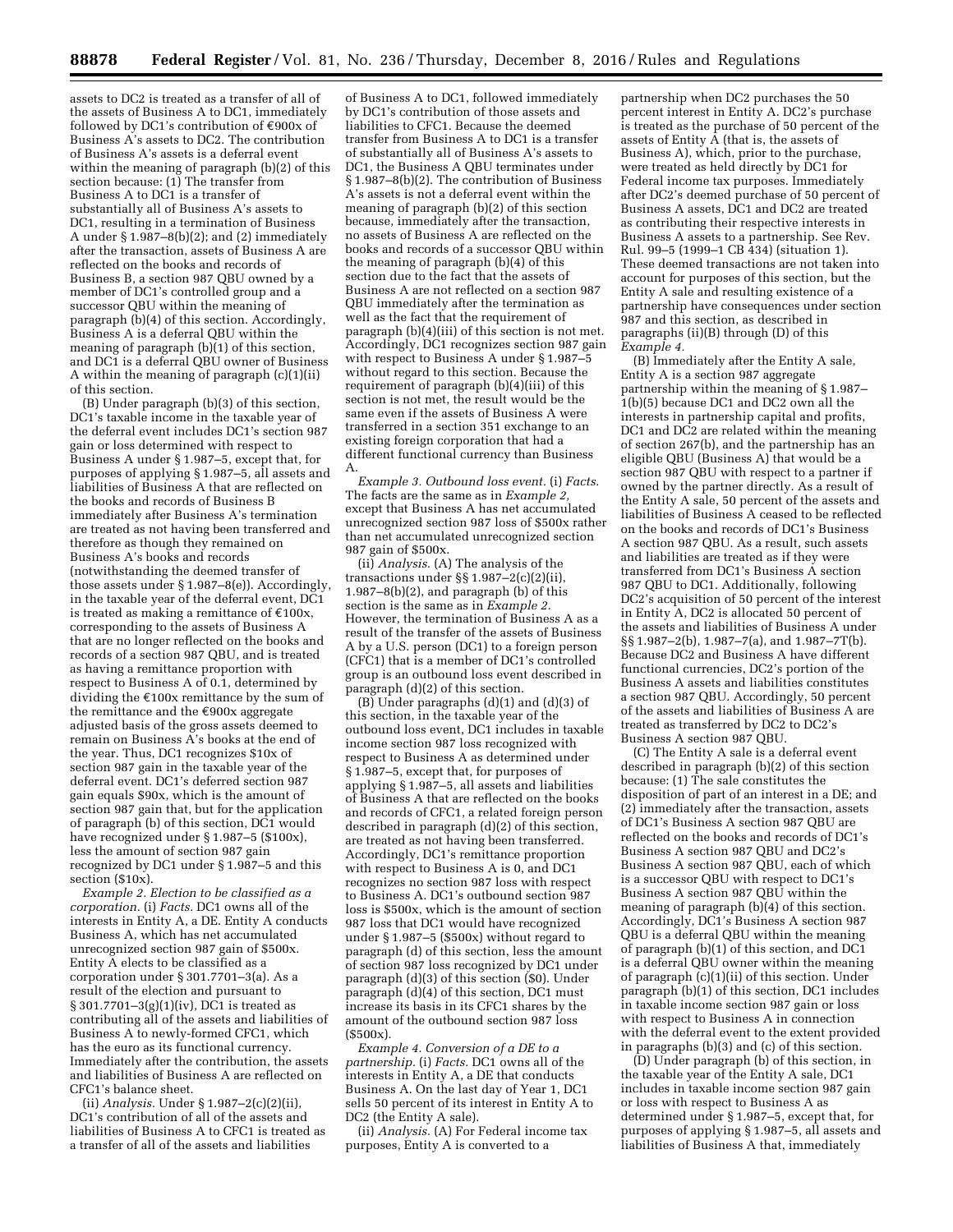after the Entity A sale, are reflected on the books and records of successor QBUs are treated as though they were not transferred and therefore as remaining on the books and records of DC1's Business A section 987 QBU notwithstanding the Entity A sale. Accordingly, DC1's remittance amount under § 1.987–5 is \$0, and DC1 recognizes no section 987 gain or loss with respect to Business A.

*Example 5. Partial recognition of deferred gain or loss.* (i) *Facts.* DC1 owns all of the interests in Entity A, a DE that conducts Business A in Country X. During Year 1, DC1 contributes all of its interests in Entity A to DC2 in an exchange to which section 351 applies. At the time of the contribution, Business A has net accumulated unrecognized section 987 gain of \$100x. After the contribution, Entity A continues to conduct business in Country X (Business B). In Year 3, as a result of a net transfer of property from Business B to DC2, DC2's remittance proportion with respect to Business B, as determined under § 1.987–5, is 0.25.

(ii) *Analysis.* (A) For the reasons described in *Example 1,* the contribution of Entity A by DC1 to DC2 results in a termination of Business A and a deferral event with respect to Business A, a deferral QBU; DC1 is a deferral QBU owner within the meaning of paragraph (c)(1)(ii) of this section; Business B is a successor QBU with respect to Business A; DC2 is a successor QBU owner; and the \$100x of net accumulated unrecognized section 987 gain with respect to Business A becomes deferred section 987 gain as a result of the deferral event.

(B) Under paragraph (c)(1) of this section, DC1 recognizes deferred section 987 gain with respect to Business A in accordance with paragraphs (c)(2) through (4) of this section. Under paragraph (c)(2)(i) of this section, DC1 recognizes deferred section 987 gain in Year 3 as a result of the remittance from Business B to DC2. Under paragraph (c)(2)(ii) of this section, the amount of deferred section 987 gain that DC1 recognizes is \$25x, which is DC1's outstanding deferred section 987 gain or loss (\$100x) with respect to Business A multiplied by the remittance proportion (0.25) of DC2 with respect to Business B for the taxable year as determined under § 1.987–5(b).

(i) *Coordination with fresh start transition method*—(1) *In general.* If a taxpayer is a deferral QBU owner, or is or was the owner of an outbound loss QBU, and the taxpayer is required under § 1.987–10(a) to apply the fresh start transition method described in § 1.987– 10(b) to the deferral QBU or outbound loss QBU, or would have been so required if the taxpayer had owned the deferral QBU or outbound loss QBU on the transition date (as defined in § 1.987–11(c)), the adjustments described in paragraphs (i)(2) and (i)(3) of this section, as applicable, must be made on the transition date.

(2) *Adjustment to deferred section 987 gain or loss.* The amount of any outstanding deferred section 987 gain or

loss of a deferral QBU owner with respect to a deferral QBU described in paragraph (i)(1) of this section must be adjusted to equal the amount of outstanding deferred section 987 gain or loss that the deferral QBU owner would have had with respect to the deferral QBU on the transition date if, immediately before the deferral event, the deferral QBU had transitioned to the method prescribed by §§ 1.987–1 through 1.987–10 pursuant to the fresh start transition method.

(3) *Adjustments in the case of an outbound loss event.* The basis of any stock described in paragraph (d)(4) of this section that was received in connection with the transfer (or deemed transfer) of assets of an outbound loss QBU described in paragraph (i)(1) of this section and that is held on the transition date must be adjusted to equal the basis that such stock would have had on the transition date if, immediately prior to the outbound loss event, the outbound loss QBU had transitioned to the method prescribed by §§ 1.987–1 through 1.987–10 pursuant to the fresh start transition method. If no such stock was received, the amount of any outbound section 987 loss with respect to the outbound loss QBU that may be recognized on or after the transition date pursuant to paragraph (d)(5) of this section must be adjusted to equal the amount of such loss that would be outstanding and that may be recognized pursuant to that paragraph if, immediately before the outbound loss event, the outbound loss QBU had transitioned to the method prescribed by §§ 1.987–1 through 1.987– 10 pursuant to the fresh start transition method.

(j) *Effective/applicability date*—(1) *In general.* Except as described in paragraph (j)(2) of this section, this section applies to any deferral event or outbound loss event that occurs on or after January 6, 2017.

(2) *Exception.* This section applies to any deferral event or outbound loss event that occurs on or after December 7, 2016, if such deferral event or outbound loss event is undertaken with a principal purpose of recognizing section 987 loss.

(k) *Expiration date.* The applicability of this section expires December 6, 2019.

■ **Par. 19.** Section 1.988-0 is amended by revising the entry for § 1.988–2(b)(16) and adding an entry for § 1.988–2(i) to read as follows:

**§ 1.988–0 Taxation of gain or loss from a section 988 transaction; Table of contents.**  \* \* \* \* \*

**§ 1.988–2 Recognition and computation of exchange gain or loss.** 

- \* \* \* \* \*
	- (b) \* \* \*
- (16) [Reserved].
- \* \* \* \* \*
- (i) [Reserved].

■ **Par. 20.** Section 1.988-1 is amended by adding paragraph (a)(3) to read as follows:

**§ 1.988–1 Certain definitions and special rules.** 

- \* \* \* \* \*
	- (a) \* \* \*

(3) [Reserved]. For further guidance, see § 1.988–1T(a)(3). \* \* \* \* \*

■ **Par. 21.** Section 1.988-1T is added to read as follows:

## **§ 1.988–1T Certain definitions and special rules (temporary).**

(a)(1) through (a)(2) [Reserved]. For further guidance, see § 1.988–1(a)(1) through (2).

(3) *Specified owner functional currency transactions of a section 987 QBU not treated as section 988 transactions.* Specified owner functional currency transactions, as defined in § 1.987–3T(b)(4)(ii), held by a section 987 QBU are not treated as section 988 transactions. Thus, no currency gain or loss shall be recognized by a section 987 QBU under section 988 with respect to such transactions.

(4) through (i) [Reserved]. For further guidance, see § 1.988–1(a)(4) through (i).

(j) *Effective/applicability date.* This section applies to taxable years beginning on or after one year after the first day of the first taxable year following December 7, 2016. Notwithstanding the preceding sentence, if a taxpayer makes an election under § 1.987–11(b), then this section applies to taxable years to which §§ 1.987–1 through 1.987–10 apply as a result of such election.

(k) *Expiration date.* The applicability of this section expires on December 6, 2019.

■ **Par. 22.** Section 1.988–2 is amended by revising paragraph (b)(16) and adding paragraph (i) to read as follows:

## **§ 1.988–2 Recognition and computation of exchange gain or loss.**

\* \* \* \* \* (b)  $* * * *$ 

(16) [Reserved]. For further guidance, see § 1.988–2T(b)(16). \* \* \* \* \*

(i) [Reserved]. For further guidance, see § 1.988–2T(i).

■ **Par. 23.** Section 1.988–2T is added to read as follows: